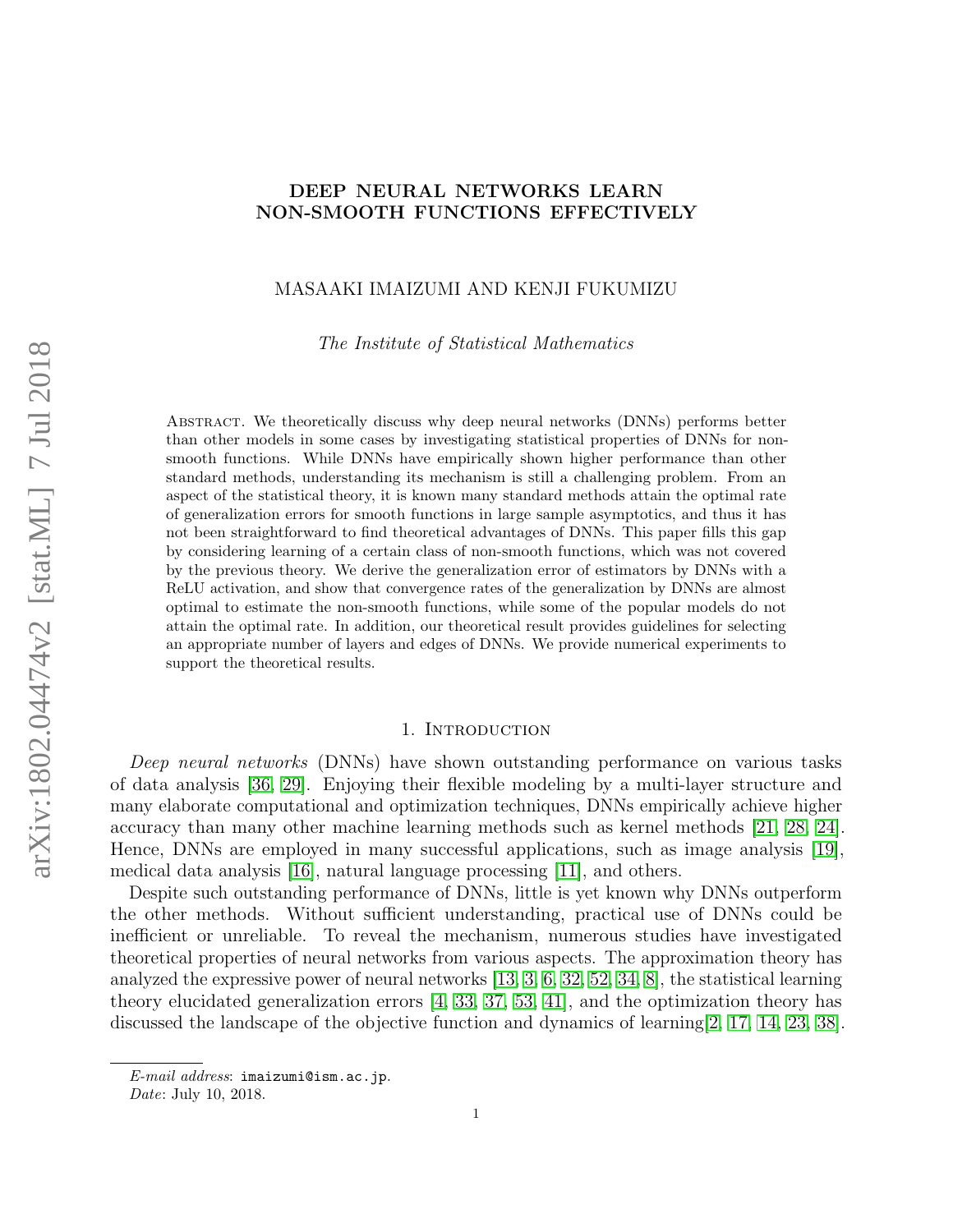One limitation in the existing statistical analysis of DNNs is a smoothness assumption for data generating processes, which requires that data  $\{(Y_i, X_i)\}\$ are given by

$$
Y_i = f(X_i) + \xi_i, \ \xi_i \sim \mathcal{N}(0, \sigma^2),
$$

where f is a  $\beta$ -times differentiable function with D-dimensional input. With this setting, however, many popular methods such as kernel methods, Gaussian processes, series methods, and so on, as well as DNNs, achieve a bound for generalization errors as ` ˘

$$
O(n^{-2\beta/(2\beta+D)}), \quad (n \to \infty).
$$

This is known to be a minimax optimal rate of generalization with respect to sample size  $n$ [\[40,](#page-12-3) [42,](#page-12-4) [18\]](#page-11-14), and hence, as long as we employ the smoothness assumption, it is not easy to show a theoretical evidence for the empirical advantage of DNNs.

This paper considers estimation of non-smooth functions for the data generating processes to break the difficulty. Specifically, we discuss a nonparametric regression problem with a class of piecewise smooth functions, which may be non-smooth on the boundaries of pieces in their domains. Then, we derive a rate of generalization errors with the least square and Bayes estimators by DNNs of the ReLU activation as (˘

$$
O\left(\max\left\{n^{-2\beta/(2\beta+D)}, n^{-\alpha/(\alpha+D-1)}\right\}\right), \qquad (n \to \infty)
$$

up to log factors (Theorems [1,](#page-5-0) [2,](#page-6-0) and Corollary [2\)](#page-6-1). Here,  $\alpha$  and  $\beta$  denote a degree of smoothness of piecewise smooth functions, and D is the dimensionality of inputs. We prove also that this rate of generalizations by DNNs is optimal in the minimax sense (Theorem [3\)](#page-7-0). In addition, we show that some of other standard methods, such as kernel methods and orthogonal series methods, are not able to achieve this optimal rate. Our results thus show that DNNs certainly have a theoretical advantage under the non-smooth setting. We will provide some numerical results supporting our results.

The contributions of this paper are as follows:

- ' We derive a rate of convergence of the generalzation errros in the estimators by DNNs for the class of piecewise smooth functions. Our convergence results are more general than existing studies, since the class is regarded as a generalization of smooth functions.
- ' We prove that DNNs theoretically outperform other standard methods for data from non-smooth generating processes, as a consequence the proved convergence rate of generalization error.
- ' We provide a practical guideline on the structure of DNNs; namely, we show a necessary number of layers and parameters of DNNs to achieve the rate of convergence. It is shown in Table [1.](#page-2-0)

All of the proofs are deferred to the supplementary material.

1.1. Notation. We use notations  $I := [0, 1]$  and N for natural numbers. The j-th element 1.1. **Notation.** We use notations  $I := [0, 1]$  and of vector b is denoted by  $b_j$ , and  $\|\cdot\|_q := (\sum_j b_j^q)$  ${j}^{q}j^{1/q}$  is the q-norm  $(q \in [0,\infty])$ . vec $(\cdot)$  is a vectorization operator for matrices. For  $z \in \mathbb{N}$ ,  $[z] := \{1, 2, \ldots, z\}$  is the set of positive integers no more than z. For a measure P on I and a function  $f: I \to \mathbb{R}, ||f||_{L^2(P)} :=$ integers no more than z. For a measure P on I and a function  $f: I \to \mathbb{R}$ ,  $||f||_{L^2(P)} :=$ <br> $(\int_I |f(x)|^2 dP(x))^{1/2}$  denotes the  $L^2(P)$  norm.  $\otimes$  denotes a tensor product, and  $\bigotimes_{j \in [J]} x_j :=$  $x_1 \otimes \cdots \otimes x_J$  for a sequence  $\{x_j\}_{j \in [J]}$ .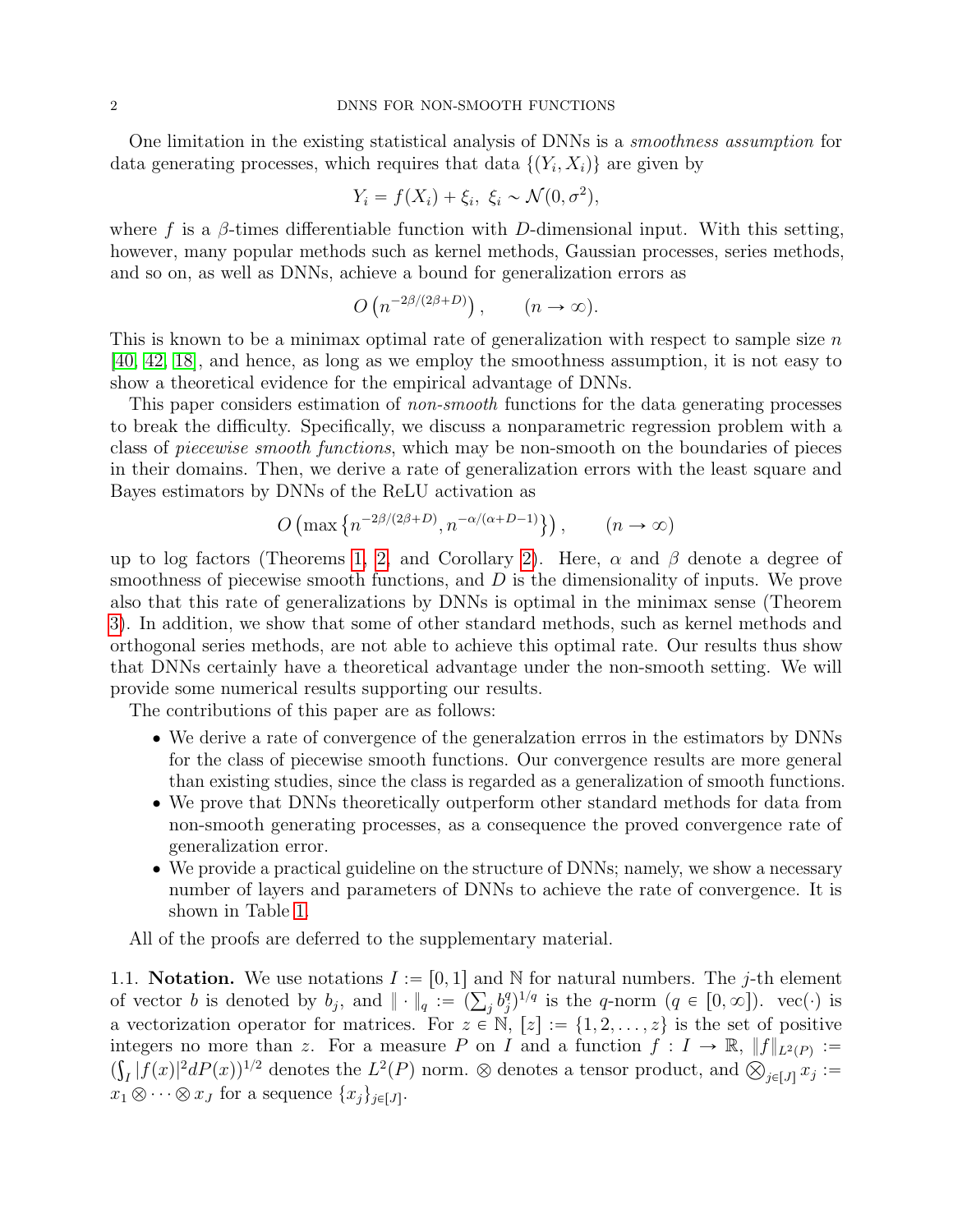<span id="page-2-0"></span>

| ELEMENT.          | NUMBER.                                         |
|-------------------|-------------------------------------------------|
| $#$ OF LAYERS     | $\leq c(1+\max\{\beta/D,\alpha/2(D-1)\})$       |
| $#$ OF PARAMETERS | $c'n^{\max\{D/(2\beta+D),(D-1)/(\alpha+D-1)\}}$ |

Table 1. Architecture for DNNs which are necessary to achieve the optimal rate of generalization errors.  $c, c' > 0$  are some constants.

## 2. Regression with Non-Smooth Functions

2.1. Regression Problem. In this paper, we use the D-dimensional cube  $I^D$  ( $D \ge 2$ ) for the domain of data. Suppose we have a set of observations  $(X_i, Y_i) \in I^D \times \mathbb{R}$  for  $i \in [n]$  which is independently and identically distributed with the data generating process

<span id="page-2-1"></span>
$$
Y_i = f^*(X_i) + \xi_i,\tag{1}
$$

where  $f^*: I^D \to \mathbb{R}$  is an unknown true function and  $\xi_i$  is Gaussian noise with mean 0 and variance  $\sigma^2 > 0$  for  $i \in [n]$ . We assume that the marginal distribution of X on  $I^D$  has a positive and bounded density function  $P_X(x)$ .

The goal of the regression problem is to estimate  $f^*$  from the set of observations  $\mathcal{D}_n :=$  $\{(X_i, Y_i)\}_{i \in [n]}$ . With an estimator  $\hat{f}$ , its performance is measured by the  $L^2(P_X)$  norm:  $\|\widehat{f} - f^*\|_{L^2(P_X)}^2 = \mathbb{E}_{X \sim P_X} [(\widehat{f}(X) - f^*(X))^2].$  There are various methods to estimate  $f^*$  and their statistical properties are extensively investigated (For summary, see [\[47\]](#page-12-5) and [\[42\]](#page-12-4)).

A classification problem can be also analyzed through the regression framework. For instance, consider a Q-classes classification problem with covariates  $X_i$  and labels  $Z_i \in [Q]$ for  $i \in [n]$ . To describe the classification problem, we consider a Q-dimensional vector-valued function  $f^*(x) = (f_1^*(x), ..., f_Q^*(x))$  and a generative model for  $Z_i$  as  $Z_i = \operatorname{argmax}_{q \in [Q]} f_q^*(X_i)$ . Estimating  $f^*$  can solve the classification problem. (For summary, see [\[39\]](#page-11-15)).

2.2. Definition of Non-Smooth Function. To describe non-smoothness of functions, we introduce a notion of piecewise smooth functions which have a support divided into several pieces and smooth only within each of the pieces. On boundaries of the pieces, piecewise smooth functions are non-smooth, i.e. non-differentiable and even discontinuous. Figure [1](#page-3-0) shows an example of piecewise smooth functions.

As preparation, we introduce notions of (i) smooth functions and (ii) pieces in supports, and (iii) piecewise smooth functions. In the sequel, for a set  $R \subset I^D$ , let  $\mathbf{1}_R : I^D \to \{0, 1\}$ denote the indicator function of R; i.e.,  $\mathbf{1}_R(x) = 1$  if  $x \in R$ , and  $\mathbf{1}_R(x) = 1$  otherwise.

# (i). Smooth Functions

We use the standard the Hölder space for smooth functions. With a domain  $\Omega$  in  $\mathbb{R}^D$ , let  $H^{\beta}(\Omega)$  be the Hölder space on  $\Omega$ , which is the space of functions  $f : \Omega \to \mathbb{R}$  such that they are  $\beta$ -times differentiable and the  $\beta$ -th derivatives are  $\beta - \beta$ -Hölder continuous. For the precise definition, see Appendix [A](#page-13-0) or [\[18\]](#page-11-14).

## (ii). Pieces in Supports

To describe pieces in supports, we use the class of horizon functions [\[34\]](#page-11-8). Preliminarily, we consider a smooth function  $h \in H^{\alpha}(I^{D-1})$ . Then, we define a horizon function  $\Psi_h : I^D \to \{0, 1\}$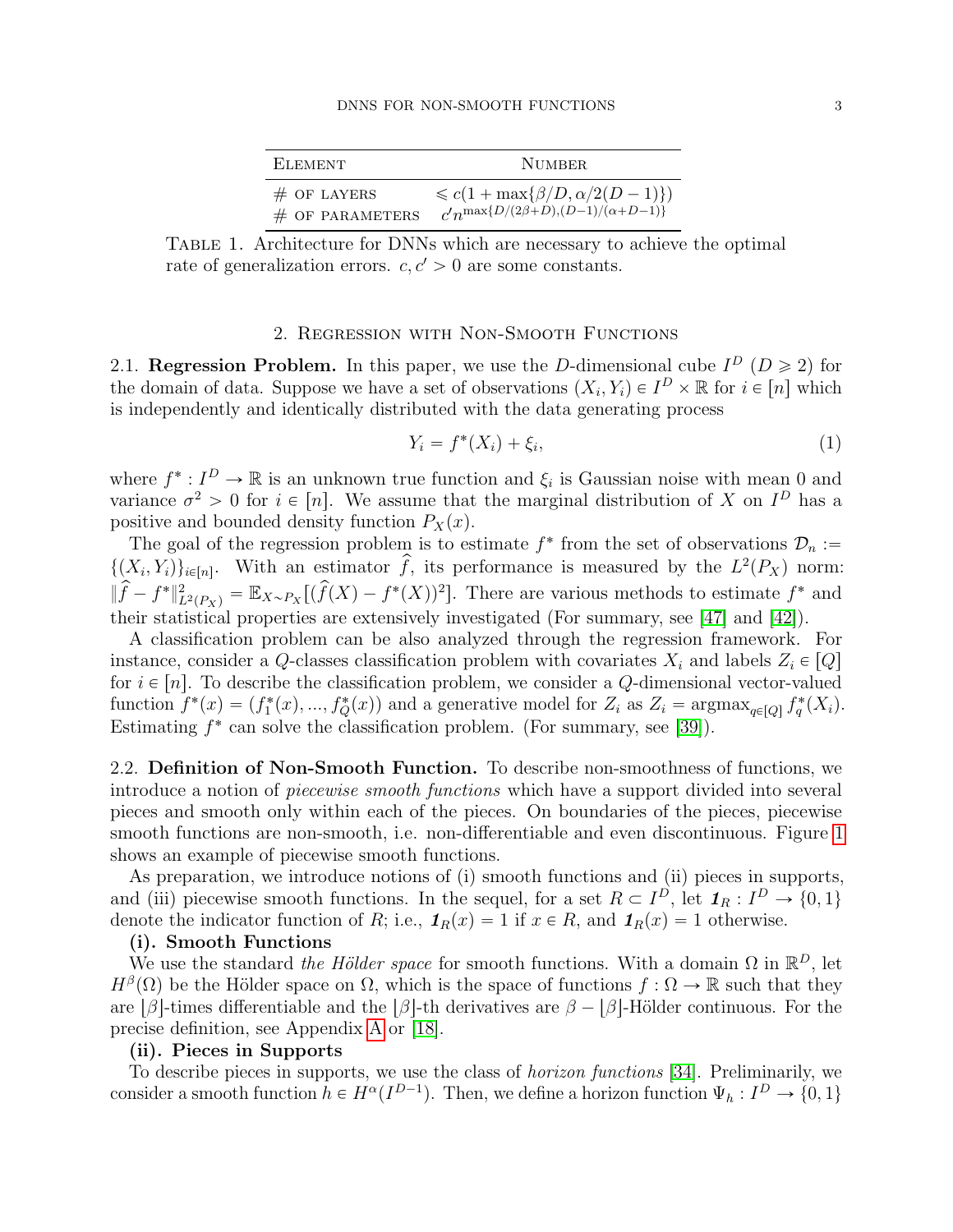

<span id="page-3-0"></span>FIGURE 1. An example of piecewise smooth functions with a 2-dimensional support. The support is divided into three pieces and the function is discontinuous on their boundaries.

as

$$
\Psi_h := \Psi(x_1, \ldots, x_{d-1}, x_d \pm h(x_1, \ldots, x_{d-1}, x_{d+1}, \ldots, x_D), x_{d+1}, \ldots, x_D),
$$

for some  $d \in [D]$ , where  $\Psi : I^D \to \{0,1\}$  is the Heaviside function such that  $\Psi(x) =$  $\mathbf{1}_{\{x\in I^D | x_d \geqslant 0\}}.$ 

For each horizon function, we define a *basis piece*  $A \subset I^D$  such that there exist  $\Psi_h$  such that  $\mathbf{r}$ (

$$
A = \{ x \in I^D \mid \Psi_h(x) = 1 \}.
$$

A basis piece is regarded as one side of surfaces by h. Additionally, we introduce a restrict for A as a transformed sphere, namely, we consider  $\Psi_h$  such that there exists an  $\alpha$ -smooth embedding  $e: \{x \in \mathbb{R}^D \mid ||x||_2 \leq 1\} \to \mathbb{R}^D$  satisfying  $A = I^D \cap \text{Image}(e)$  (detail is provided in Appendix [A\)](#page-13-0). The notion of basis pieces is an extended version of the boundary fragment class [\[15,](#page-11-16) [31\]](#page-11-17) which is dense in a class of all convex sets in  $I<sup>D</sup>$  when  $\alpha = 2$ .

We define a *piece* by the intersection of  $J$  basis pieces; namely, the set of pieces is defined by (

$$
\mathcal{R}_{\alpha,J} := \left\{ R \subset [0,1]^D \mid \text{there are basic pieces } A_1, \dots, A_J \text{ such that } R = \cap_{j=1}^J A_j \right\}.
$$

Intuitively,  $R \in \mathcal{R}_{\alpha,J}$  is a set with piecewise  $\alpha$ -smooth boundaries. Also, by considering intersections of J basis pieces,  $\mathcal{R}_{\alpha,J}$  contains a set with non-smooth boundaries. In Figure [1,](#page-3-0) there are three pieces from  $\mathcal{R}_{\alpha,J}$  in the support of the function.

# (iii). Piecewise Smooth Functions

Using  $H^{\beta}(I^D)$  and  $\mathcal{R}_{\alpha,J}$ , we define piecewise smooth functions. Let  $M \in \mathbb{N}$  be a finite number of pieces of the support  $I^D$ . We introduce the set of piecewise smooth functions by

$$
\mathcal{F}_{M,J,\alpha,\beta} := \left\{ \sum_{m=1}^{M} f_m \otimes \mathbf{1}_{R_m} : f_m \in H^{\beta}(I^D), R_m \in \mathcal{R}_{\alpha,J} \right\}.
$$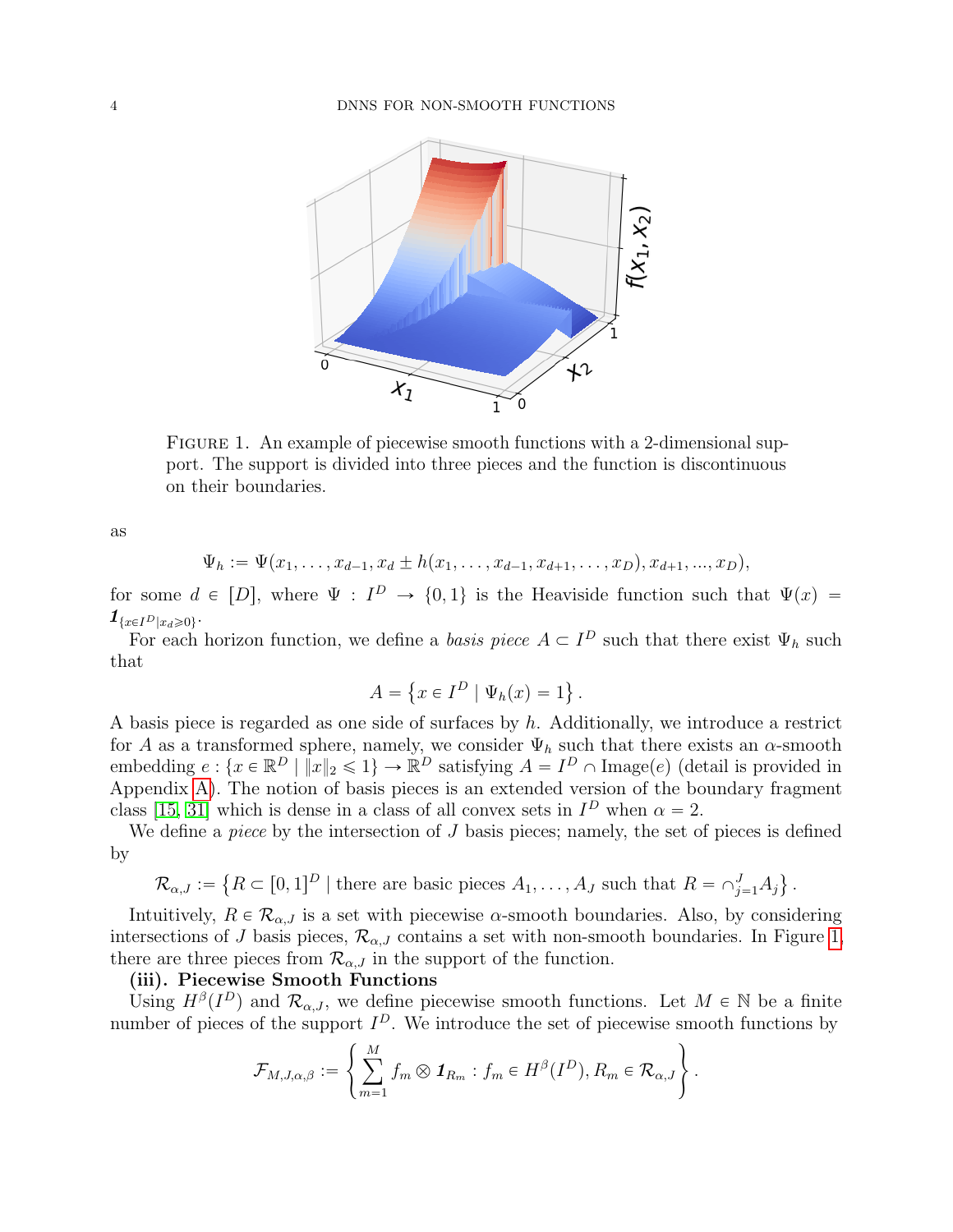Since  $f_m(x)$  realizes only when  $x \in R_m$ , the notion of  $\mathcal{F}_{M,J,\alpha,\beta}$  can express a combination of smooth functions on each piece  $R_m$ . Hence, functions in  $\mathcal{F}_{M,J,\alpha,\beta}$  are non-smooth (and even discontinuous) on boundaries of  $R_m$ . Obviously,  $H^{\beta}(I^D) \subset \mathcal{F}_{M,J,\alpha,\beta}$  with  $M = 1$  and  $R_1 = I^D$ , hence the notion of piecewise smooth functions can describe a wider class of functions.

## 3. Estimators with DNNs and Theoretical Analysis

3.1. Models by Deep Neural Networks. Let  $L \in \mathbb{N}$  be the number of layers in DNNs. For  $\ell \in [L + 1]$ , let  $D_{\ell} \in \mathbb{N}$  be the dimensionality of variables in the  $\ell$ -th layer. For brevity, we set  $D_{L+1} = 1$ , i.e., the output is one-dimensional. We define  $A_\ell \in \mathbb{R}^{D_{\ell+1} \times D_\ell}$  and  $b_\ell \in \mathbb{R}^{D_\ell}$ be matrix and vector parameters to give the transform of  $\ell$ -th layer. The *architecture*  $\Theta$  of DNN is a set of L pairs of  $(A_{\ell}, b_{\ell})$ :

$$
\Theta := ((A_1, b_1), ..., (A_L, b_L)).
$$

We define  $|\Theta| := L$  be a number of layers in  $\Theta$ ,  $\|\Theta\|_0 := \sum_{\ell \in [L]} \|\text{vec}(A_{\ell})\|_0 + \|b_{\ell}\|_0$  as a number of non-zero elements in  $\Theta$ , and  $||\Theta||_{\infty} := \max\{\max_{\ell \in [L]} ||\text{vec}(A_{\ell})||_{\infty}, \max_{\ell \in [L]} ||b_{\ell}||_{\infty}\}\)$  be the largest absolute value of the parameters in Θ.

For an activation function  $\eta : \mathbb{R}^{D'} \to \mathbb{R}^{D'}$  for each  $D' \in \mathbb{N}$ , this paper considers the ReLU activation  $\eta(x) = (\max\{x_d, 0\})_{d \in [D']}$ .

The model of neural networks with architecture  $\Theta$  and activation  $\eta$  is the function  $G_n[\Theta]$ :  $\mathbb{R}^{D_1} \to \mathbb{R}$ , which is defined inductively as

$$
G_{\eta}[\Theta](x) = x^{(L+1)},
$$

and it is inductively defined as

$$
x^{(1)} := x, \ x^{(\ell+1)} := \eta(A_{\ell}x^{(\ell)} + b_{\ell}), \text{ for } \ell \in [L],
$$

where  $L = |\Theta|$  is the number of layers. The set of model functions by DNNs is thus given by

$$
\mathcal{F}_{NN,\eta}(S,B,L') := \left\{ G_{\eta}[\Theta] : I^D \to \mathbb{R} \mid \|\Theta\|_0 \leqslant S, \|\Theta\|_{\infty} \leqslant B, |\Theta| \leqslant L' \right\},\
$$

with  $S \in \mathbb{N}, B > 0$ , and  $L' \in \mathbb{N}$ . Here, S bounds the number of non-zero parameters of DNNs by Θ, namely, the number of edges of an architecture in the networks. This also describes sparseness of DNNs. *B* is a bound for scales of parameters.

3.2. Least Square Estimator. Using the model of DNNs, we define a least square estimator by empirical risk minimization. Using the observations  $\mathcal{D}_n$ , we consider the minimization problem with respect to parameters of DNNs as

<span id="page-4-0"></span>
$$
\hat{f}^L \in \underset{f \in \mathcal{F}_{NN,\eta}(S,B,L)}{\operatorname{argmin}} \frac{1}{n} \sum_{i \in [n]} (Y_i - f(X_i))^2,
$$
\n(2)

and use  $\hat{f}^L$  for an estimator of  $f^*$ .

Note that the problem [\(2\)](#page-4-0) has at least one minimizer since the parameter set  $\Theta$  is compact and  $\eta$  is continuous. If necessary, we can add a regularization term for the problem [\(2\)](#page-4-0), because it is not difficult to extend our results to an estimator with regularization. Furthermore, we can apply the early stopping techniques, since they play a role as the regularization [\[29\]](#page-11-1). However, for simplicity, we confine our arguments of this paper in the least square.

We investigate theoretical aspects of convergence properties of  $\hat{f}^L$  with a ReLU activation.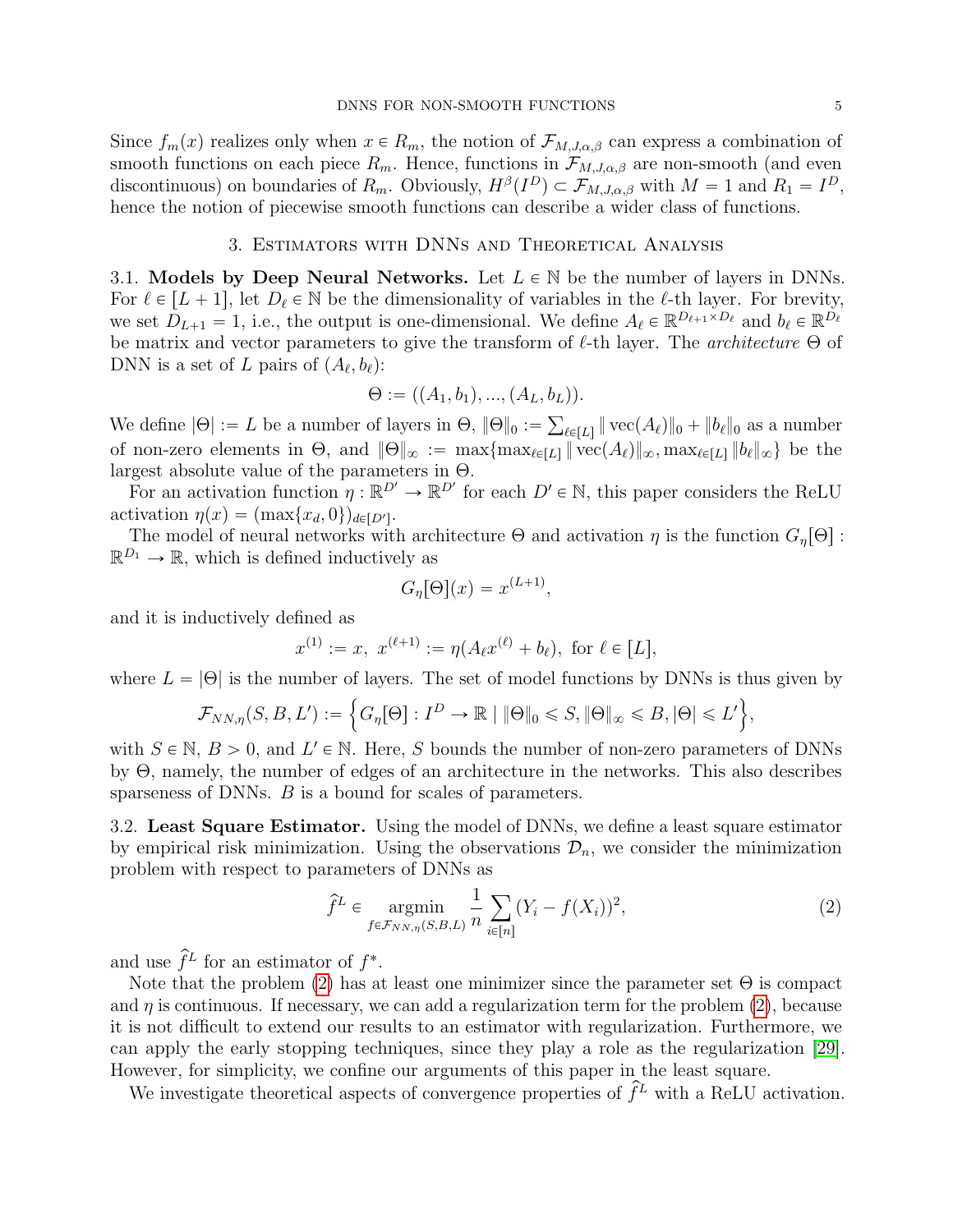<span id="page-5-0"></span>**Theorem 1.** Suppose  $f^* \in \mathcal{F}_{M,J,\alpha,\beta}$ . Then, there exist constants  $c_1, c'_1, C_L > 0, s \in \mathbb{N}\backslash\{1\}$ , and  $(S, B, L)$  satisfying

- (i)  $S = c'_1 \max\{n^{D/(2\beta+D)}, n^{(D-1)/(\alpha+D-1)}\},$
- (ii)  $B \geqslant c_1 n^s$ ,
- (iii)  $L \leq c_1(1 + \max\{\beta/D, \alpha/2(D-1)\}),$

such that  $\hat{f}^L \in \mathcal{F}_{NN,n}(S, B, L)$  provides

$$
\|\hat{f}^L - f^*\|_{L^2(P_X)}^2 \le C_L M^2 J^2 \max\{n^{-2\beta/(2\beta + D)}, n^{-\alpha/(\alpha + D - 1)}\} (\log n)^2,\tag{3}
$$

with probability at least  $1 - c_1 n^{-2}$ .

Proof of Theorem [1](#page-5-0) is a combination of a set estimation [\[15,](#page-11-16) [30\]](#page-11-18), an approximation theory of DNNs [\[52,](#page-12-0) [34,](#page-11-8) [7\]](#page-10-8), and an applications of the empirical process techniques [\[25,](#page-11-19) [18,](#page-11-14) [41\]](#page-12-2).

The rate of convergence in Theorem [1](#page-5-0) is simply interpreted as follows. The first term  $n^{-2\beta/(2\beta+D)}$  describes an effect of estimating  $f_m \in H^{\beta}(I^D)$  for  $m \in [M]$ . The rate corresponds to the minimax optimal convergence rate of generalization errors for estimating smooth functions in  $H^{\beta}(I^D)$  (For a summary, see [\[42\]](#page-12-4)). The second term  $n^{-\alpha/(\alpha+D-1)}$  reveals an effect from estimation of  $\mathcal{I}_{R_m}$  for  $m \in [M]$  through estimating the boundaries of  $R_m \in \mathcal{R}_{\alpha,J}$ . The same rate of convergence appears in a problem for estimating sets with smooth boundaries [\[30\]](#page-11-18).

We remark that a larger number of layers decreases B. Considering the result by [\[5\]](#page-10-9), which shows that large values of parameters make the performance of DNNs worse, the above theoretical result suggests that a deep structure can avoid the performance loss caused by large parameters.

We can consider an error from optimization independent to the statistical generalization. The following corollary provides the statement.

**Corollary 1.** If a learning algorithm outputs  $\check{f}^L \in \mathcal{F}_{NN,\eta}(S, B, L)$  such that

$$
n^{-1} \sum_{i \in [n]} (Y_i - \check{f}^L(X_i))^2 - (Y_i - \hat{f}^L(X_i))^2 \leq \Delta_n,
$$

with a positive parameter  $\Delta_n$ , then the following holds:  $\overline{\phantom{a}}$ 

$$
\mathbb{E}_{f^*}\left[\|\check{f}^L - f^*\|_{L^2(P_X)}^2\right] \leq C_L \max\{n^{-2\beta/(2\beta+D)}, n^{-\alpha/(\alpha+D-1)}\}\log n + \Delta_n.
$$

Here,  $\mathbb{E}_{f^*}[\cdot]$  denotes an expectation with respect to the true distribution of  $(X, Y)$ . Applying results on the magnitude of  $\Delta$  (e.g. [\[23\]](#page-11-12)), we can evaluate generalization including optimization errors.

3.3. Bayes Estimator. We define a Bayes estimator for DNNs which can avoid the nonconvexity problem in optimization. Fix architecture  $\Theta$  and  $\mathcal{F}_{NN,\eta}(S, B, L)$  with given S, B and L. Then, a prior distribution for  $\mathcal{F}_{NN,\eta}(S, B, L)$  is defined through providing distributions for the parameters contained in  $\Theta$ . Let  $\Pi_{\ell}^{(A)}$  and  $\Pi_{\ell}^{(b)}$  be distributions of  $A_{\ell}$  and  $b_{\ell}$  as  $A_{\ell} \sim \Pi_{\ell}^{(A)}$  $\ell$ and  $b_{\ell} \sim \Pi_{\ell}^{(b)}$ <sup>(b)</sup> for  $\ell \in [L]$ . We set  $\Pi_{\ell}^{(A)}$  and  $\Pi_{\ell}^{(b)}$  such that each of the S parameters of  $\Theta$  is uniformly distributed on  $[-B, B]$ , and the other parameters degenerate at 0. Using these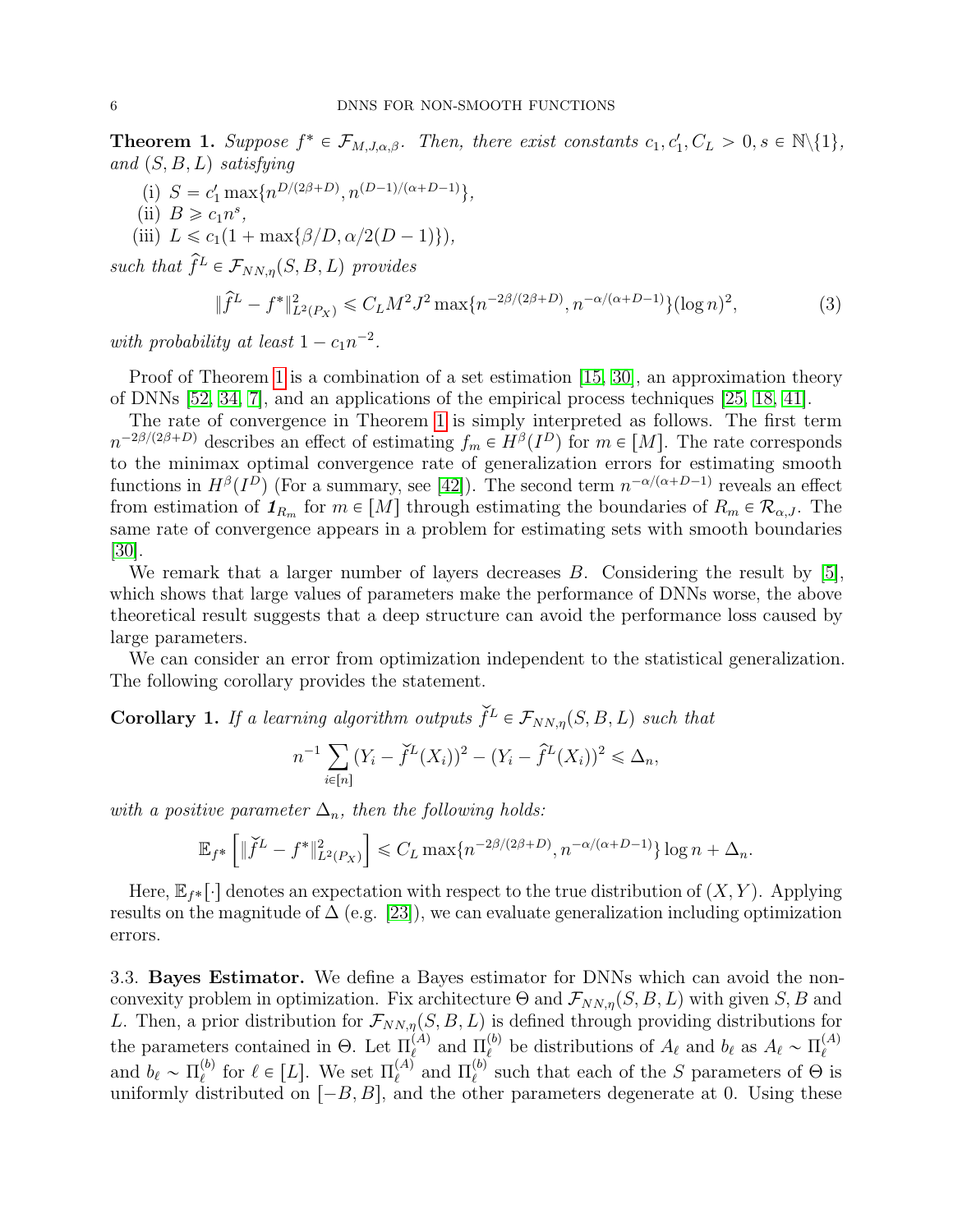distributions, we define a prior distribution  $\Pi_{\Theta}$  on  $\Theta$  by  $\Pi_{\Theta}$  :=  $_{\ell\in [L]} \, \Pi^{(A)}_\ell \otimes \Pi^{(b)}_\ell$  $_{\ell}^{\left( o\right) }$ . Then, a prior distribution for  $f \in \mathcal{F}_{NN,\eta}(S, B, L)$  is defined by

$$
\Pi_f(f) := \Pi_{\Theta}(\Theta : G_{\eta}[\Theta] = f).
$$

We consider the posterior distribution for f. Since the noise  $\xi_i$  in [\(1\)](#page-2-1) is Gaussian with its variance  $\sigma^2$ , the posterior distribution is given by<br>  $\exp(-\sum_{i\in[n]} (Y_i$ 

$$
d\Pi_f(f|\mathcal{D}_n) = \frac{\exp(-\sum_{i\in[n]} (Y_i - f(X_i))^2/\sigma^2) d\Pi_f(f)}{\int \exp(-\sum_{i\in[n]} (Y_i - f'(X_i))^2/\sigma^2) d\Pi_f(f')}.
$$

Note that we do not discuss computational issues of the Bayesian approach since the main focus is a theoretical aspect. To solve the computational problems, see [\[20\]](#page-11-20) and others.

We provide theoretical analysis on the speed of contraction for the posterior distribution. Same as the least square estimator cases, we consider a ReLU activation function.

<span id="page-6-0"></span>**Theorem 2.** Suppose  $f^* \in \mathcal{F}_{M,J,\alpha,\beta}$ . Then, there exist constants  $c_2, c'_2, C_B > 0, s \in \mathbb{N}\setminus\{1\}$ , architecture  $\Theta$  :  $\|\Theta\|_0 \leqslant S$ ,  $\|\Theta\|_{\infty} \leqslant B$ ,  $|\Theta| \leqslant L$  satisfying following conditions:

- (i)  $S = c'_2 \max\{n^{D/(2\beta+D)}, n^{(2D-2)/(2\alpha+2D-2)}\},$
- (ii)  $B \ge c_2 n^s$ ,
- (iii)  $L \leqslant c_2(1 + \max\{\beta/D, \alpha/2(D 1)\}),$

and a prior distribution  $\Pi_f$ , such that the posterior distribution  $\Pi_f(\cdot|\mathcal{D}_n)$  provides

$$
\mathbb{E}_{f^*} \Big[ \Pi_f \Big( f : \|f - f^*\|_{L^2(P_X)}^2 \ge r C_B \max\{n^{-2\beta/(2\beta + D)}, n^{-\alpha/(\alpha + D - 1)}\} (\log n)^2 | \mathcal{D}_n \Big) \Big] \le \exp \Big( -r^2 c_2 \max\{n^{D/(2\beta + D)}, n^{(D-1)/(\alpha + D - 1)}\} \Big), \tag{4}
$$

for all  $r > 0$ .

To provide proof of Theorem [2,](#page-6-0) we additionally apply studies for statistical analysis for Bayesian nonparametrics [\[44,](#page-12-6) [43\]](#page-12-7).

iyesian nonparametrics [44, 43].<br>Based on the result, we define a Bayes estimator as  $\widehat{f}^B := \int$  $fd\Pi_f(f|\mathcal{D}_n)$ , by the Bochner integral in  $L^{\infty}(I^D)$ . Then, we obtain the rate of convergence of  $\hat{f}^B$  by the following corollary.

<span id="page-6-1"></span>**Corollary 2.** With the same setting in Theorem [2,](#page-6-0) consider  $\hat{f}^B$ . Then, we have

$$
\mathbb{E}_{f^*}\left[\|\hat{f}^B - f^*\|_{L^2(P_X)}^2\right] \leq C_B \max\{n^{-2\beta/(2\beta+D)}, n^{-\alpha/(\alpha+D-1)}\} (\log n)^2.
$$

This result states that the Bayes estimator can achieve the same rate as the least square estimator shown in Theorem [1.](#page-5-0) Since the Bayes estimator does not use optimization, we can avoid the non-convex optimization problem, while the computation of the posterior and mean are not straightforward.

# 4. DISCUSSION: WHY DNNS WORK BETTER?

4.1. Optimality of the DNN Estimators. We show optimality of the rate of convergence by the DNN estimators in Theorem [1](#page-5-0) and Corollary [2.](#page-6-1) We employ a theory of minimax optimal rate which is known in the field of mathematical statistics [\[18\]](#page-11-14). The theory derives a lower bound of a convergence rate with arbitrary estimators, thus we can obtain a theoretical limitation of convergence rates.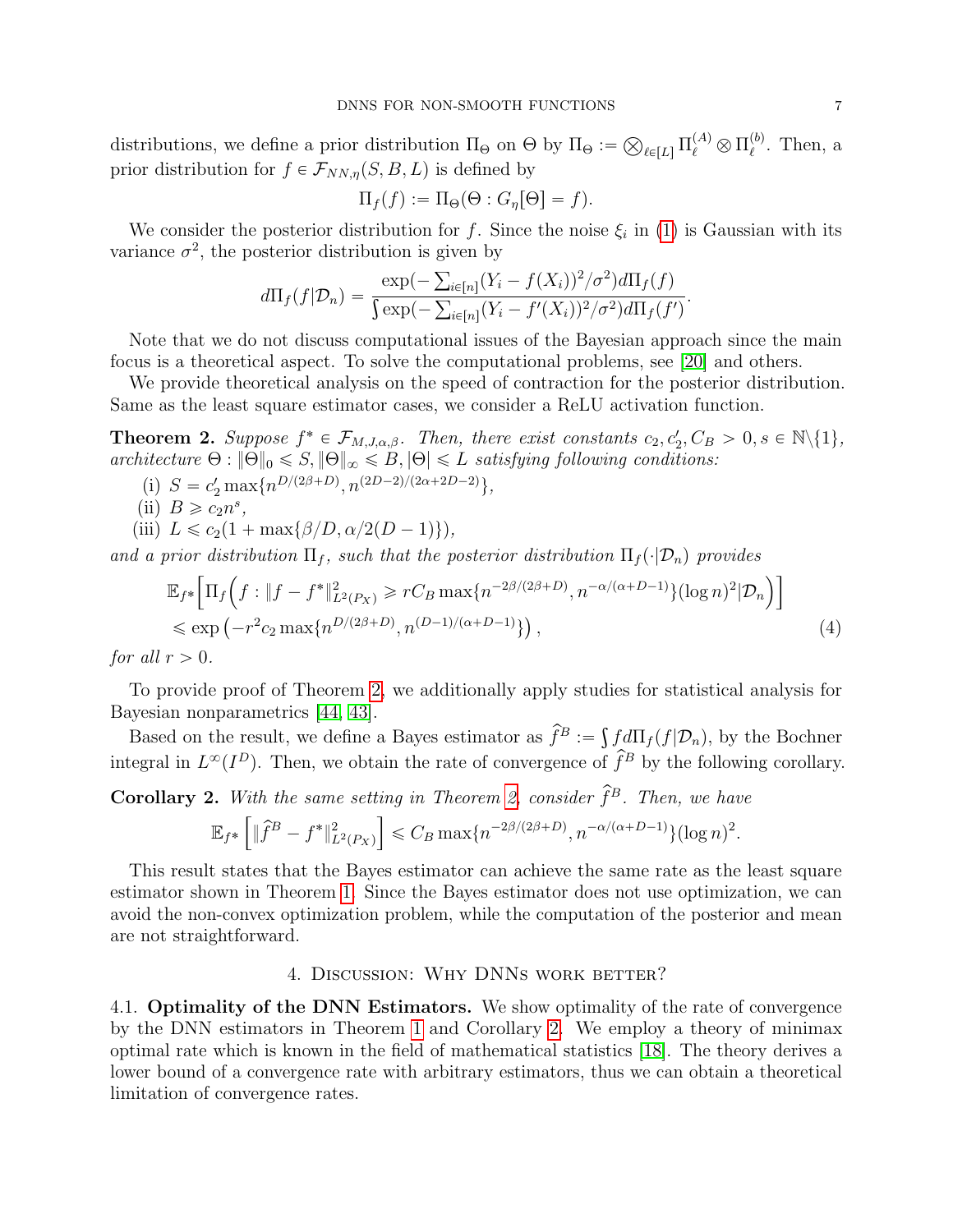The following theorem shows the minimax optimal rate of convergence for the class of piecewise smooth functions  $\mathcal{F}_{M,J,\alpha,\beta}$ .

<span id="page-7-0"></span>**Theorem 3.** Consider  $\bar{f}$  is an arbitrary estimator for  $f^* \in \mathcal{F}_{M,J,\alpha,\beta}$ . Then, there exists a  $constant C_{mm} > 0 \text{ such that}$ ı

$$
\inf_{\bar{f}} \sup_{f^* \in \mathcal{F}_{M,J,\alpha,\beta}} \mathbb{E}_{f^*} \left[ \|\bar{f} - f^*\|_{L^2(P_X)}^2 \right] \geq C_{mm} \max \left\{ n^{-2\beta/(2\beta+D)}, n^{-\alpha/(\alpha+D-1)} \right\}.
$$

Proof of Theorem [3](#page-7-0) employs techniques in the minimax theory developed by [\[51\]](#page-12-8) and [\[35\]](#page-11-21).

We show that the rate of convergence by the estimators with DNNs are optimal in the minimax sense, since the rates in Theorems [1](#page-5-0) and [2](#page-6-0) correspond to the lower bound of Theorem [3](#page-7-0) up to a log factor. In other words, for estimating  $f^* \in \mathcal{F}_{M,J,\alpha,\beta}$ , no other methods could achieve a better rate than the estimators by DNNs.

4.2. Non-Optimality of Other Methods. We discuss non-optimality of some of other standard methods to estimate piecewise smooth functions. To this end, we consider a class of linear estimators. The class contains any estimators with the following formulation:<br> $\hat{f}^{\text{lin}}(x) = \sum_{i} \Psi_i(x; X_1, ..., X_n) Y_i$ ,

<span id="page-7-1"></span>
$$
\hat{f}^{\text{lin}}(x) = \sum_{i \in [n]} \Psi_i(x; X_1, ..., X_n) Y_i,
$$
\n(5)

where  $\Psi_i$  is an arbitrary function which depends on  $X_1, ..., X_n$ . Various estimators are regarded as linear estimators, for examples, kernel methods, Fourier estimators, splines, Gaussian process, and others.

A study for nonparametric statistics (Section 6 in [\[26\]](#page-11-22)) proves inefficiency of linear estimators with non-smooth functions. Based on the result, the following corollary holds:

**Corollary [3](#page-7-0).** Linear estimators [\(5\)](#page-7-1) do not attain the optimal rate in Theorem 3 for  $\mathcal{F}_{M,J,\alpha,\beta}$ . Hence, there exist  $f^* \in \mathcal{F}_{M,J,\alpha,\beta}$  such that  $\hat{f} \in \{\hat{f}^L, \hat{f}^B\}$  and any  $\hat{f}^{\text{lin}}$ , large n provides

$$
\mathbb{E}_{f^*}\left[\|\widehat{f} - f^*\|_{L^2(P_X)}^2\right] < \mathbb{E}_{f^*}\left[\|\widehat{f}^{\text{lin}} - f^*\|_{L^2(P_X)}^2\right].
$$

This result shows that a wide range of the other methods has larger generalization errors, hence the estimators by DNNs can overcome the other methods. Some specific methods are analyzed in the supplementary material.

4.3. Interpretation and Discussion. According to the results, we can see that the estimators by DNNs have the theoretical advantage than the others for estimating  $f^* \in \mathcal{F}_{M,J,\alpha,\beta}$ , since the estimators by DNNs achieve the optimal convergence rate of generalization errors and the others do not.

We provide an intuition on why DNNs are optimal and the others are not. The most notable fact is that DNNs can approximate non-smooth functions with a small number of parameters, due to activation functions and multi-layer structures. A combination of two ReLU functions can approximate step functions, and a composition of the step functions in a combination of other parts of the network can easily express smooth functions restricted to pieces. In contrast, even though the other methods have the universal approximation property, they require a larger number of parameters to approximate non-smooth structures. By the statistical theory, a larger number of parameters increases the variance of estimators and worsens the performance, hence the other methods lose the optimality.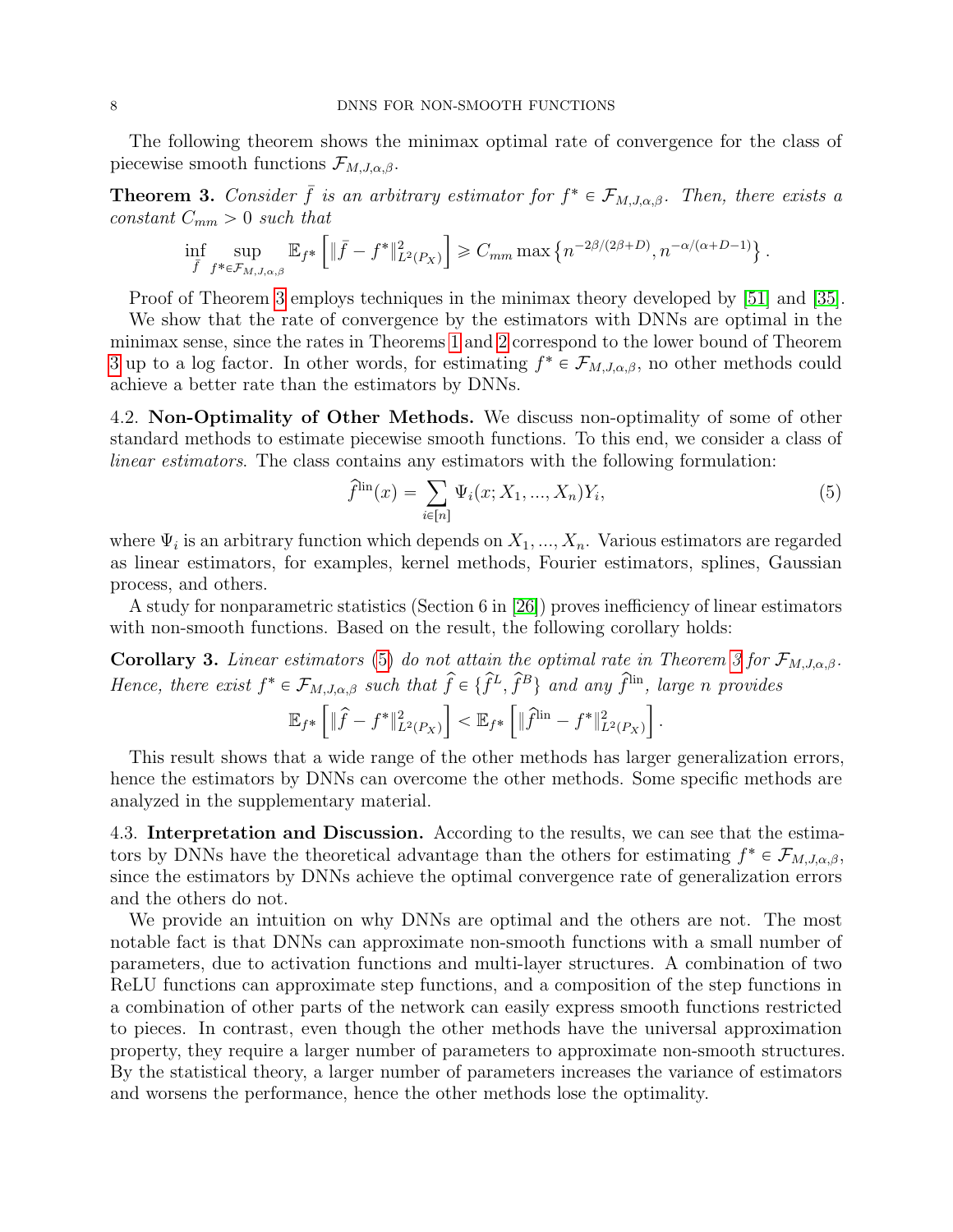About the inefficiency of the other methods, we do not claim that every statistical method except DNNs misses the optimality for estimating piecewise smooth functions. Our argument is the advantage of DNNs against linear estimators.

Several studies investigate approximation and estimation for non-smooth structures. Harmonic analysis provides several methods for non-smooth structures, such as curvelets [\[9,](#page-10-10) [10\]](#page-10-11) and shearlets [\[27\]](#page-11-23). While the studies provide an optimality for piecewise smooth functions on pieces with  $C<sup>2</sup>$  boundaries, pieces in the boundary fragment class considered in our study is more general and the harmonic-based methods cannot be optimal with the pieces (studied in [\[26\]](#page-11-22)). Also, a convergence rate of generalization error is not known for these methods. Studies from nonparametric statistics investigated non-smooth estimation [\[46,](#page-12-9) [49,](#page-12-10) [50,](#page-12-11) [48,](#page-12-12) [22\]](#page-11-24). These works focus on different settings such as density estimation or univariate data analysis, hence their setting does not fit problems discussed here.

#### 5. Experiments

<span id="page-8-2"></span>5.1. Non-smooth Realization by DNNs. We show how the estimators by DNNs can estimate non-smooth functions. To this end, we consider the following data generating process with a piecewise linear function. Let  $D = 2$ ,  $\xi$  be an independent Gaussian variable with a scale  $\sigma = 0.5$ , and X be a uniform random variable on  $I^2$ . Then, we generate n pairs of  $(X, Y)$  from [\(1\)](#page-2-1) with a true function  $f^*$  as piecewise smooth function such that

$$
f^*(x) = \mathbf{1}_{R_1}(x)(0.2 + x_1^2 + 0.1x_2) + \mathbf{1}_{R_2}(x)(0.7 + 0.01|4x_1 + 10x_2 - 9|^{1.5}),
$$
(6)

with a set  $R_1 = \{(x_1, x_2) \in I^2 : x_2 \ge -0.6x_1 + 0.75\}$  and  $R_1 = I^2 \backslash R_1$ . A plot of f in figure [2](#page-8-0) shows its non-smooth structure.



<span id="page-8-0"></span>FIGURE 2. A plot for  $f^*(x_1, x_2)$  with  $(x_1, x_2) \in I^2$ .

<span id="page-8-3"></span>

<span id="page-8-1"></span>Figure 3. A plot for the estimator  $\hat{f}^L$ .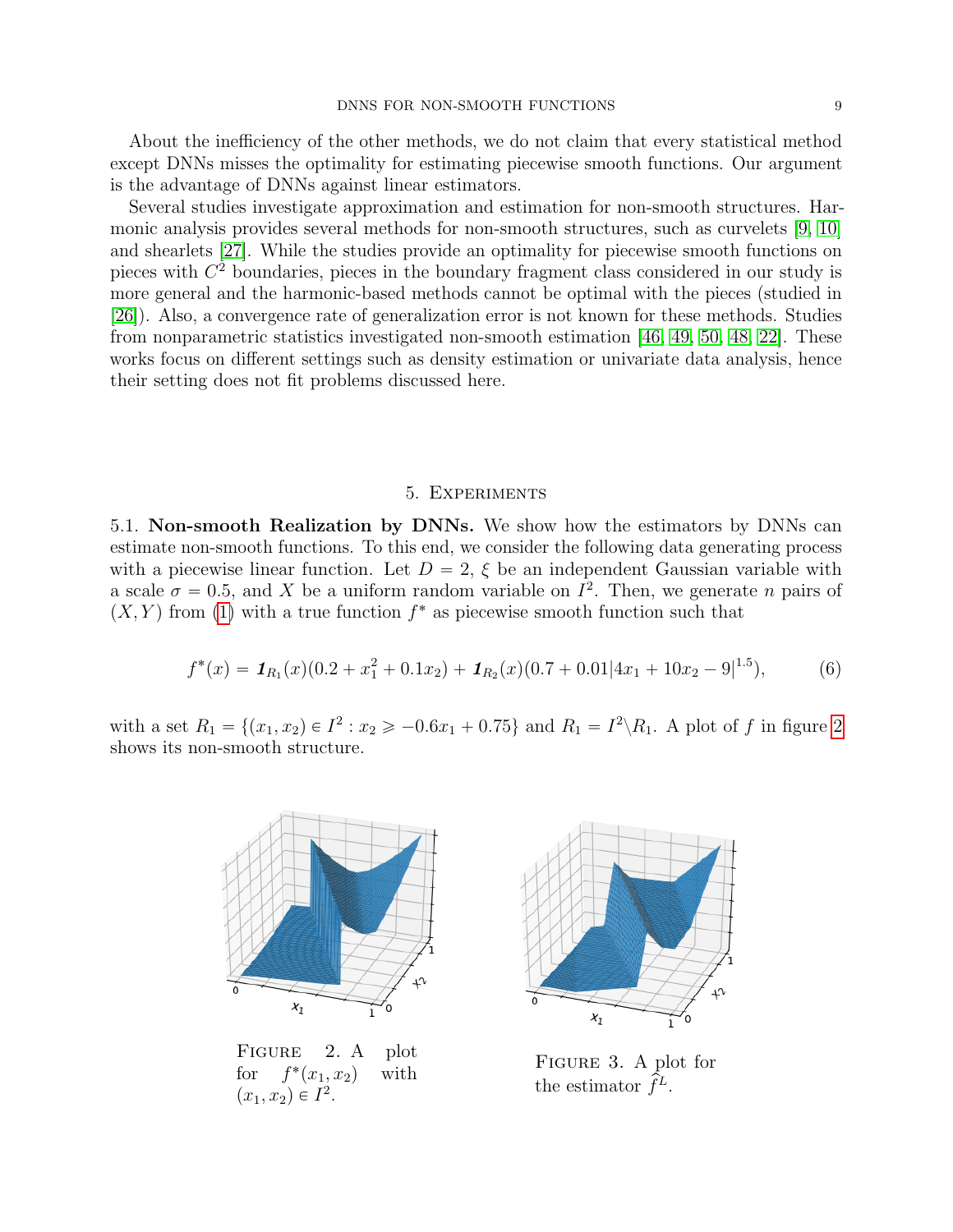

<span id="page-9-0"></span>Figure 4. Comparison of errors by the methods.

About the estimation by DNNs, we employ the least square estimator [\(2\)](#page-4-0). For the architecture  $\Theta$  of DNNs, we set  $|\Theta| = 4$  and dimensionality of each of the layers as  $D_1 =$  $2, D_{\ell} = 3$  for  $\ell \in \{2, 3, 4\}$ , and  $D_5 = 1$ . We use a ReLU activation. To mitigate an effect of the non-convex optimization problem, we employ 100 initial points which are generated from the Gaussian distribution with an adjusted mean. We employ Adam [\[24\]](#page-11-4) for optimization.

We generate data with a sample size  $n = 100$  f and obtain the least square estimator  $\hat{f}^L$  for  $f^*$ . Then, we plot  $\hat{f}^L$  in Figure [3](#page-8-1) which minimize an error from the 100 trials with different initial points. We can observe that  $\hat{f}^L$  succeeds in approximating the non-smooth structure of  $f^*$ .

5.2. Comparison with the Other Methods. We compare performances of the estimator by DNNs, the orthogonal series method, and the kernel methods. About the estimator by DNNs, we inherit the setting in Section [5.1.](#page-8-2) About the kernel methods, we employ estimators by the Gaussian kernel and the polynomial kernel. A bandwidth of the Gaussian kernel is selected from  $\{0.01, 0.1, 0.2, ..., 2.0\}$  and a degree of the polynomial kernel is selected from [5]. Regularization coefficients of the estimators are selected from  $\{0.01, 0.4, 0.8, ..., 2.0\}$ . About the orthogonal series method, we employ the trigonometric basis which is a variation of the Fourier basis. All of the parameters are selected by a cross-validation.

We generate data from the process [\(1\)](#page-2-1) with [\(6\)](#page-8-3) with a sample size  $n \in \{100, 200, ..., 1500\}$ and measure the expected loss of the methods. In figure [4,](#page-9-0) we report a mean and standard deviation of a logarithm of the loss by 100 replications. By the result, the estimator by DNNs always outperforms the other estimators. The other methods cannot estimate the nonsmooth structure of  $f^*$ , although some of the other methods have the universal approximation property.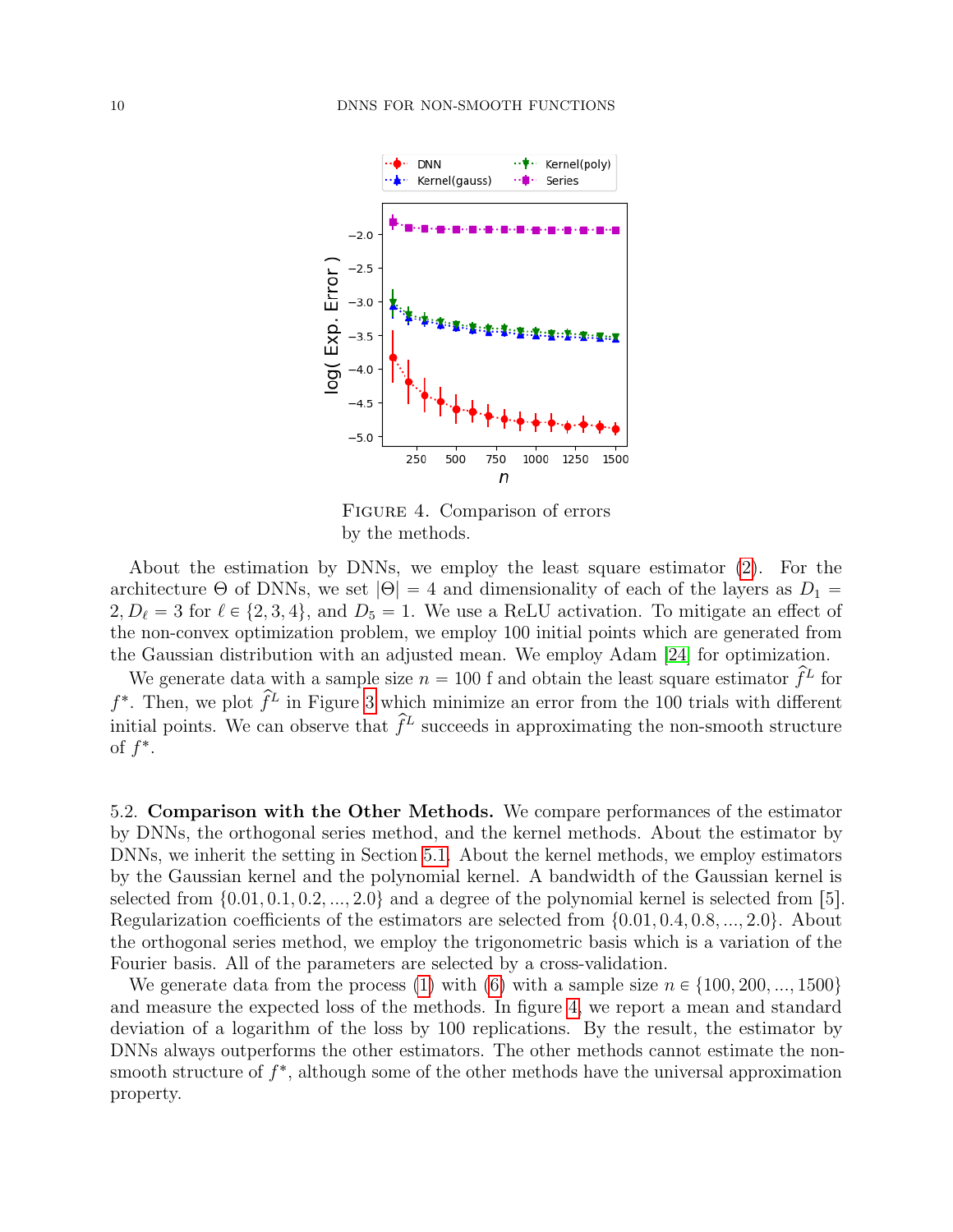#### DNNS FOR NON-SMOOTH FUNCTIONS 11

## 6. Conclusion

In this paper, we have derived theoretical results that explain why DNNs outperform other methods. To this goal, we considered a regression problem under the situation where the true function is piecewise smooth. We focused on the least square and Bayes estimators, and derived a convergence rate of generalization errors by the estimators. Notably, we showed that the rates are optimal in the minimax sense. Furthermore, we show that the commonly used linear estimators are inefficient to estimate piecewise smooth functions, hence we show that the estimators by DNNs work better than the other methods for non-smooth functions. We also provided a guideline for selecting a number of layers and parameters of DNNs based on the theoretical results.

#### Acknowledgement

We have greatly benefited from insightful comments and suggestions by Alexandre Tsybakov, Taiji Suzuki, Bharath K Sriperumbudur, Johannes Schmidt-Hieber, and Motonobu Kanagawa.

## **REFERENCES**

- <span id="page-10-12"></span>[1] Martin Anthony and Peter L Bartlett. Neural network learning: Theoretical foundations. cambridge university press, 2009.
- <span id="page-10-6"></span>[2] Pierre Baldi and Kurt Hornik. Neural networks and principal component analysis: Learning from examples without local minima. Neural networks, 2(1):53–58, 1989.
- <span id="page-10-2"></span>[3] Andrew R Barron. Universal approximation bounds for superpositions of a sigmoidal function. IEEE Transactions on Information theory, 39(3):930–945, 1993.
- <span id="page-10-5"></span>[4] Andrew R Barron. Approximation and estimation bounds for artificial neural networks. Machine learning, 14(1):115–133, 1994.
- <span id="page-10-9"></span>[5] Peter L Bartlett. The sample complexity of pattern classification with neural networks: the size of the weights is more important than the size of the network. IEEE transactions on Information Theory, 44(2):525–536, 1998.
- <span id="page-10-3"></span>[6] Yoshua Bengio and Olivier Delalleau. On the expressive power of deep architectures. In Algorithmic Learning Theory, pages 18–36. Springer, 2011.
- <span id="page-10-8"></span>[7] Helmut Bölcskei, Philipp Grohs, Gitta Kutyniok, and Philipp Petersen. Memory-optimal neural network approximation. In Wavelets and Sparsity XVII, volume 10394, page 103940Q. International Society for Optics and Photonics, 2017.
- <span id="page-10-4"></span>[8] Helmut Bölcskei, Philipp Grohs, Gitta Kutyniok, and Philipp Petersen. Optimal approximation with sparsely connected deep neural networks. arXiv preprint arXiv:1705.01714, 2017.
- <span id="page-10-10"></span>[9] Emmanuel J Candes and David L Donoho. Recovering edges in ill-posed inverse problems: Optimality of curvelet frames. Annals of statistics, pages 784–842, 2002.
- <span id="page-10-11"></span>[10] Emmanuel J Cand`es and David L Donoho. New tight frames of curvelets and optimal representations of objects with piecewise c2 singularities. Communications on pure and applied mathematics,  $57(2):219-266$ , 2004.
- <span id="page-10-0"></span>[11] Ronan Collobert and Jason Weston. A unified architecture for natural language processing: Deep neural networks with multitask learning. In Proceedings of the 25th international conference on Machine learning, pages 160–167. ACM, 2008.
- <span id="page-10-13"></span>[12] Thomas M Cover and Joy A Thomas. *Elements of information theory*. John Wiley & Sons, 2012.
- <span id="page-10-1"></span>[13] George Cybenko. Approximation by superpositions of a sigmoidal function. Mathematics of control, signals and systems, 2(4):303–314, 1989.
- <span id="page-10-7"></span>[14] Yann N Dauphin, Razvan Pascanu, Caglar Gulcehre, Kyunghyun Cho, Surya Ganguli, and Yoshua Bengio. Identifying and attacking the saddle point problem in high-dimensional non-convex optimization. In Advances in neural information processing systems, pages 2933–2941, 2014.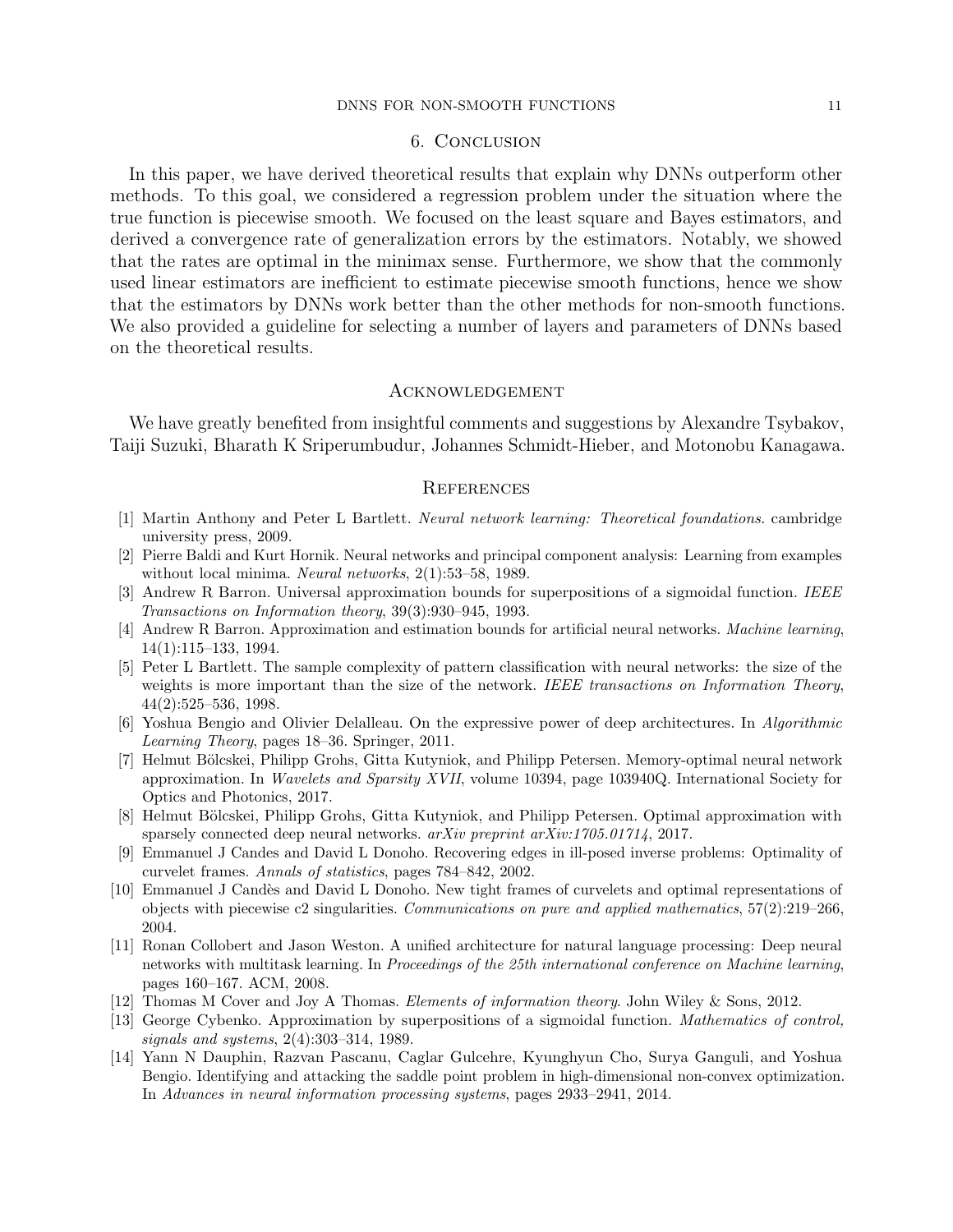- <span id="page-11-16"></span>[15] Richard M Dudley. Metric entropy of some classes of sets with differentiable boundaries. Journal of Approximation Theory, 10(3):227–236, 1974.
- <span id="page-11-6"></span>[16] Rasool Fakoor, Faisal Ladhak, Azade Nazi, and Manfred Huber. Using deep learning to enhance cancer diagnosis and classification. In Proceedings of the International Conference on Machine Learning, 2013.
- <span id="page-11-11"></span>[17] Kenji Fukumizu and Shun-ichi Amari. Local minima and plateaus in hierarchical structures of multilayer perceptrons. Neural networks, 13(3):317–327, 2000.
- <span id="page-11-14"></span>[18] Evarist Giné and Richard Nickl. *Mathematical foundations of infinite-dimensional statistical models*, volume 40. Cambridge University Press, 2015.
- <span id="page-11-5"></span>[19] Kaiming He, Xiangyu Zhang, Shaoqing Ren, and Jian Sun. Deep residual learning for image recognition. In Proceedings of the IEEE conference on computer vision and pattern recognition, pages 770–778, 2016.
- <span id="page-11-20"></span>[20] José Miguel Hernández-Lobato and Ryan Adams. Probabilistic backpropagation for scalable learning of bayesian neural networks. In International Conference on Machine Learning, pages 1861–1869, 2015.
- <span id="page-11-2"></span>[21] Geoffrey E Hinton, Simon Osindero, and Yee-Whye Teh. A fast learning algorithm for deep belief nets. Neural computation, 18(7):1527–1554, 2006.
- <span id="page-11-24"></span>[22] Masaaki Imaizumi, Takanori Maehara, and Yuichi Yoshida. Statistically efficient estimation for nonsmooth probability densities. In *Artificial Intelligence and Statistics*, 2018.
- <span id="page-11-12"></span>[23] Kenji Kawaguchi. Deep learning without poor local minima. In Advances in Neural Information Processing Systems, pages 586–594, 2016.
- <span id="page-11-4"></span>[24] Diederik P. Kingma and Jimmy Ba. Adam: A method for stochastic optimization. CoRR, abs/1412.6980, 2014.
- <span id="page-11-19"></span>[25] Vladimir Koltchinskii. Local rademacher complexities and oracle inequalities in risk minimization. The Annals of Statistics, 34(6):2593–2656, 2006.
- <span id="page-11-22"></span>[26] Aleksandr Petrovich Korostelev and Alexandre B Tsybakov. Minimax theory of image reconstruction, volume 82. Springer Science & Business Media, 2012.
- <span id="page-11-23"></span>[27] Gitta Kutyniok and Wang-Q Lim. Compactly supported shearlets are optimally sparse. Journal of Approximation Theory, 163(11):1564–1589, 2011.
- <span id="page-11-3"></span>[28] Quoc V Le, Jiquan Ngiam, Adam Coates, Abhik Lahiri, Bobby Prochnow, and Andrew Y Ng. On optimization methods for deep learning. In Proceedings of the 28th International Conference on International Conference on Machine Learning, pages 265–272. Omnipress, 2011.
- <span id="page-11-1"></span>[29] Yann LeCun, Yoshua Bengio, and Geoffrey Hinton. Deep learning. Nature, 521(7553):436–444, 2015.
- <span id="page-11-18"></span>[30] E Mammen and AB Tsybakov. Asymptotical minimax recovery of sets with smooth boundaries. The Annals of Statistics, 23(2):502–524, 1995.
- <span id="page-11-17"></span>[31] Enno Mammen, Alexandre B Tsybakov, et al. Smooth discrimination analysis. The Annals of Statistics, 27(6):1808–1829, 1999.
- <span id="page-11-7"></span>[32] Guido F Montufar, Razvan Pascanu, Kyunghyun Cho, and Yoshua Bengio. On the number of linear regions of deep neural networks. In Advances in neural information processing systems, pages 2924–2932, 2014.
- <span id="page-11-9"></span>[33] Behnam Neyshabur, Ryota Tomioka, and Nathan Srebro. Norm-based capacity control in neural networks. In Conference on Learning Theory, pages 1376–1401, 2015.
- <span id="page-11-8"></span>[34] Philipp Petersen and Felix Voigtlaender. Optimal approximation of piecewise smooth functions using deep relu neural networks. arXiv preprint arXiv:1709.05289, 2017.
- <span id="page-11-21"></span>[35] Garvesh Raskutti, Martin J Wainwright, and Bin Yu. Minimax-optimal rates for sparse additive models over kernel classes via convex programming. Journal of Machine Learning Research, 13(Feb):389–427, 2012.
- <span id="page-11-0"></span>[36] Jürgen Schmidhuber. Deep learning in neural networks: An overview. Neural networks, 61:85–117, 2015.
- <span id="page-11-10"></span>[37] Johannes Schmidt-Hieber. Nonparametric regression using deep neural networks with relu activation function.  $arXiv$  preprint  $arXiv:1708.06633$ , 2017.
- <span id="page-11-13"></span>[38] Daniel Soudry and Yair Carmon. No bad local minima: Data independent training error guarantees for multilayer neural networks. arXiv preprint arXiv:1605.08361, 2016.
- <span id="page-11-15"></span>[39] Ingo Steinwart and Andreas Christmann. Support vector machines. Springer Science & Business Media, 2008.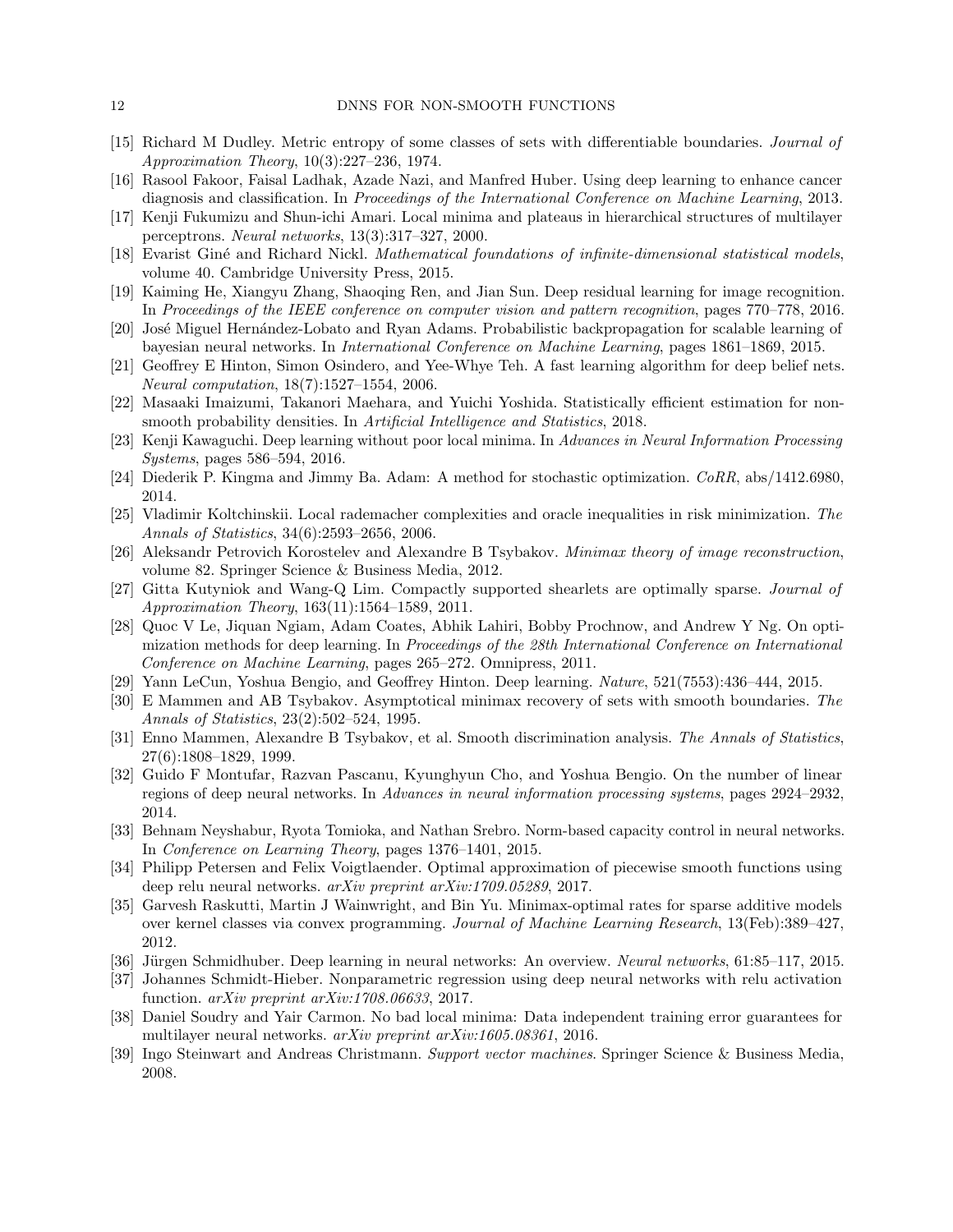- <span id="page-12-3"></span>[40] CJ Stone. Optimal global rates of convergence for nonparametric regression. The Annals of Statistics, 10:1040–1053, 1982.
- <span id="page-12-2"></span>[41] Taiji Suzuki. Fast generalization error bound of deep learning from a kernel perspective. In Artificial Intelligence and Statistics, 2018.
- <span id="page-12-4"></span>[42] Alexandre B Tsybakov. Introduction to nonparametric estimation, 2009.
- <span id="page-12-7"></span>[43] Aad van der Vaart and Harry van Zanten. Information rates of nonparametric gaussian process methods. Journal of Machine Learning Research, 12(Jun):2095–2119, 2011.
- <span id="page-12-6"></span>[44] AW van der Vaart and JH van Zanten. Rates of contraction of posterior distributions based on gaussian process priors. The Annals of Statistics, 36(3):1435–1463, 2008.
- <span id="page-12-13"></span>[45] AW van der Vaart and Jon Wellner. Weak Convergence and Empirical Processes: With Applications to Statistics. Springer Science & Business Media, 1996.
- <span id="page-12-9"></span>[46] Constance van Eeden. Mean integrated squared error of kernel estimators when the density and its derivative are not necessarily continuous. Annals of the Institute of Statistical Mathematics, 37(1):461–472, 1985.
- <span id="page-12-5"></span>[47] Larry Alan Wasserman. All of nonparametric statistics: with 52 illustrations. Springer, 2006.
- <span id="page-12-12"></span>[48] Robert L Wolpert, Merlise A Clyde, and Chong Tu. Stochastic expansions using continuous dictionaries: Lévy adaptive regression kernels. The Annals of Statistics, 39(4):1916–1962, 2011.
- <span id="page-12-10"></span>[49] JS Wu and CK Chu. Kernel-type estimators of jump points and values of a regression function. The Annals of Statistics, 21(3):1545–1566, 1993.
- <span id="page-12-11"></span>[50] JS Wu and CK Chu. Nonparametric function estimation and bandwidth selection for discontinuous regression functions. Statistica Sinica, pages 557–576, 1993.
- <span id="page-12-8"></span>[51] Yuhong Yang and Andrew Barron. Information-theoretic determination of minimax rates of convergence. The Annals of Statistics, 27(5):1564–1599, 1999.
- <span id="page-12-0"></span>[52] Dmitry Yarotsky. Error bounds for approximations with deep relu networks. Neural Networks, 94:103–114, 2017.
- <span id="page-12-1"></span>[53] Chiyuan Zhang, Samy Bengio, Moritz Hardt, Benjamin Recht, and Oriol Vinyals. Understanding deep learning requires rethinking generalization. In ICLR, 2017.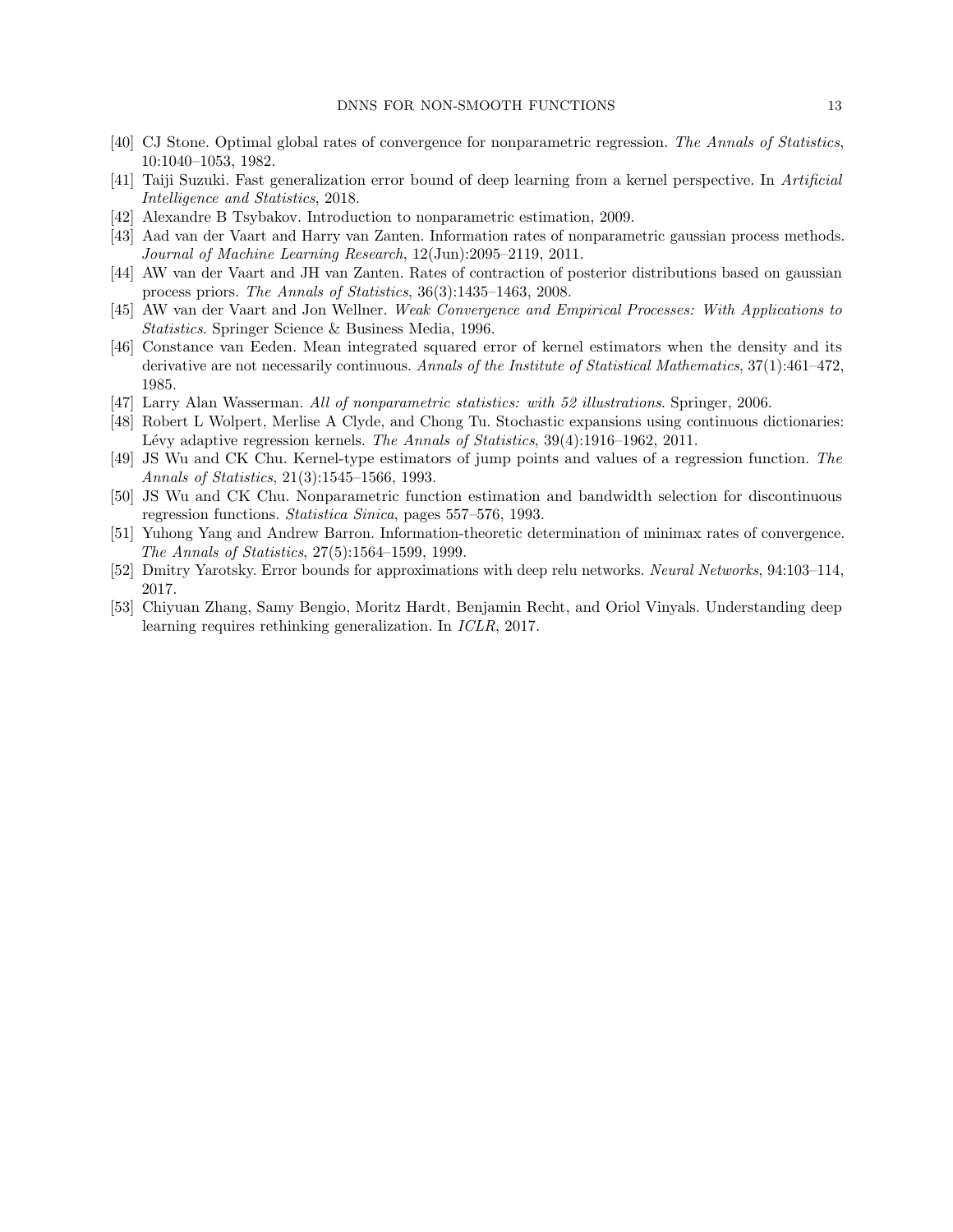# Supplementary materials for "Deep Neural Network Learn Non-Smooth Functions Effectively."

# Appendix A. Additional definitions

# <span id="page-13-0"></span>The Hölder Space

Let  $\Omega$  be an open subset of  $\mathbb{R}^D$  and  $\beta > 0$  a constant. The Hölder space  $H^{\beta}(\overline{\Omega})$ , where  $\overline{\Omega}$  is the closure of  $\Omega$ , is the set of functions  $f : \overline{\Omega} \to \mathbb{R}$  such that f is continuously differentiable on  $Ω$  up to the order  $β$ , and the  $β$ -the derivatives of f are Hölder continuous with exponent  $\beta - |\beta|$ , namely,

$$
\sup_{x,x'\in\bar{\Omega},x\neq x'}\frac{|\partial^a f(x) - \partial^a f(x')|}{|x - x'|^{\beta - |\beta|}} < \infty
$$

for any multi-index a with  $|a| = |\beta|$ , where  $\partial^a$  denotes a partial derivative.. The norm of the Hölder space is defined by

$$
||f||_{H^{\beta}} := \max_{|a| \leq |\beta|} \sup_{x \in \Omega} |\partial^a f(x)| + \max_{|a| = |\beta|} \sup_{x, x' \in \Omega, x \neq x'} \frac{|\partial^a f(x) - \partial^a f(x')|}{|x - x'|^{\beta - |\beta|}}.
$$

## Basis Pieces defined by Continuous Embeddings

We redefine a piece as an intersection of  $J$  embeddings of  $D$ -dimensional balls. we first introduce an extended notion of a boundary fragment class which is developed by [\[15\]](#page-11-16) and  $|31|$ .

Preliminarily, let  $\mathbb{S}^{D-1} := \{x \in \mathbb{R}^D : ||x||_2 = 1\}$  is the  $D-1$  dimensional sphere, and let  $(V_j, F_j)_{j=1}^{\ell}$  be its coordinate system as a  $C^{\infty}$ -differentiable manifold such that  $F_j : V_j \to$  $\mathring{B}^{D-1} := \{x \in \mathbb{R}^{D-1} \mid ||x|| < 1\}$  is a diffeomorphism. A function  $g : \mathbb{S}^{D-1} \to \mathbb{R}$  is said to be in the Hölder class  $H^{\alpha}(\mathbb{S}^{D-1})$  with  $\alpha > 0$  if  $g \circ F_j^{-1}$  is in  $H^{\alpha}(\mathring{B})$ .

Let  $B^D = \{x \in \mathbb{R}^D \mid ||x|| \leq 1\}$ . A subset  $R \subset I^D$  is called a *basic piece* if it satisfies two conditions: (i) there is a continuous embedding  $g : B^D \to \mathbb{R}^D$  such that its restriction to the boundary  $S^{D-1}$  is in  $H^{\alpha}(S^{D-1})$  and  $R = I^D \cap \text{Image}(g)$ , (ii) there is  $1 \leq i \leq D$  and  $h \in H^{\alpha}(I^{D-1})$  such that the indicator function of R is given by the graph

$$
1_R = \Psi(x_1, \ldots, x_{i-1}, x_i + h(x_1, \ldots, \breve{x}_i, \ldots, x_D), x_{i+1}, \ldots, x_D),
$$

where  $\Psi$  is the Heaviside function. The condition (i) tells that a basic piece belongs to the *boundary fragment class* which is developed by [\[15\]](#page-11-16) and [\[31\]](#page-11-17), while (ii) means R is a set defined by a horizon function discussed in [\[34\]](#page-11-8).

#### Appendix B. Proof of Theorem [1](#page-5-0)

We first provide additional notations.  $\lambda$  denotes the Lebesgue measure. For a function  $f: I^D \to R, ||f||_{L^{\infty}} = \sup_{x \in I^D} |f(x)|$  is a supremum norm.  $||f||_{L^2} := ||f||_{L^2(I^D; \lambda)}$  is an abbreviation for  $L^2(I^d; \lambda)$ -norm.

Given a set of observations  $\{X_1, \ldots, X_n\}$ , let  $\|\cdot\|_n$  be an empirical norm defined by

$$
||f||_n^2 = n^{-1} \sum_{i=1}^n f(X_i)^2.
$$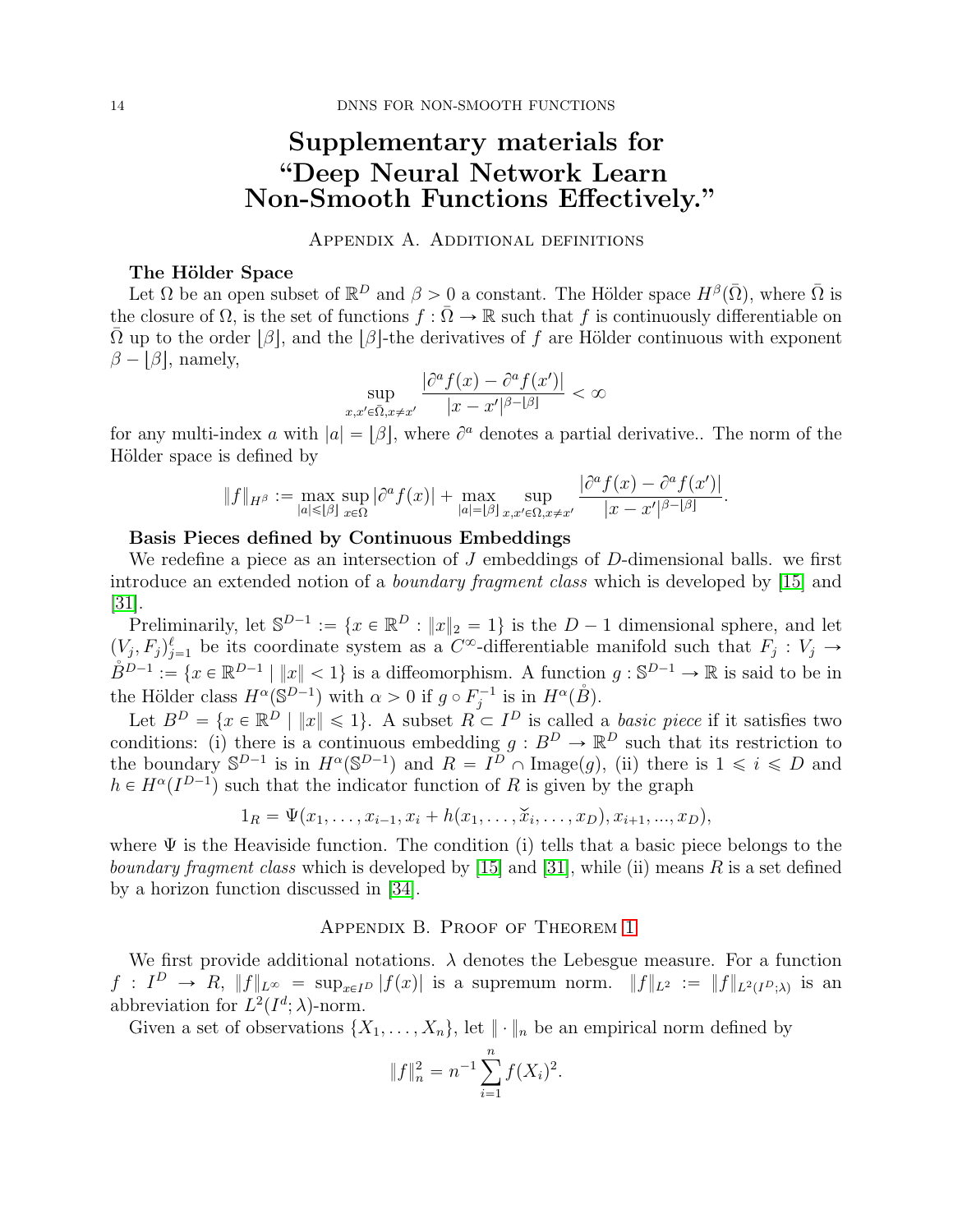The empirical norm of a random variable is also defined by

$$
||Y||_n := \left(n^{-1} \sum_{i \in [n]} Y_i^2\right)^{1/2} \text{ and } ||\xi||_n := \left(n^{-1} \sum_{i \in [n]} \xi_i^2\right)^{1/2}.
$$

The empirical norms are in fact seminorms, which do not satisfy the strong positivity.

Let F be a vector space with a norm  $\|\cdot\|$ . For  $\epsilon > 0$ , the covering number of F with  $\|\cdot\|$  $\mathbf{r}$ 

for radius 
$$
\delta
$$
 is defined by  
\n
$$
\mathcal{N}(\epsilon, \mathcal{F}, \| \cdot \|) := \inf \Big\{ N \mid \text{there is } \{f_j\}_{j \in [N]} \subset \mathcal{F} \text{ such that } \|f - f_j\| \leq \epsilon, \forall f \in \mathcal{F} \Big\}.
$$

By the definition of the least square estimator [\(2\)](#page-4-0), we obtain the following basic inequality

<span id="page-14-0"></span>
$$
\|Y-\hat{f}^L\|_n^2\leqslant\|Y-f\|_n^2
$$

for all  $f \in \mathcal{F}_{NN,\eta}(S, B, L)$ . It follows from  $Y_i = f^*(X_i) + \xi_i$  that

$$
\|f^*+\xi-\hat{f}^L\|_n^2\leqslant\|f^*+\xi-f\|_n^2.
$$

A simple calculation yields

$$
||f^* - \hat{f}^L||_n^2 \le ||f^* - f||_n^2 + \frac{2}{n} \sum_{i=1}^n \xi_i (\hat{f}^L(X_i) - f(X_i)). \tag{7}
$$

In the following, we will fix  $f \in \mathcal{F}_{NN,n}(S, B, L)$  and evaluate each of the three terms in the RHS of [\(7\)](#page-14-0). In the first subsection, we provide a result for approximating  $f^* \in \mathcal{F}_{M,J,\alpha,\beta}$  by DNNs. In the second subsection, we evaluate the variance of  $\hat{f}^F$ . In the last subsection, we combine the results and derive an overall rate.

<span id="page-14-1"></span>B.1. Approximate piecewise functions by DNNs. The purpose of this part is to bound the following error

$$
||f - f^*||_{L^2(P_X)}
$$

for properly selected  $f \in \mathcal{F}_{NN,\eta}(S, B, L)$ . To this end, we consider an existing Θ with properly selected  $S, B$  and  $L$ . Our proof is obtained by extending techniques by [\[52\]](#page-12-0) and [\[34\]](#page-11-8).

Fix  $f^* \in \mathcal{F}_{M,J,\alpha,\beta}$  such that  $f^* = \sum_{m \in [M]} f_m^* \mathbf{1}_{R_m^*}$  with  $f_m^* \in H^\beta$  and  $R_m^* \in \mathcal{R}_{\alpha,J}$  for  $m \in [M]$ . To approximate  $f^*$ , we introduce neural networks  $\Theta_{f,m}$  and  $\Theta_{r,m}$  for each  $m \in [M]$ , where the number of layers  $L$  and non-zero parameters  $S$  will be specified later.

For approximation, we introduce some specific architectures of DNNs as building blocks. For approximation, we introduce some specific architectures of DNNs as building blocks.<br>The DNN  $\Theta_+ := (A, b) = ((1, ..., 1)^\top, 0)$  works as summation:  $G_\eta[\Theta_+] (x_1, ..., x_D) = \sum_{d \in [D]} x_d$ , The DNN  $\Theta_+ := (A, b) = ((1, ..., 1)^{\top}, 0)$  works as summation:  $G_{\eta}[\Theta_{\times}](x_1, ..., x_D) = \sum_{d \in [D]} x_d$ .<br>and the DNN  $\Theta_{\times}$  plays a role for multiplication:  $G_{\eta}[\Theta_{\times}](x_1, ..., x_D) \approx \prod_{d \in [D]} x_d$ . A network and the DNN  $\Theta_{\chi}$  plays a role for multiplication:  $G_{\eta}[\Theta_{\chi}](x_1, ..., x_D) \approx \prod_{d \in [D]} x_d$ . A network  $\Theta_3$  approximates the inner product, i.e.,  $G_{\eta}[\Theta_3](x_1, ..., x_M, x'_1, ..., x'_M) \approx \sum_{m \in [M]} x_m x'_m$ . The existence and their approximation errors of  $G_n[\Theta_\times]$  and  $G_n[\Theta_3]$  will be shown in Lemma [1](#page-16-0) and [2.](#page-16-1)

We construct a network given by  $G_n[\Theta_3](G_n[\Theta_1](\cdot), G_n[\Theta_2](\cdot))$ , where  $\Theta_1$  and  $\Theta_2$  consist of M-dimensional outputs  $(\Theta_{f,1}, \ldots, \Theta_{f,M})$  and  $(\Theta_{r,1}, \ldots, \Theta_{r,M})$ , respectively. We evaluate the distance between  $f^*$  and the combined neural network :

$$
\|f^* - G_{\eta}[\Theta_3](G_{\eta}[\Theta_{f,1}](\cdot),...,G_{\eta}[\Theta_{f,M}](\cdot),G_{\eta}[\Theta_{r,1}](\cdot),...,G_{\eta}[\Theta_{r,M}](\cdot))\|_{L^2}
$$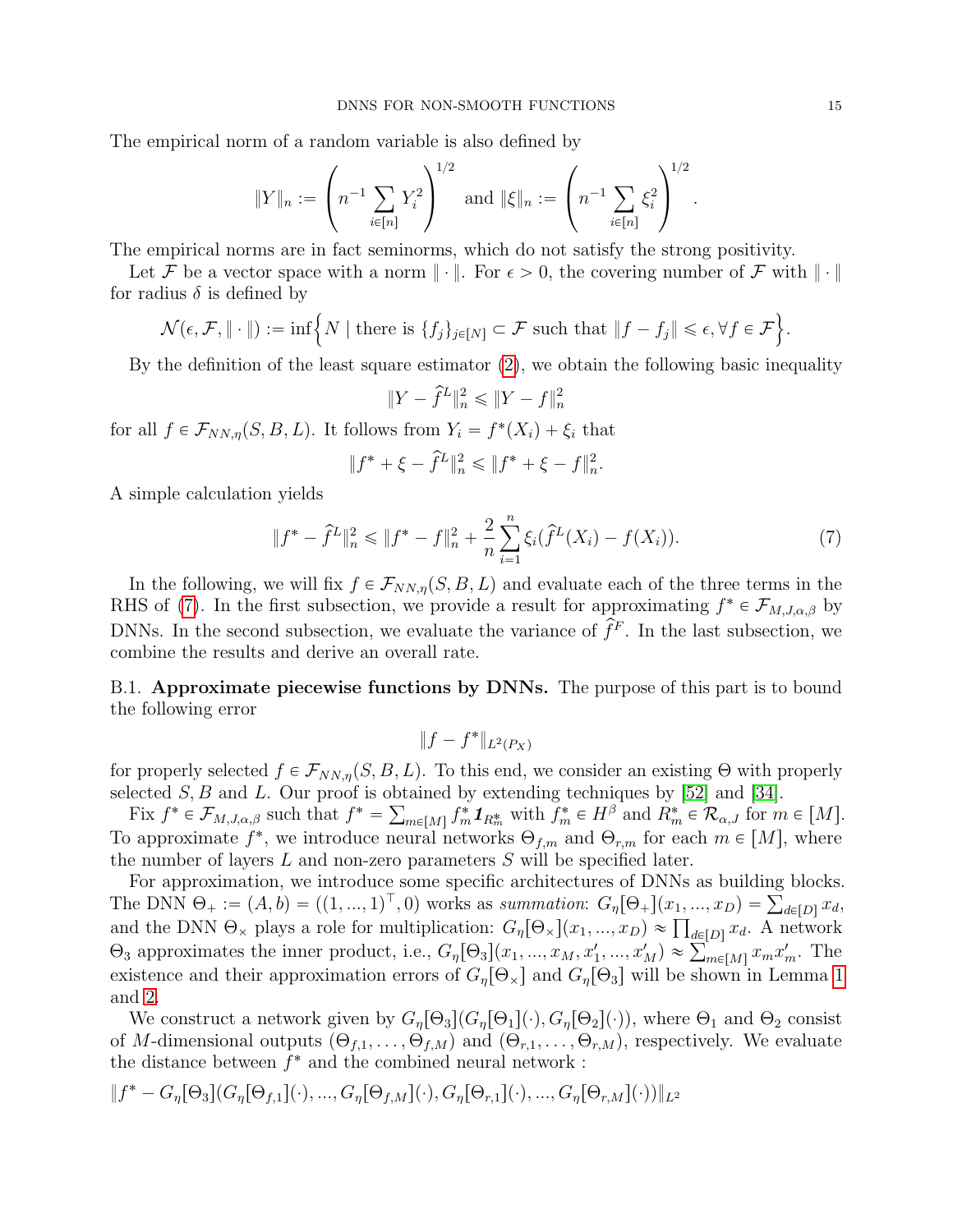$$
= \left\| \sum_{m \in [M]} f_m^* \mathbf{1}_{R_m^*} - G_{\eta}[\Theta_3](G_{\eta}[\Theta_{f,1}](\cdot), ..., G_{\eta}[\Theta_{f,M}](\cdot), G_{\eta}[\Theta_{r,1}](\cdot), ..., G_{\eta}[\Theta_{r,M}](\cdot)) \right\|_{L^2}
$$
  
\n
$$
\leqslant \left\| \sum_{m \in [M]} f_m^* \otimes \mathbf{1}_{R_m^*} - \sum_{m \in [M]} G_{\eta}[\Theta_{f,m}] \otimes G_{\eta}[\Theta_{r,m}] \right\|_{L^2}
$$
  
\n
$$
+ \left\| \sum_{m \in [M]} G_{\eta}[\Theta_{f,m}] \otimes G_{\eta}[\Theta_{r,m}] - G_{\eta}[\Theta_3](G_{\eta}[\Theta_{f,1}](\cdot), ..., G_{\eta}[\Theta_{f,M}](\cdot), G_{\eta}[\Theta_{r,1}](\cdot), ..., G_{\eta}[\Theta_{r,M}](\cdot)) \right\|_{L^2}
$$
  
\n
$$
\leqslant \sum_{m \in [M]} \|f_m^* \otimes \mathbf{1}_{R_m^*} - G_{\eta}[\Theta_{f,m}] \otimes G_{\eta}[\Theta_{r,m}] \|_{L^2}
$$
  
\n
$$
+ \left\| \sum_{m \in [M]} G_{\eta}[\Theta_{f,m}] \otimes G_{\eta}[\Theta_{r,m}] - G_{\eta}[\Theta_3](G_{\eta}[\Theta_{f,1}](\cdot), ..., G_{\eta}[\Theta_{f,M}](\cdot), G_{\eta}[\Theta_{r,1}](\cdot), ..., G_{\eta}[\Theta_{r,M}](\cdot)) \right\|_{L^2}
$$
  
\n
$$
\leqslant \sum_{m \in [M]} \| (f_m^* - G_{\eta}[\Theta_{f,m}] ) \otimes G_{\eta}[\Theta_{r,m}] \|_{L^2} + \sum_{m \in [M]} \| f_m^* \otimes (\mathbf{1}_{R_m^*} - G_{\eta}[\Theta_{r,m}]) \|_{L^2}
$$
  
\n
$$
+ \left\| \sum_{m \in [M]} G_{\eta}[\Theta_{f,m}] \otimes G_{\eta}[\Theta_{r,m}] - G_{\eta}[\Theta_3](G_{\eta}[\Theta_{f,1}](\cdot), ..., G_{\eta}[\Theta_{f,M}](\cdot), G_{\eta}[\Theta_{r
$$

We will bound  $B_{m,1}, B_{m,2}$  for  $m \in |M|$  and  $B_3$ . Bound of  $B_{1,m}$ . The Hölder inequality gives

$$
\left\|(f_m^* - G_{\eta}[\Theta_{f,m}]) \otimes \mathbf{1}_{R_m^*}\right\|_{L^2} \leq \left\|f_m^* - G_{\eta}[\Theta_{f,m}]\right\|_{L^2} \left\|G_{\eta}[\Theta_{r,m}]\right\|_{L^{\infty}}.
$$

Theorem 1 in [\[52\]](#page-12-0) and Theorem A.9 in [\[34\]](#page-11-8) guarantee that there exists a neural network  $\Theta_{f,m}$ such that  $|\Theta_{f,m}| \leqslant c'_1(1 + log_2[(1 + \beta)] \cdot (1 + \beta/D), ||\Theta_{f,m}||_0 \leqslant C'_1 \epsilon^{-D/\beta} 0, ||\Theta_{f,m}||_{\infty} \leqslant \epsilon^{-2s_1}$ , and  $|| f_m^* - G_\eta[\Theta_{f,m}] ||_{L^2} < \epsilon$ , where  $c_1, c_1, s_1 > 0$  are constants depending only on  $f^*$ . The neural network  $\Theta_{r,m}$  is given by Lemma 3.4 in [\[34\]](#page-11-8), for which  $||G_{\eta}[\Theta_{r,m}]||_{L^{\infty}} \leq 1$ . Combining these results, we obtain

$$
B_{1,m} < \epsilon.
$$

Bound of  $B_{2,m}$ . We have

$$
\left\|f_m^*\otimes (\mathbf{1}_{R_m^*} - G_{\eta}[\Theta_{r,m}])\right\|_{L^2} \leqslant \|f_m^*\|_{L^\infty} \left\| \mathbf{1}_{R_m^*} - G_{\eta}[\Theta_{r,m}]\right\|_{L^2}.
$$

From  $f_m^* \in H^{\beta}(I^D)$ , there exists a constant  $C_H > 0$  such that  $||f_m^*||_{L^2} \leq C_H$ .

Recall that each  $R_m^* \in \mathcal{R}_{\alpha,J}$  takes the form  $R_m^* = \bigcap_{j=1}^J R_m^j$  with  $R_m^j \in \mathcal{R}_{\alpha,1}$  for some B, and thus  $1_{R_m^j} \in \mathcal{HF}_{\alpha,D,B}$  defined in [\[34\]](#page-11-8). Then, from Lemma 3.4 in [34], there are some constants c', c, and  $s > 0$  depending on  $\alpha$ , D, and B such that for any  $\varepsilon > 0$  a neural network  $\Theta_{m,j}$  can be found with

$$
||1_{R_m^j} - G_{\eta}[\Theta_{m,j}]||_{L^2} \leq \varepsilon,
$$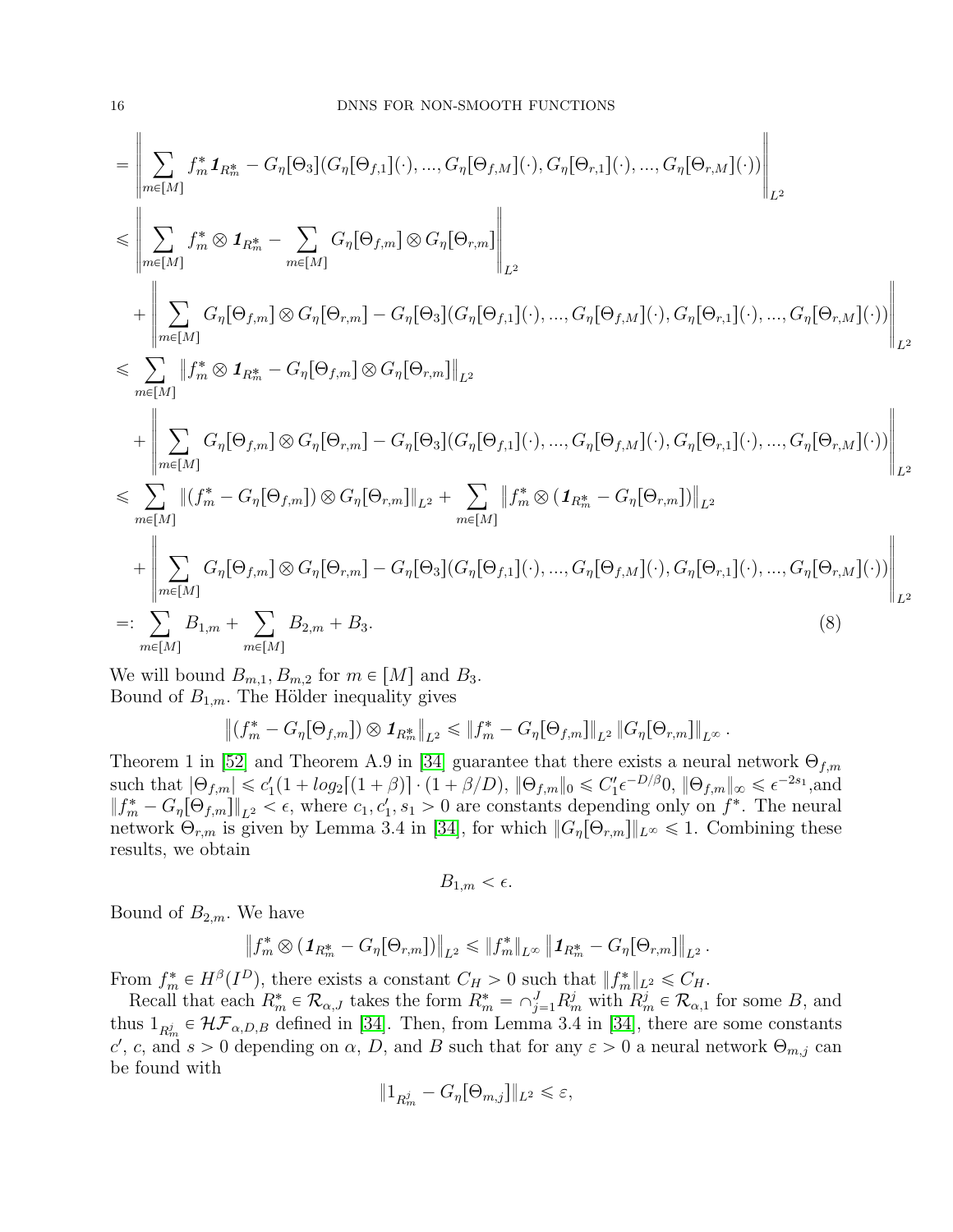$|\Theta_{m,j}| \leq c_2'(1+\alpha/D)\log(2+\alpha)$ ,  $\|\Theta_{m,j}\|_0 \leq c_2 \varepsilon^{-2(D-1)/\alpha}$ , and  $\|\Theta_{m,j}\|_{\infty} \leq \varepsilon^{-2s_2}$ . Note that  $c_2, c'_2, s_2$  depend only on  $f^*$  for our purpose.

Define a neural network  $\Theta_{r,m}$  by

<span id="page-16-2"></span>
$$
G[\Theta_{r,m}] := G[\Theta_{\times,J}](G_{\eta}[\Theta_{m,1}](\cdot),\ldots,G_{\eta}[\Theta_{m,J}](\cdot)),
$$

where  $\Theta_{\times,J}$  is given in Lemma [1](#page-16-0) below. It follows that

$$
\|\mathbf{1}_{R_m^*} - G_{\eta}[\Theta_{r,m}]\|_{L^2} \n\leq \|\mathbf{1}_{R_m^*} - \bigotimes_{j \in [J]} G_{\eta}[\Theta_{m,j}]\|_{L^2} + \|\bigotimes_{j \in [J]} G_{\eta}[\Theta_{m,j}] - G_{\eta}[\Theta_{r,m}]\|_{L^2}
$$
\n(9)

The first term of the last line of [\(9\)](#page-16-2) is bounded by

$$
\|\bigotimes_{j\in[J]} 1_{R_{m,j}} - \bigotimes_{j\in[J]} G_{\eta}[\Theta_{m,j}]\|_{L^2}
$$
\n
$$
= \sum_{j\in[J]} \|1_{R_{m,j}} - G_{\eta}[\Theta_{m,j}]\|_{L^2} \prod_{j'=1}^j \|1_{R_{m,j'}}\|_{L^2} \prod_{j''\in[J]\backslash[j]} \|G_{\eta}[\Theta_{m,j''}]\|_{L^2}
$$
\n
$$
\leq \sum_{j\in[J]} \|1_{R_{m,j}} - G_{\eta}[\Theta_{m,j}]\|_{L^2},
$$

where  $||G_n[\Theta_{r,m}||_{\infty} \le 1$  is used in the last line. From Lemma [1,](#page-16-0) the second term of [\(9\)](#page-16-2) is upper bounded by  $(J - 1)\varepsilon$ . We finally obtain

$$
B_{2,m} := \left\| f_m^* \otimes (\mathbf{1}_{R_m^*} - G_{\eta}[\Theta_{r,m}]) \right\|_{L^2} \leq C_H (2J - 1)\varepsilon.
$$

<span id="page-16-0"></span>**Lemma 1.** Fix  $\theta > 0$  arbitrary. There are absolute constants  $C_{\times} > 0$  and  $s_{\times} > 0$  such that for any  $\epsilon \in (0, 1/2)$ ,  $D' \in \mathbb{N}$  there exists a neural network  $\Theta_{\times,D'}$  of  $D'$ -dimensional input with at most  $(1 + \log_2 D')/\theta$  layers,  $\|\Theta_{\times,D'}\|_0 \leq C_{\times} D' \epsilon^{-\theta}$ ,  $\|\Theta_2'\|_{\infty} \leq \epsilon^{-2s}$ , and  $\frac{1}{\sqrt{2}}$ 

$$
\|\prod_{d\in[D']}x_d - G_{\eta}[\Theta_{\times,D'}](x_1,...,x_{D'})\|_{L^{\infty}([-1,1]^{D'})} \leq (D'-1)\epsilon.
$$

*Proof.* We employ the neural network for multiplication  $\Theta_{\times,D}$  as Proposition 3 in [\[52\]](#page-12-0) and Lemma A.3 in [\[34\]](#page-11-8), and consider a tree-shaped multiplication network. There are  $D'-1$ multiplication networks and the tree has  $1 + \log_2 D'$  depth.

Bound of  $B_3$ . Take  $\Theta_3$  as the neural network in Lemma [2.](#page-16-1) Then we obtain

$$
B_3 \leqslant M\epsilon.
$$

<span id="page-16-1"></span>**Lemma 2.** Let  $\theta > 0$  be arbitrary. Then, with the constants  $C_x$ ,  $s > 0$  in Lemma [1,](#page-16-0) for each  $\epsilon \in (0, 1/2)$  and  $D' \in \mathbb{N}$ , there exists a neural network  $\Theta_3$  for a 2D'-dimensional input with at most  $1 + L$  layers where  $L > 1/\theta$  and  $D' + C_{\times} D' \epsilon^{-\theta}$  non-zero parameters such that  $\|\Theta_3\|_{\infty} \leqslant \epsilon^{-s}$  and

$$
\left| G_{\eta}[\Theta_3](x_1,\ldots,x_{D'}, X_{D'+1},\ldots,x_{2D'}) - \sum_{d \in [D']} x_d x_{D'+d} \right| \leq D' \epsilon.
$$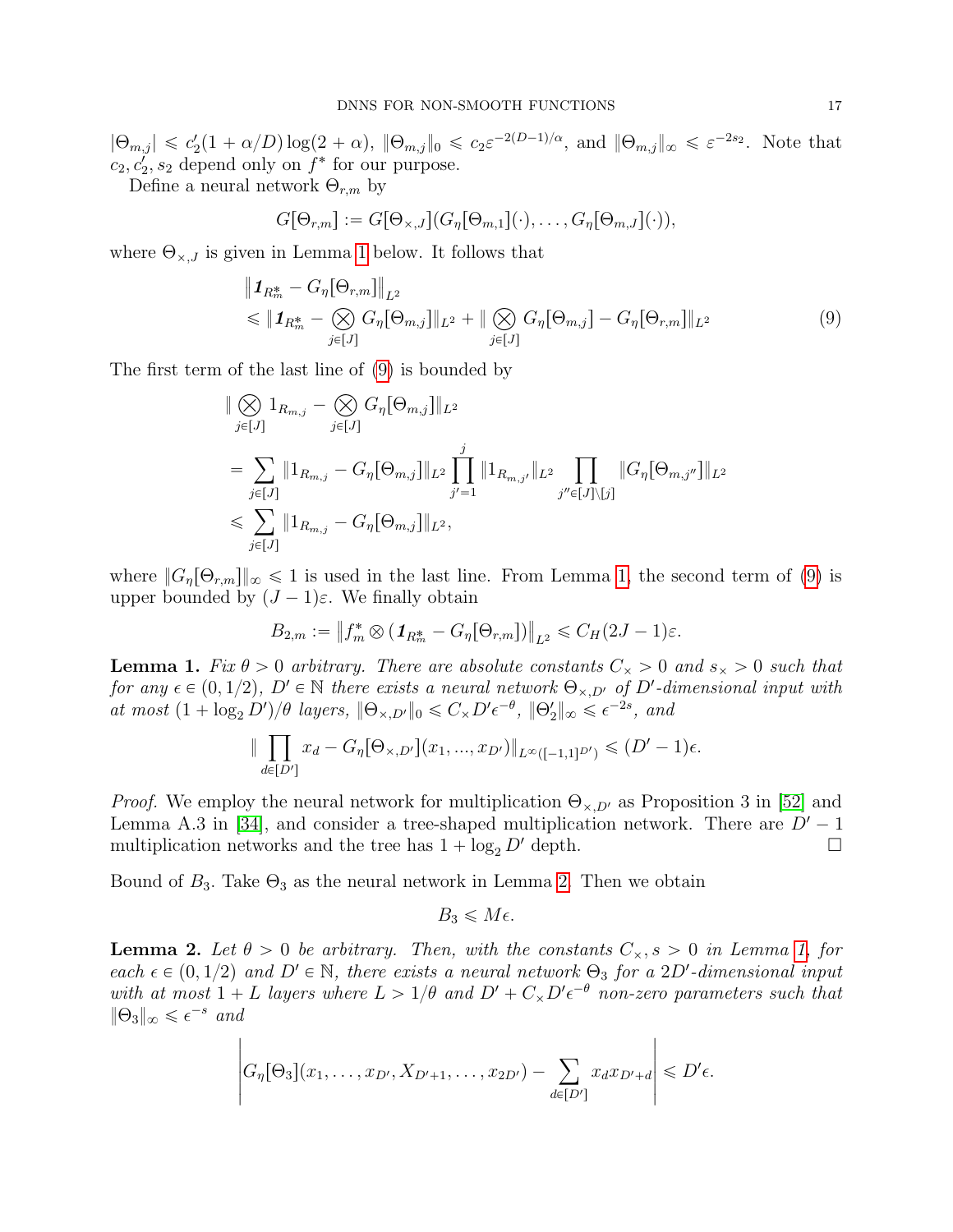*Proof.* Let  $\Theta_3$  be a neural network defined by

$$
G_{\eta}[\Theta_3](x) = G_{\eta}[\Theta_+](G_{\eta}[\Theta_\times](x_1, x_{D'+1}), ..., G_{\eta}[\Theta_\times](x_{D'}, x_{2D'})),
$$

where  $\Theta_{\times}$  is given by Lemma [1,](#page-16-0) and  $\Theta_{+}$  is the sammation network given by

$$
\Theta_+ := (A, b) = ((1, \ldots, 1) \top, 0).
$$

Then, we evaluate the difference as

$$
\begin{aligned}\n\left| G_{\eta}[\Theta_{3}](x_{1},...,x_{2D'}) - \sum_{d \in [D']} x_{d}x_{2d} \right| &= \left| \sum_{d \in [D']} G_{\eta}[\Theta_{\times}](x_{d}, x_{D'+d}) - \sum_{d \in [D']} x_{d}x_{D'+d} \right| \\
&\leq \sum_{d \in [D']} |G_{\eta}[\Theta_{\times}](x_{d}, x_{D'+d}) - x_{d}x_{D'+d}| \leq D' \epsilon,\n\end{aligned}
$$

where the last inequality uses Lemma [1.](#page-16-0)  $\Box$ 

Combined bound. We combine the results about  $B_{1,m}$ ,  $B_{2,m}$  and  $B_3$ , then define  $\dot{f} \in \mathcal{F}_{NN,\eta}(S, B, L)$ for approximating  $f^*$ .

For  $\Theta_1$ 

$$
|\Theta_1| \leq c_1' \big(1 + \lceil \log_2(1+\beta) \rceil \cdot (1+\beta/D)\big), \quad |\Theta_1|_0 \leqslant Mc_1 \varepsilon_1^{-D/\beta}, \quad \|\Theta_1\|_{\infty} \leqslant \varepsilon^{-2s_1}
$$

For  $\Theta_2$ ,

$$
|\Theta_2| \leq c_2' \left(1+ \left\lceil \log_2(2+\alpha) \right\rceil \cdot (1+\alpha/D) \right) + \frac{1+\log_2 J}{\theta_2}, \quad |\Theta_2|_0 \leqslant MJ\left(c_2\varepsilon_2^{-(2D-2)/\alpha} + c_\times\varepsilon_2^{-\theta_2} \right), \quad \|\Theta_2\|_\infty \leqslant \varepsilon^{-2s_2}.
$$

<span id="page-17-0"></span>.

For  $\Theta_3$ ,

$$
|\Theta_3| \leq 1 + 1/\theta_3, \quad |\Theta_3|_0 \leq M + c_\times M \varepsilon^{-\theta_3}, \quad |\Theta_3|_\infty \leq \varepsilon_3^{-2s_3}.
$$

To balance the approximation error and estimation error, the latter of which will be discussed later, we choose the  $\varepsilon_i$   $(i = 1, 2, 3)$  and  $\theta_i$   $(i = 2, 3)$  as follows:

$$
\varepsilon_1 := a_1 n^{-\beta/(2\beta+D)}, \quad \varepsilon_2 := a_2 n^{-\alpha/(2\alpha+2D-2)}, \quad \varepsilon_3 := a_3 \max\{-\beta/(2\beta+D), n^{-\alpha/(2\alpha+2D-2)}\},\tag{10}
$$

$$
\theta_2 := (2D - 2)/\alpha, \qquad \theta_3 := \min\{(2D - 2)/\alpha, D/\beta\},\tag{11}
$$

where  $a_1, a_2, a_3$  are arbitrary positive constants.

The total network  $\Theta$  to give  $f := G_n[\Theta_3](G_n[\Theta_1], G_n[\Theta_2])$ . With the above choice of  $\varepsilon_i$ and  $\theta_i$ , the maximum numbers of layers, non-zero parameters, and maximum absolute value of parameters in are bounded by `

$$
|\Theta| \leq C_L (1 + \log_2 \left( \max\{ 1 + \beta, 2 + \alpha, 1 + \log_2 J \} \right) ) (1 + \max\{\beta/D, \alpha/(2D - 2)\}),
$$
  
\n
$$
|\Theta|_0 \leq Mc_1 \varepsilon_1^{-D/\beta} + MJ \left( c_2 \varepsilon_2^{-(2D-2)/\alpha} \right) + M + c_{\times} M \varepsilon^{-\theta_3}
$$
  
\n
$$
\leq C_S M \Big\{ 1 + J \max\{ n^{D/(2\beta + D)}, n^{2(D-1)/(2\alpha + 2D - 2)} \} \Big\},
$$
  
\n
$$
|\Theta|_{\infty} \leq C_B \max\{ n^{2s(2\beta + D)/\beta}, n^{2s(2\alpha + 2D - 2)/\alpha} \},
$$

where  $s > 0$  is a positive constant depending only on  $f^*$ . The approximation error is given by

$$
\|f^*-\dot{f}\|_{L^2}
$$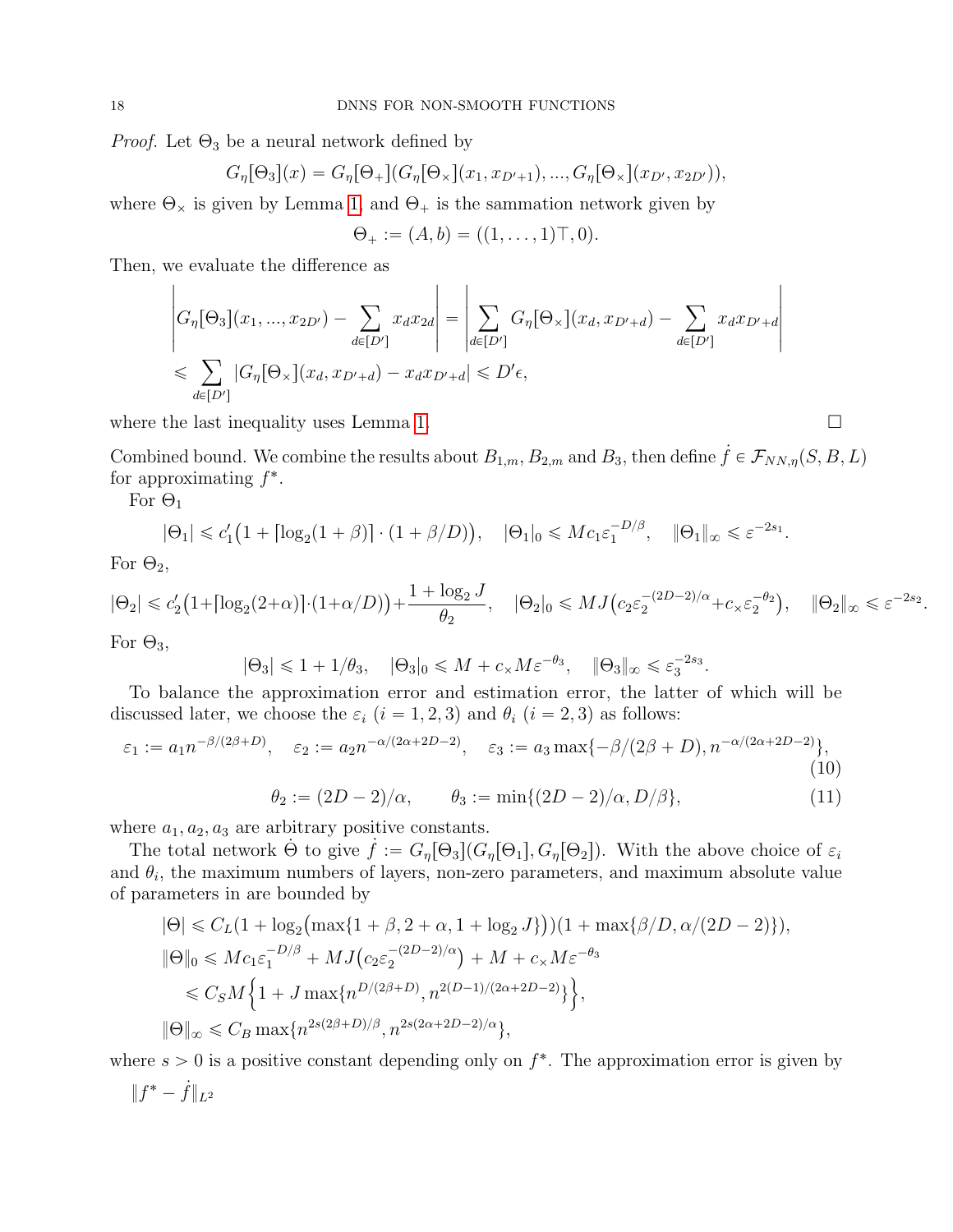$$
\leq a_1' M n^{-\beta/(2\beta+D)} + C_H a_2' M (2J-1) n^{-\alpha/(2\alpha+2D-2)} + M \max\{n^{-\beta/(2\beta+D)}, n^{-\alpha/(2\alpha+2D-2)}\}
$$
  

$$
\leq C_{\alpha pr} (2J+1) M \max\{n^{-\beta/(2\beta+D)}, n^{-\alpha/(2\alpha+2D-2)}\},
$$
 (12)

where  $C_{apr} > 0$  is a constant.

<span id="page-18-1"></span>B.2. Evaluate an entropy bound of the estimators by DNNs. Here, we evaluate a variance term of  $\|\hat{f}^L - f^*\|_n$  in [\(7\)](#page-14-0) through evaluating the term

$$
\left|\frac{2}{n}\sum_{i\in[n]}\xi_i(\hat{f}^L(X_i)-f(X_i))\right|.
$$

To bound the term, we employ the technique by the empirical process technique [\[25,](#page-11-19) [18,](#page-11-14) [41\]](#page-12-2).

We consider an expectation of the term. Let us define a subset  $\widetilde{\mathcal{F}}_{NN,\delta} \subset \mathcal{F}_{NN,\eta}(S, B, L)$  by

$$
\widetilde{\mathcal{F}}_{NN,\delta} := \{ f - \widehat{f}^L : \| f - \widehat{f}^L \|_n \leq \delta, f \in \mathcal{F}_{NN,\eta}(S, B, L) \}.
$$

Here, we mention that  $f \in \mathcal{F}_{NN,\delta}$  is bounded by providing the following lemma.

<span id="page-18-0"></span>**Lemma 3.** For any  $f \in \mathcal{F}_{NN,\eta}(S, B, L)$  with an activation function  $\eta$  satisfying Lipschitz continuity with a constant 1, we obtain

$$
||f||_{L^{\infty}} \leq B_{\mathcal{F}},
$$

where  $B_{\mathcal{F}} > 0$  is a finite constant.

*Proof.* For each  $\ell \in [L]$ , consider a transformation

$$
f_{\ell}(x):=\eta(A_{\ell}x+b_{\ell}).
$$

When  $||x||_{\infty} = B_x$  and  $||\text{vec}(A_{\ell})||_{\infty}$ ,  $||b_{\ell}||_{\infty} \le B$ , we obtain

$$
||f_{\ell}||_{L^{\infty}} \leq ||A_{\ell}x + b_{\ell}||_{\infty} \leq D_{\ell}B_{x}B + B.
$$

Let  $\bar{D} := \max_{\ell \in [L]} D_{\ell}$ , when iteratively we have  $\ddot{\phantom{0}}$ ź

$$
\|f\|_{L^{\infty}} \leqslant \sum_{\ell \in [L] \cup \{0\}} \prod_{\ell' \in [L] \setminus [\ell]} (\bar{D}B)^{\ell'} < \infty,
$$

by applying that  $||x||_{\infty} \le 1$  for an input.

Due to Lemma [3,](#page-18-0) with given  $\{X_i\}_{i\in[n]}$ , we can apply the chaining (Theorem 2.3.6 in [\[18\]](#page-11-14)) and obtain fi

$$
2\mathbb{E}_{\xi}\left[\sup_{f'\in\widetilde{F}_{NN,\delta}}\left|\frac{1}{n}\sum_{i\in[n]}\xi_{i}f'(X_{i})\right|\right] \leqslant 8\sqrt{2}\frac{\sigma}{n^{1/2}}\int_{0}^{\delta/2}\sqrt{\log 2\mathcal{N}(\epsilon',\mathcal{F}_{NN,\eta}(S,B,L),\|\cdot\|_{n})}d\epsilon'.
$$

Here, to apply Theorem 2.3.6 in [\[18\]](#page-11-14), we set  $n^{-1/2} \sum_{i \in [n]} \xi_i f(X_i)$  as the stochastic process and 0 as  $X(t_0)$  in the theorem. Then, to bound the entropy term, we apply an inequality

$$
\log \mathcal{N}(\epsilon, \mathcal{F}_{NN,\eta}(S, B, L), \| \cdot \|_{n}) \leq \log \mathcal{N}(\epsilon, \mathcal{F}_{NN,\eta}(S, B, L), \| \cdot \|_{L^{\infty}})
$$
  

$$
\leq (S+1) \log \left( \frac{2(L+1)N^{2}}{B\epsilon} \right),
$$

<span id="page-18-2"></span>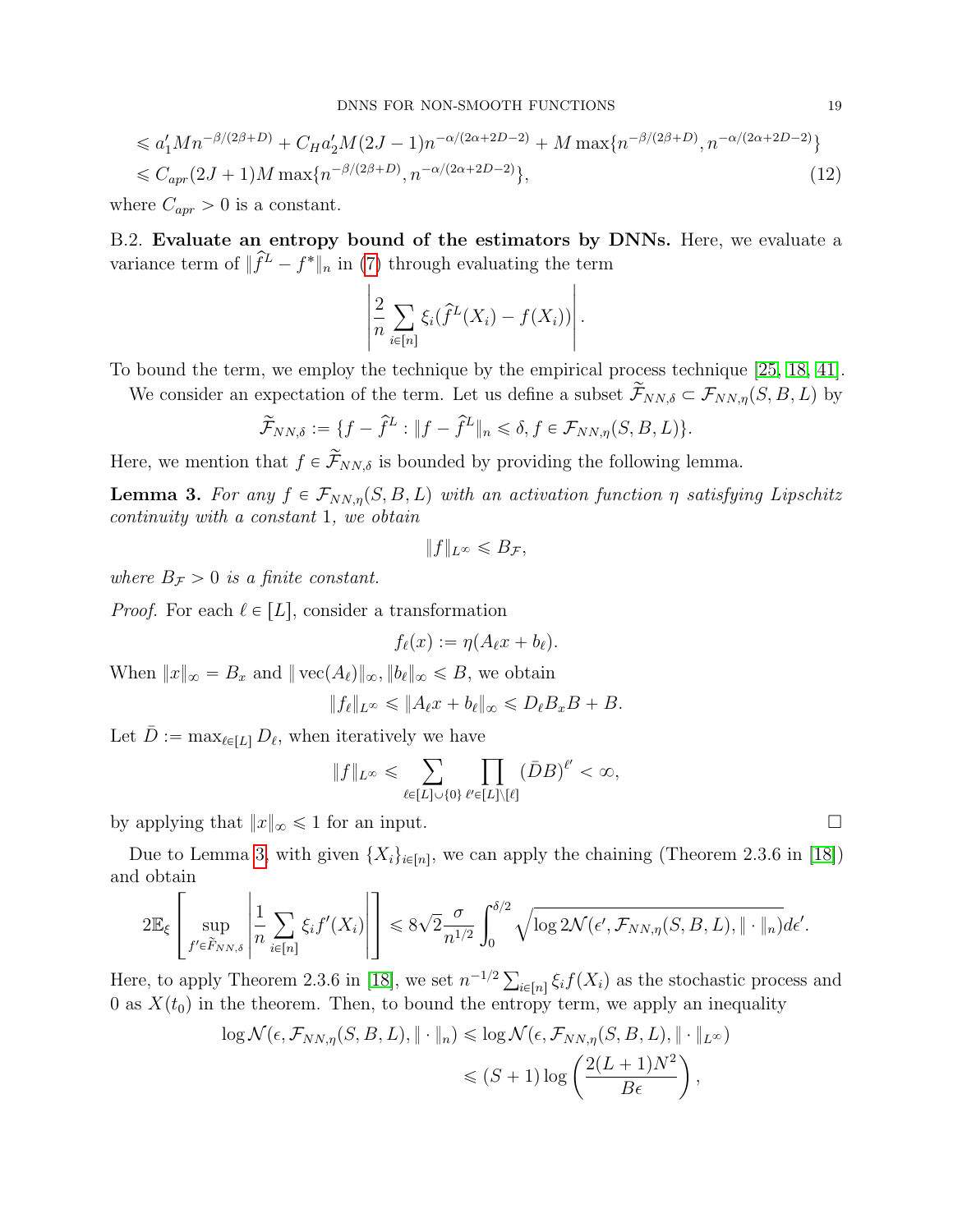the last inequality holds by Theorem 14.5 in [\[1\]](#page-10-12) and Lemma 8 in [\[37\]](#page-11-10), and the constant N is defined by

<span id="page-19-0"></span>
$$
N := \dots
$$

fi

Then, we obtain

$$
2\mathbb{E}_{\xi}\left[\sup_{f' \in \widetilde{F}_{NN,\delta}}\left|\frac{1}{n}\sum_{i\in[n]}\xi_i f'(X_i)\right|\right] \leq 4\sqrt{2}\frac{\sigma\sqrt{S+1}\delta}{n^{1/2}}\left(\log\frac{(L+1)N^2}{B\delta}+1\right). \tag{13}
$$

With the bound  $(13)$  for the expectation term, we apply the Gaussian concentration inequality With the bound (13) for the expectation term, we apply the Gaussian concentration inequality<br>(Theorem 2.5.8 in [\[18\]](#page-11-14)) by setting  $n^{-1} \sum_{i \in [n]} \xi_i f'(X_i)$  as the stochastic process and  $\delta^2 \geq ||f||_n^2$ be  $B<sup>2</sup>$  (in Theorem 2.5.8, [\[18\]](#page-11-14)), and obtain

$$
1 - \exp(-nu^2/2\sigma^2\delta^2)
$$
\n
$$
\leq \Pr_{\xi} \left( 4 \sup_{f' \in \widetilde{F}_{NN,\delta}} \left| \frac{1}{n} \sum_{i \in [n]} \xi_i f'(X_i) \right| \leq 4 \mathbb{E}_{\xi} \left[ \sup_{f' \in \widetilde{F}_{NN,\delta}} \left| \frac{1}{n} \sum_{i=1}^n \xi_i f'(X_i) \right| \right] + u \right)
$$
\n
$$
\leq \Pr_{\xi} \left( 4 \sup_{f' \in \widetilde{F}_{NN,\delta}} \left| \frac{1}{n} \sum_{i \in [n]} \xi_i f'(X_i) \right| \leq 8\sqrt{2} \frac{\sigma \sqrt{S+1}\delta}{n^{1/2}} \left( \log \frac{(L+1)N^2}{B\delta} + 1 \right) + u \right), \quad (15)
$$

for any  $u > 0$ . Let us introduce the following notation for simplicity:

<span id="page-19-2"></span><span id="page-19-1"></span>
$$
V_n := 8\sqrt{2} \frac{\sigma \sqrt{S+1}}{n^{1/2}}.
$$

To evaluate the variance term, we reform the basic inequality [\(7\)](#page-14-0) as

$$
-\frac{2}{n}\sum_{i=1}^n\xi_i(\widehat{f}^L(X_i)-f(X_i))+\|f^*-\widehat{f}^L\|_n^2\leq \|f^*-f\|_n^2,
$$

and apply an inequality  $\frac{1}{2} \|\hat{f}^L - f\|_n^2 \le \|f - f^*\|_n^2 + \|f^* - \hat{f}^L\|_n^2$ , then we have  $\boldsymbol{n}$ 

$$
-\frac{2}{n}\sum_{i=1}^n\xi_i(\widehat{f}^L(X_i)-f(X_i))+\frac{1}{2}\|\widehat{f}^L-f\|_n^2-\|f-f^*\|_n^2\leq \|f^*-f\|_n^2,
$$

then we have

$$
-\frac{2}{n}\sum_{i=1}^{n}\xi_{i}(\hat{f}^{L}(X_{i}) - f(X_{i})) + \frac{1}{2}\|\hat{f}^{L} - f\|_{n}^{2} \le 2\|f^{*} - f\|_{n}^{2}.
$$
 (16)

Consider a lower bound for  $-\frac{2}{n}$ n  $\sum_{i\in[n]}\xi_i(\hat{f}^L(X_i)-f(X_i)).$  To make the bound [\(15\)](#page-19-1) be valid for all  $f \in \mathcal{F}_{NN,\eta}(S, B, L)$ , we let  $\delta = \max{\{\|\hat{f}^L - f\|_n, V_n\}}$ . Then, we obtain the bound

$$
\left| \frac{2}{n} \sum_{i \in [n]} \xi_i(\hat{f}^L(X_i) - f(X_i)) \right|
$$
  

$$
\leq \max\{\|\hat{f}^L - f\|_n, V_n\} \left\{ V_n \left( \log \frac{(L+1)N^2}{BV_n} + 1 \right) \right\} + u
$$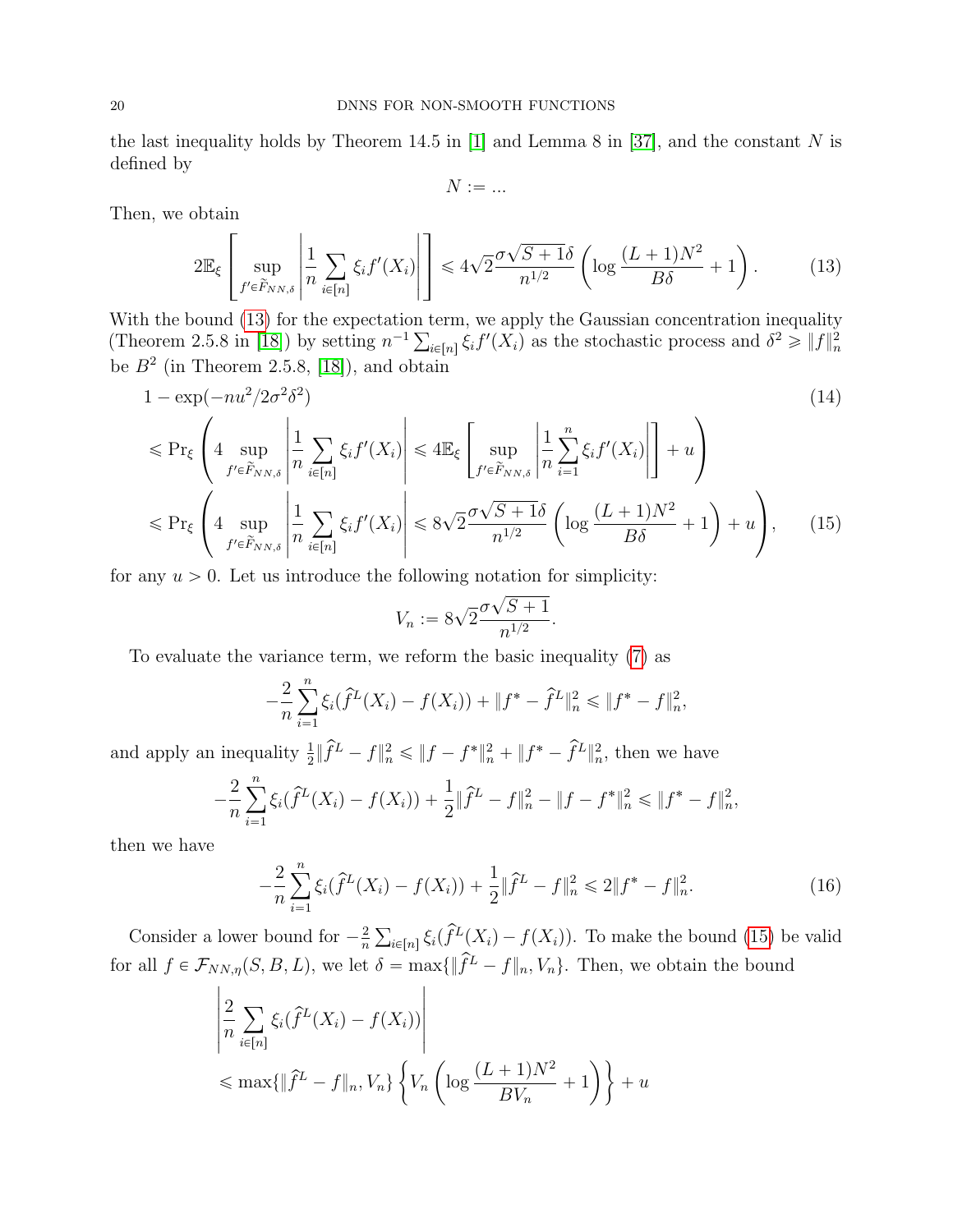$$
\leq \frac{1}{4} \left( \max \{ \|\hat{f}^L - f\|_n, V_n \} \right)^2 + 2 \left\{ V_n \left( \log \frac{(L+1)N^2}{BV_n} + 1 \right) \right\}^2 + u,
$$

by using  $xy \leq \frac{1}{4}$  $\frac{1}{4}x^2 + 2y^2$ . Using this result to [\(16\)](#page-19-2), we obtain " ˆ

$$
-\frac{1}{4}\left(\max\{\|\hat{f}^L - f\|_n, V_n\}\right)^2 - 2\left\{V_n\left(\log\frac{(L+1)N^2}{BV_n} + 1\right)\right\}^2 - u + \frac{1}{2}\|\hat{f}^L - f\|_n^2
$$
  
\$\leq 2\|f^\* - f\|\_n^2.

If  $\|\widehat{f}^L - f\|_n \geq V_n$  holds, we obtain " ˆ

$$
-\frac{1}{4} \|\hat{f}^L - f\|_n^2 - 2 \left\{ V_n \left( \log \frac{(L+1)N^2}{BV_n} + 1 \right) \right\}^2 - u + \frac{1}{2} \|\hat{f}^L - f\|_n^2 \le 2 \|f^* - f\|_n^2.
$$

Then, simple calculation yields "

<span id="page-20-0"></span>
$$
\|\hat{f}^L - f\|_n^2 \le 4\left\{V_n \left(\log\frac{(L+1)N^2}{BV_n} + 1\right)\right\}^2 + 2u + 4\|f^* - f\|_n^2.
$$
 (17)

If  $\|\widehat{f}^L - f\|_n \leq V_n$ , the same result holds.

We additionally apply an inequality  $\frac{1}{2} \|\hat{f}^L - f^*\|_{L^2}^2 \leq \|f^* - f\|_n^2 + \|\hat{f}^L - f\|_n^2$  to [\(17\)](#page-20-0), we obtain " ˆ

<span id="page-20-1"></span>
$$
\|\hat{f}^L - f^*\|_n^2 \le 10\|f^* - f\|_n^2 + 8\left\{V_n\left(\log\frac{(L+1)N^2}{BV_n} + 1\right)\right\}^2 + 4u,\tag{18}
$$

with probability at least  $1 - \exp(-nu^2/2\sigma^2\delta^2)$  for all  $u > 0$ .

B.3. Combine the results. Combining the results in Sections [B.1](#page-14-1) and [B.2,](#page-18-1) we evaluate the expectation of the LHS of [\(18\)](#page-20-1), i.e.  $\|\hat{f}^L - f^*\|_{L^2(P_X)}$ . To this end, we substitute  $\hat{f}$  in Section [B.1](#page-14-1) into  $f$  in  $(18)$ . First, note

<span id="page-20-3"></span>
$$
\mathbb{E}_X \left[ \|\dot{f} - f^*\|_n^2 \right] = \int_{[0,1]^D} (\dot{f} - f^*)^2 dP_X = \int_{[0,1]^D} (\dot{f} - f^*)^2 d\lambda \frac{dP_X}{d\lambda}
$$
\n
$$
\leq \|\dot{f} - f^*\|_{L^2}^2 \sup_{x \in [0,1]^D} p_X(x) \tag{19}
$$

by the Hölder's inequality. Here,  $p_X$  is a density of  $P_X$  and  $\sup_{x\in[0,1]^D} p_X(x) \leq B_P$  is finite by the assumption. Also, it follows from Bernstein's inequality that for any  $u > 0$ 

<span id="page-20-2"></span>
$$
\Pr\left(\|\dot{f} - f^*\|_n^2 \le \|\dot{f} - f^*\|_{L^2(P_X)}^2 + u\right) \ge 1 - \exp\left(-\frac{nu^2}{A^2 s_n + Au}\right),\tag{20}
$$

where A is a constant with  $||f||_{\infty} \leqslant A$  and  $||f^*||_{\infty} \leqslant A$ , and  $s_n = \mathbb{E}|f(X) - f^*(X)|^2$ .

In [\(18\)](#page-20-1), by the choice  $f = \dot{f}$ , we see that  $\delta^2 \leq C \max\{n^{-2\beta/(2\beta+D)}, n^{-2\alpha/(2\alpha+2D-2)}\}\$  with some constant  $C > 0$ , and thus  $\exp(-nu^2/(2\sigma^2\delta^2))$  converges to zero for  $u = C_u/n$  with a constant  $C_n > 0$ . Additionally, in [\(20\)](#page-20-2), since  $s_n \leq C \max\{n^{-2\beta/(2\beta+D)}, n^{-2\alpha/(2\alpha+2D-2)}\}\$  with some constant  $C > 0$ , for  $u = C_u/n$ , we have  $\exp(-nu^2/(A^2 s_n + Au))$  goes to zero. It follows then

$$
\|\hat{f}^L - f^*\|_{L^2(P_X)}^2
$$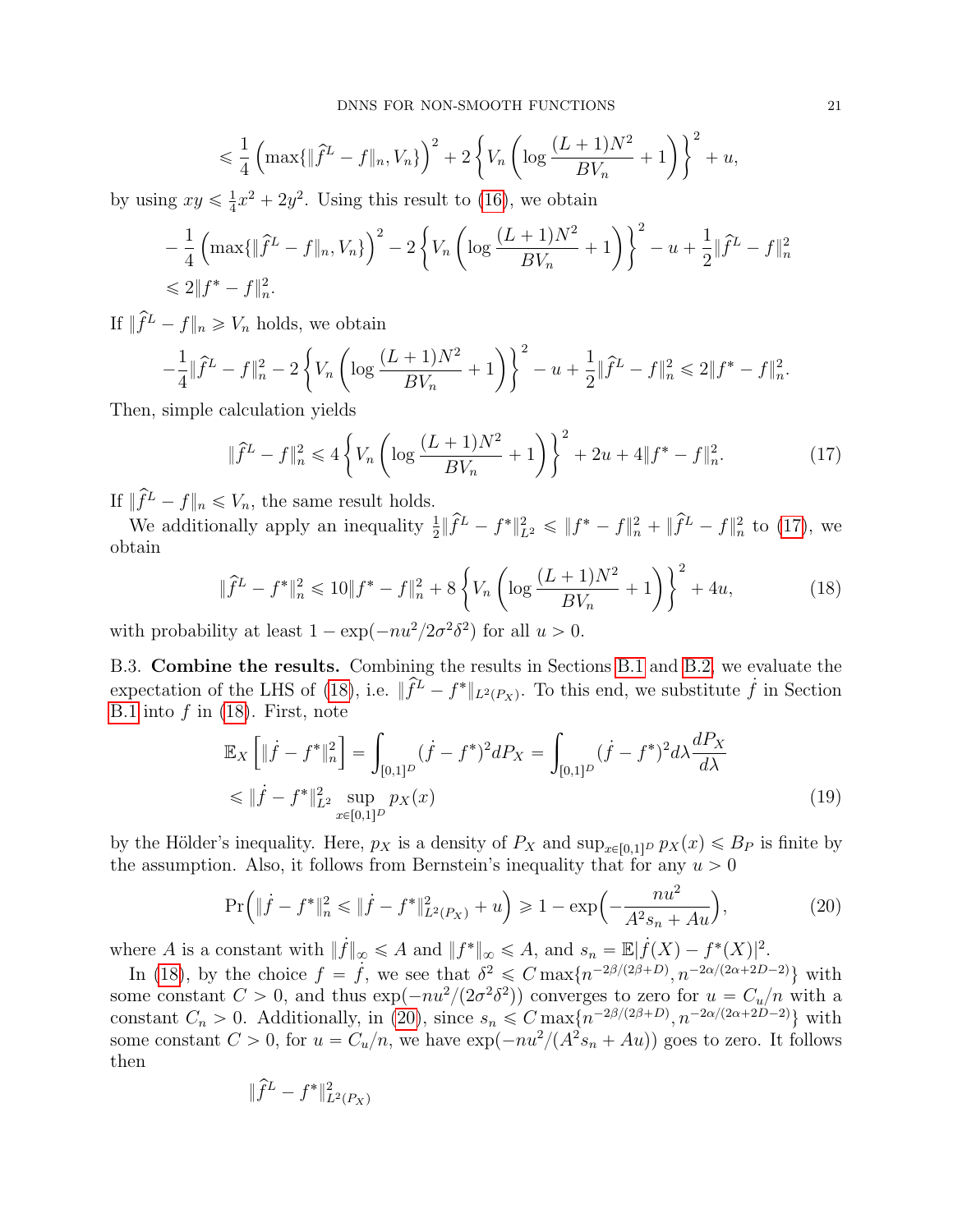$$
\leq 10B_P \|\dot{f} - f^*\|_{L^2}^2 + 8\left\{V_n \left(\log \frac{(L+1)N^2}{BV_n} + 1\right)\right\}^2 + 5u
$$
  

$$
\leq C_a^2 (2J+1)^2 M^2 \max\{n^{-2\beta/(2\beta+D)}, n^{-2\alpha/(2\alpha+2D-2)}\}
$$
  

$$
+ 128 \frac{\sigma^2 (S+1)}{n} \left(\log \frac{(L+1)N^2}{BV_n} + 1\right)^2 + \frac{5C_u}{n},
$$

with probability converging to one, where  $C_a > 0$  is a constant. Using the bound of the number of non-zero parameters  $S \leq C_S M \left\{1 + J \max\{n^{D/(2\beta+D)}, n^{2(D-1)/(2\alpha+2D-2)}\}\right\}$ , we obtain

$$
\|\hat{f}^{L} - f^{*}\|_{L^{2}(P_{X})}^{2}
$$
\n
$$
\leq \left\{ C_{a}^{2}(2J+1)^{2}M^{2} + 1024\sigma^{2}C_{S}M(1+J)\left(\log\frac{(L+1)N^{2}}{BV_{n}}+1\right)^{2}\right\}
$$
\n
$$
\times \max\{n^{-2\beta/(2\beta+D)}, n^{-\alpha/(\alpha+D-1)}\} + \frac{1024\sigma^{2} + 5C_{u}}{n}.
$$

Since  $V_n, V, L, B$  are polynomial to n, this completes the proof of Theorem [1.](#page-5-0)

 $\Box$ 

#### Appendix C. Proof of Theorem [2](#page-6-0)

We follow a technique developed by [\[43\]](#page-12-7) and evaluate contraction of the posterior distribution. To this end, we consider the following two steps. At the first step, we consider a bound for the distribution with an empirical norm  $\|\cdot\|_n$ . Secondly, we derive a bound with an expectation with respect to the  $L^2(P_X)$  norm.

In this section, we reuse  $\dot{f} \in \mathcal{F}_{NN,\eta}(S, B, L)$  by the neural network Θ which is defined in Section [B.1.](#page-14-1) By employing  $\dot{f}$ , we can use the bounds for an approximation error  $||f^* - f||_{L^2}$ , a number of layers in  $\Theta$ , and a number of non-zero parameters  $\|\Theta\|_0$ .

#### <span id="page-21-0"></span>C.1. Bound with an empirical norm. Step 1. Preparation

To evaluate the convergence, we provide some notions for preparation.

We use addition notation for the dataset  $Y_{1:n} := (Y_1, ..., Y_n)$  and  $X_{1:n} := (X_1, ..., X_n)$  and a probability distribution of  $Y_{1:n}$  given  $X_{1:n}$  such as

$$
P_{n,f} = \prod_{i \in [n]} \mathcal{N}(f(X_i), \sigma^2),
$$

with some function f. Let  $p_{n,f}$  be a density function of  $P_{n,f}$ .

Firstly, we provide an event which characterizes a distribution of a likelihood ratio. We apply Lemma 14 in [\[43\]](#page-12-7) we obtain that ˆż ˙

$$
P_{n,f^*}\left(\int \frac{p_{n,f}(Y_{1:n})}{p_{n,f^*}(Y_{1:n})} d\Pi_f(f) \ge \exp(-r^2) \Pi_f(f: \|f - f^*\|_n < r)\right) \ge 1 - \exp(-nr^2/8),
$$

for any f and  $r > 0$ . To employ the entropy bound, we will update  $\prod_f (f : ||f - f^*||_n < r)$ of this bound as  $\prod_f (f : ||f - f||_{L^{\infty}} < r)$ . To this end, we apply Lemma [4](#page-24-0) then it yields the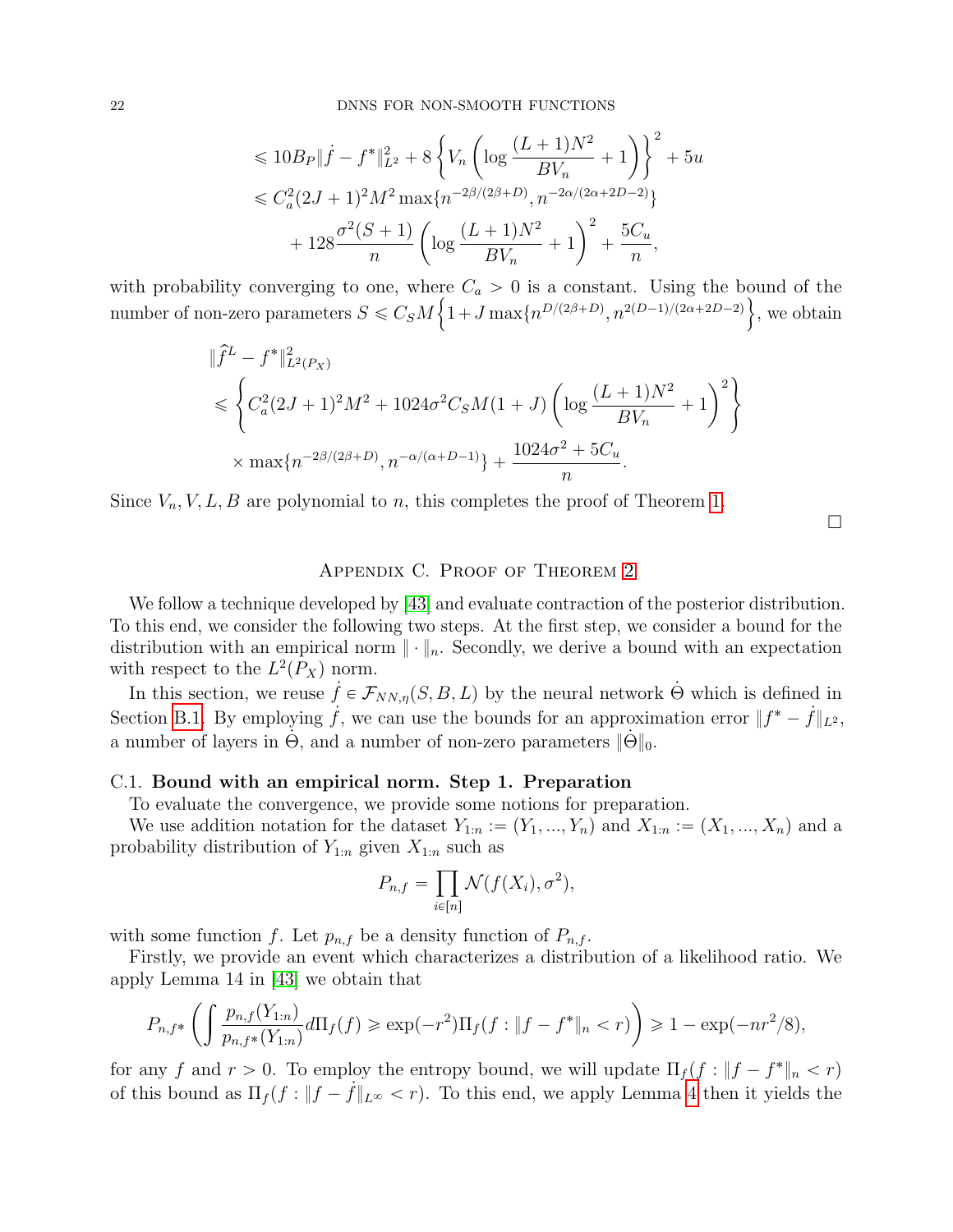following bound such for  $||f - f^*||_n$  as

$$
1 - \exp(-nr^2/B_f^2) \leq \Pr_X \left( \|f - f^*\|_n \leq \|f - \dot{f}\|_{L^\infty} + B_p \|\dot{f} - f^*\|_{L^2} + r \right),
$$

for any r and a parameter  $B_f > 0$ . Using the inequality [\(12\)](#page-18-2) for  $\|\dot{f} - f^*\|_{L^2}$ , we define  $\epsilon_n$  as

<span id="page-22-0"></span>
$$
\epsilon_n \geqslant \| \dot{f} - f^* \|_{L^2},
$$

and also substitute  $r = B_p \epsilon_n$ , then we have

$$
1 - \exp(-nB_p^2 \epsilon_n^2 / B_f^2) \leqslant \Pr_X \left( \|f - f^*\|_n \leqslant \|f - \dot{f}\|_{L^\infty} + 2B_p \epsilon_n \right).
$$

Then, we consider an event  $\mathcal{E}_r$  as follows and obtain that ˆż

$$
P_{n,f^*}\left(\mathcal{E}_r\right) := P_{n,f^*}\left(\int \frac{p_{n,f}(Y_{1:n})}{p_{n,f^*}(Y_{1:n})} d\Pi_f(f) \ge \exp(-r^2) \Pi_f(f : \|f - f\|_{L^\infty} < B_p \epsilon_n)\right) \\
\ge 1 - \exp(-n9B_p^2 \epsilon_n^2/8) - \exp(-nB_p^2 \epsilon_n^2/B_f^2),\n\tag{21}
$$

by substituting  $r = 3B_p \epsilon_n$ .

Secondly, we provide a test function  $\phi: Y_{1:n} \mapsto z \in \mathbb{R}$  which can identify the distribution with  $f^*$  asymptotically. Let  $\mathbb{E}_{n,f}[\cdot]$  be an expectation with respect to  $P_{n,f}$ . By Lemma 13 in [\[43\]](#page-12-7), there exists a test  $\phi$  satisfying

$$
\mathbb{E}_{n,f^*}[\phi_r] \leq 9\mathcal{N}(r/2,\mathcal{F}_{NN,\eta}(S,B,L),\|\cdot\|_n)\exp(-r^2/8),
$$

and

$$
\sup_{f \in \mathcal{F}_{NN,\eta}(S,B,L): \|f - f^*\|_{n} \ge r} \mathbb{E}_{n,f}[1 - \phi_r] \le \exp(-r^2/8),
$$

for any  $r > 0$  and  $j \in \mathbb{N}$ . By the entropy bound for  $\mathcal{N}(r, \mathcal{F}_{NN,\eta}(S, B, L), ||\cdot||_n) \leq \mathcal{N}(r, \mathcal{F}_{NN,\eta}(S, B, L), ||\cdot||_n)$  $\|_{L^{\infty}}$ , we have

$$
\mathbb{E}_{n,f^*}[\phi_r] \leq r^{-1} 18(L+1)N^2 \exp(-r^2/8 + S + 1).
$$

#### Step 2. Bound an error with fixed design.

To evaluate contraction of the posterior distribution, we decompose the expected posterior distribution as

$$
\mathbb{E}_{f^*} [\Pi_f (f : ||f - f^*||_n \ge 4\epsilon r | \mathcal{D}_n)]
$$
  
\$\leq \mathbb{E}\_{f^\*} [\phi\_r] + \mathbb{E}\_{f^\*} [\mathcal{E}\_r^c] + \mathbb{E}\_{f^\*} [\Pi\_f (f : ||f - f^\*||\_n > 4\epsilon r | \mathcal{D}\_n)(1 - \phi\_r) \mathbf{1}\_{\mathcal{E}\_r}]\$  
=: A\_n + B\_n + C\_n.

Here, note that a support of  $\Pi_f$  is included in  $\mathcal{F}_{NN,\eta}(S, B, L)$  due to the setting of  $\Pi$ .

The about A<sub>n</sub>, we use the bound about  $\phi_r$  substitute  $\sqrt{n} \epsilon r$  into r, then obtain

$$
A_n \leq 18(\sqrt{n}\epsilon r)^{-1}(L+1)N^2\exp(-n\epsilon^2r^2/8+S+1).
$$

About  $B_n$ , by using the result of  $\mathcal{E}_r$  as [\(21\)](#page-22-0) and substitute  $\sqrt{n} \epsilon r$  into r, then we have

$$
B_n \le \exp(-n9B_p^2 \epsilon_n^2/8) + \exp(-nB_p^2 \epsilon_n^2/B_f^2).
$$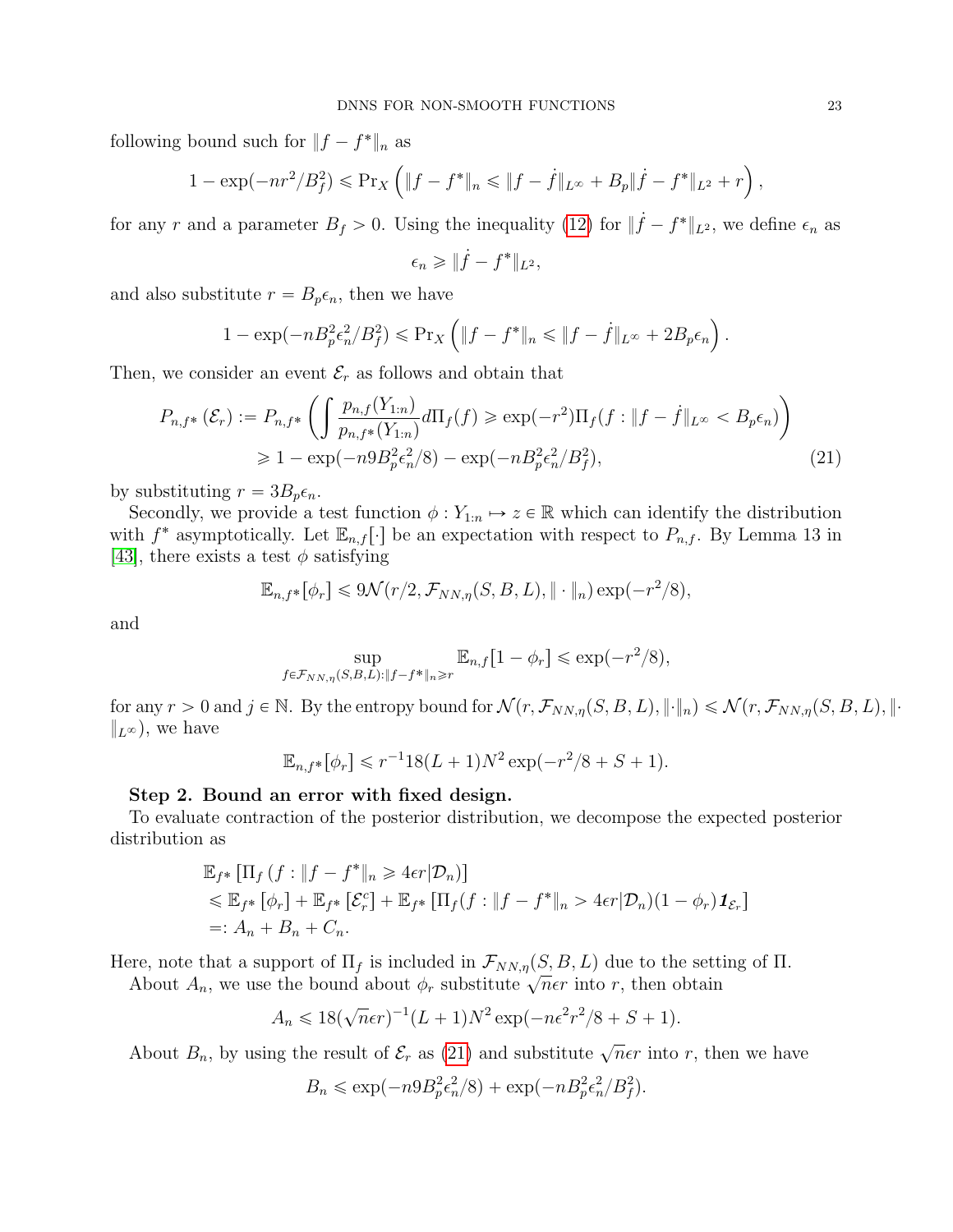About  $C_n$ , we decompose the term as

$$
C_n = \mathbb{E}_X \left[ \mathbb{E}_{n,f^*} \left[ \frac{\int_{\mathcal{F}_{NN,\eta}(S,B,L)} \mathbf{1}_{\{|f-f^* \|_n > 4\epsilon r\}} p_{n,f}(Y_{1:n}) d\Pi_f(f)}{\int_{\mathcal{F}_{NN,\eta}(S,B,L)} p_{n,f}(Y_{1:n}) d\Pi_f(f)} (1 - \phi_r) \mathbf{1}_{\mathcal{E}_r} \right] \right]
$$
  
\n
$$
= \mathbb{E}_X \left[ \mathbb{E}_{n,f^*} \left[ \frac{\int_{\mathcal{F}} \mathbf{1}_{\{|f-f^* \|_n > 4\epsilon r\}} \frac{p_{n,f}(Y_{1:n})}{p_{n,f^*}(Y_{1:n})} d\Pi_f(f)}{(1 - \phi_r) \mathbf{1}_{\mathcal{E}_r}} \right] \right]
$$
  
\n
$$
\leq \mathbb{E}_X \left[ \mathbb{E}_{n,f^*} \left[ \int_{f \in \mathcal{F}_{NN,\eta}(S,B,L): \|f - f^* \|_n > \sqrt{2\epsilon r}} \frac{p_{n,f}(Y_{2:n})}{p_{n,f^*}(Y_{1:n})} d\Pi_f(f) \right. \right.
$$
  
\n
$$
\times \exp(n\epsilon^2 r^2) \Pi_f(f : \|f - f\|_{L^\infty} < B_p \epsilon_n)^{-1} (1 - \phi_r) \mathbf{1}_{\mathcal{E}_r} \right]
$$
  
\n
$$
= \mathbb{E}_X \left[ \mathbb{E}_{n,f^*} \left[ \int_{f \in \mathcal{F}_{NN,\eta}(S,B,L): \|f - f^* \|_n > \sqrt{2\epsilon r}} \frac{p_{n,f}(Y_{2:n})}{p_{n,f^*}(Y_{1:n})} d\Pi_f(f) \right. \right.
$$
  
\n
$$
\times \exp(n\epsilon^2 r^2 - \log \Pi_f(f : \|f - f\|_{L^\infty} < B_p \epsilon_n)) (1 - \phi_r) \mathbf{1}_{\mathcal{E}_r} \right]
$$

by the definition of  $\mathcal{E}_r$ . Here, we evaluate  $-\log \Pi_f (f : ||f - \dot{f}||_{L^{\infty}} < B_p \epsilon_n)$  as

$$
-\log \Pi_f(f: \|f - f\|_{L^\infty} < B_p \epsilon_n) \leq -\log \Pi_\Theta(\Theta : \|\Theta - \dot{\Theta}\|_\infty < L_f B_p \epsilon_n) \leqslant S \log((B_f L_f \epsilon_n)^{-1}),
$$

where  $\dot{\Theta}$  is the parameter which constitute  $\dot{f}$  and  $L_f$  is a Lipschitz constant of  $G_{\eta}[\cdot]$ . Thus, the bound for  $C_n$  is rewritten as

$$
C_n \leq \mathbb{E}_X \left[ \int_{f \in \mathcal{F}_{NN,\eta}(S,B,L): \|f - f^*\|_{n} > \sqrt{2\epsilon r}} \frac{p_{n,f}(Y_{1:n})}{p_{n,f^*}(Y_{1:n})} \mathbb{E}_{n,f} \left[ (1 - \phi_r) \mathbf{1}_{\mathcal{E}_r} \right] d\Pi_f(f) \right]
$$
  

$$
\times \exp(n\epsilon^2 r^2 + S \log((B_f L_f \epsilon_n)^{-1})) \right]
$$
  

$$
\leq \exp\left( n\epsilon^2 r^2 + S \log((B_f L_f \epsilon_n)^{-1}) - \frac{r'^2}{8} \right),
$$

here, we introduce r' is a r for defining  $\phi_r$  to identify r for  $\mathcal{E}_r$ . Here, we substitute  $r' = 4\sqrt{n}\epsilon r$ , then we have

$$
C_n \le \exp\left(S\log((B_f L_f \epsilon_n)^{-1}) - 2n\epsilon^2 r^2\right)
$$

Combining the results about  $A_n, B_n, C_n$  and  $D_n$ , we obtain

$$
\mathbb{E}_{f^*}[\Pi_f(f : ||f - f^*||_n \ge 4\epsilon r | \mathcal{D}_n)]
$$
  
\n
$$
\le \exp(-n\epsilon^2 r^2/8 + S + 1 + \log 18(\sqrt{n}\epsilon r)^{-1}(L + 1)N^2)
$$
  
\n
$$
+ \exp(-n9B_p^2 \epsilon_n^2/8) + \exp(-nB_p^2 \epsilon_n^2/B_f^2) + \exp(S \log((B_f L_f \epsilon_n)^{-1}) - 2n\epsilon^2 r^2)
$$
  
\n
$$
\le 2 \exp(-\max\{9B_p^2/8, B_p^2/B_f^2\}n\epsilon_n^2)
$$
  
\n
$$
+ 2 \exp(2n\epsilon^2 r - 2 + C''_S \max\{n^{-D/(2\beta + D)}, n^{-2D-2/(2\alpha + 2D - 2)}\}) \log n + 1).
$$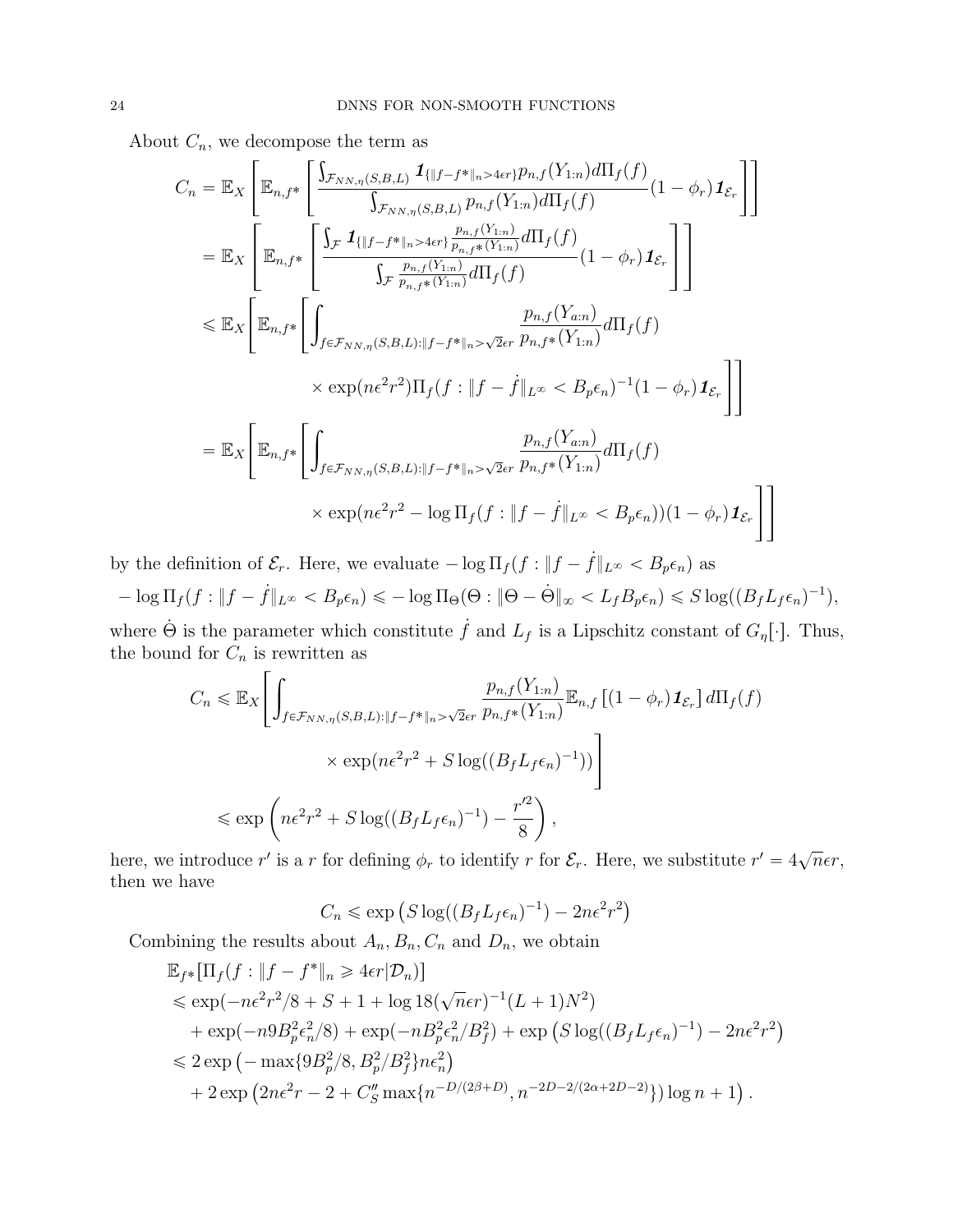by substituting the order or S as [\(11\)](#page-17-0) as  $S = C'_S \max\{n^{-D/(2\beta+D)}, n^{-2D-2/(2\alpha+2D-2)}\}\)$  where  $C'_S = C_S M(1 + J(2^D + Q)$  and  $C''_S$  is a constant as  $C''_S = C'_S \log \max\{-D/(2\beta + D), -2D - D\}$  $2/(2\alpha + 2D - 2)$ )/ $(B_fL_f)$ . By substituting  $r = 1$  and

$$
\epsilon = \epsilon_n \log n = 2JM(2^D + Q - 1/2) \max\{n^{-\beta/(2\beta + D)}, n^{-\alpha/(\alpha + 2D - 2)}\} \log n,
$$

then we obtain "

$$
\mathbb{E}_{f^*}\left[\Pi_f\left(f: \|f-f^*\|_n \geq C_{\epsilon} \max\{n^{-\beta/(2\beta+D)}, n^{-\alpha/(\alpha+2D-2)}\}\log n | \mathcal{D}_n\right)\right] \to 0,
$$

as  $n \to \infty$  with a constant  $C_{\epsilon} > 0$ 

C.2. The bound with a  $L^2(P_X)$  norm. We evaluate an expectation of the posterior distribution with respect to the  $\|\cdot\|_{L^2(P_X)}$  norm. The term is decomposed as  $\mathbb{L}$   $\mathbb{L}$   $\mathbb{L}$   $\mathbb{L}$   $\mathbb{L}$   $\mathbb{L}$   $\mathbb{L}$   $\mathbb{L}$   $\mathbb{L}$ 

$$
\mathbb{E}_{f^*} \left[ \Pi_f(f : \|f - f^*\|_{L^2(P_X)} > r\epsilon | \mathcal{D}_n) \right] \\
\leq \mathbb{E}_{f^*} \left[ \mathbf{1}_{\mathcal{E}_r^c} \right] + \mathbb{E}_{f^*} \left[ \mathbf{1}_{\mathcal{E}_r} \Pi_f(f : 2 \| f - f^* \|_n > r\epsilon | \mathcal{D}_n) \right] \\
+ \mathbb{E}_{f^*} \left[ \mathbf{1}_{\mathcal{E}_r} \Pi_f(f : 2 \| f - f^* \|_{L^2(P_X)} > r\epsilon > \| f - f^* \|_n | \mathcal{D}_n) \right] \\
=: I_n + II_n + III_n.
$$

for all  $\epsilon > 0$  and  $r > 0$ . Since we already bound  $I_n$  and  $II_n$  in step 2, we will bound  $III_n$ .

To bound the empirical norm, we provide the following lemma.

<span id="page-24-0"></span>**Lemma 4.** Let a finite constant  $B_f > 0$  satisfy  $B_f \ge ||\dot{f} - f^*||_{L^{\infty}}$ . Then, for any  $r > 0$  and  $f \in \mathcal{F}_{NN,\eta}(S, B, L)$ , we have ji<br>Li

$$
1 - \exp(-nr^2/B_f^2) \leqslant \Pr_X \left( \|f - f^*\|_n \leqslant \|f - \dot{f}\|_{L^\infty} + B_p \|\dot{f} - f^*\|_{L^2} + r \right).
$$

*Proof.* We note that the finite  $B_f$  exists. We know that  $\dot{f} \in \mathcal{F}_{NN,\eta}(S, B, L)$  is bounded by Lemma [3.](#page-18-0) Also,  $f^* \in \mathcal{F}_{M,J,\alpha,\beta}$  is bounded since it is a finite sum of continuous functions with compact supports.

We evaluate  $||f - f^*||_n$  as

$$
||f - f^*||_n \le ||f - f||_n + ||\dot{f} - f^*||_n \le ||f - \dot{f}||_{L^{\infty}} + ||\dot{f} - f^*||_n.
$$

To bound the term  $\|\dot{f} - f^*\|_n$ , we apply the Hoeffding's inequality and obtain  $\cdots$   $\cdots$ 

$$
1 - \exp(-2nr^2/2B_f^2) \le \Pr_X \left( \| \dot{f} - f^* \|_n \le \| \dot{f} - f^* \|_{L^2(P_X)} + r \right).
$$

Using the inequality [\(19\)](#page-20-3), we have ´

$$
\Pr_X \left( \| \dot{f} - f^* \|_n \leq \| \dot{f} - f^* \|_{L^2(P_X)} + r \right) \leq \Pr_X \left( \| f - f^* \|_n \leq B_p \| \dot{f} - f^* \|_{L^2} + r \right),
$$

then obtain the desired result.

By Lemma [4,](#page-24-0) we know the bound

$$
1 - \exp(-2nr'^2/2B_f^2) \le \Pr_X \left( \|f - f^*\|_n \le \|f - f^*\|_{L^2(P_X)} + r' \right),
$$

 $\Box$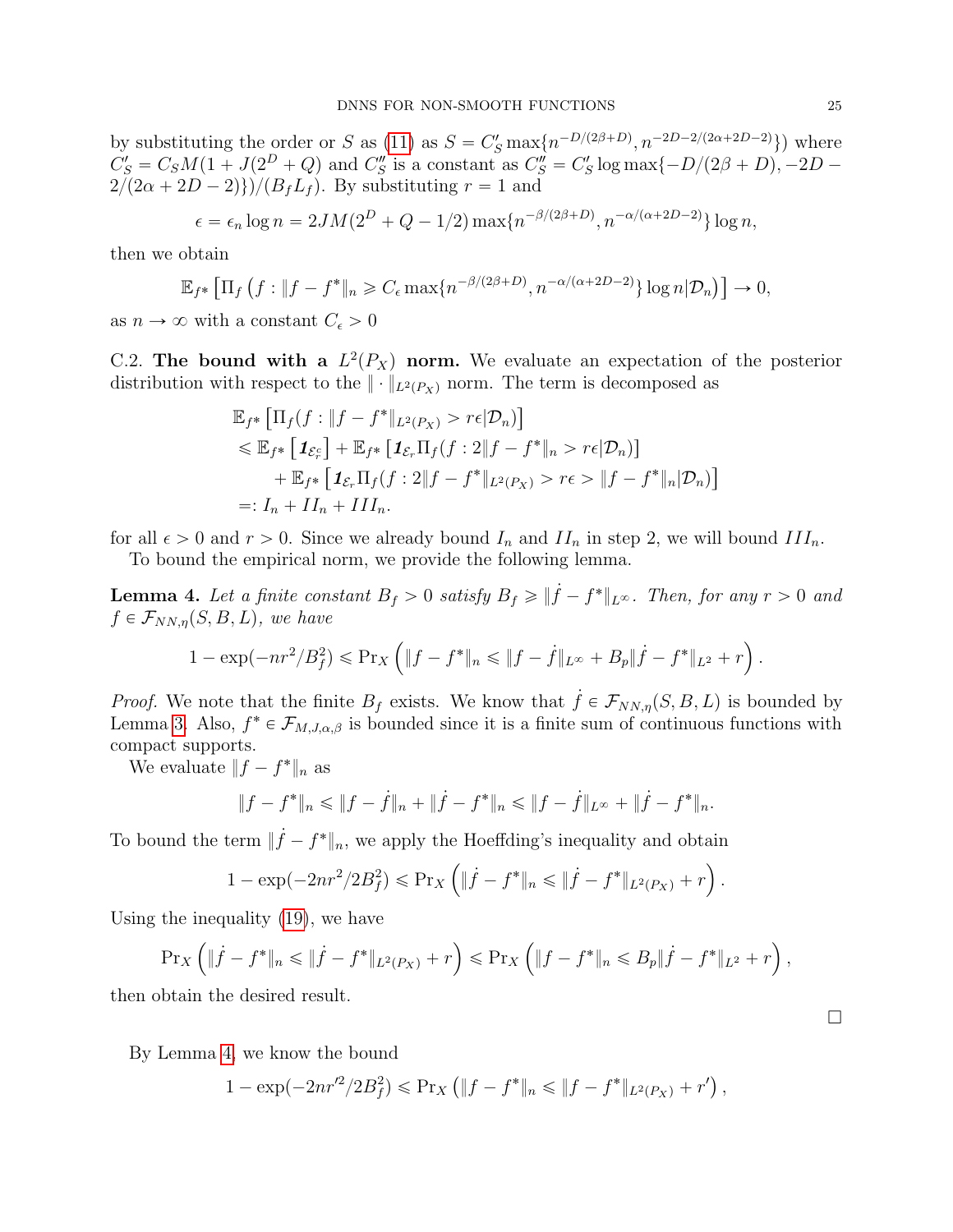for all f such as  $||f||_{L^{\infty}} \leq B$ . WE set  $r' = ||f - f^*||_{L^2(P_X)}$ , hence į,

$$
1 - \exp\left(-\frac{n\|f - f^*\|_{L^2(P_X)}^2}{B_f^2}\right) \leqslant \Pr_X \left(\|f - f^*\|_n \leqslant 2\|f - f^*\|_{L^2(P_X)}\right).
$$

Using this result, we obtain

$$
III_n \leq \mathbb{E}_X \left[ \mathbb{E}_{n, f^*} \left[ \int_{f \in \mathcal{F}_{NN,\eta}(S,B,L): \|f - f^*\|_{L^2(P_X)} > r\epsilon > 2\|f - f^*\|_n} \frac{p_{n, f}(Y_{1:n})}{p_{n, f^*}(Y_{1:n})} d\Pi_f(f) \mathbf{1}_{\mathcal{E}_r} \right] \right]
$$
  

$$
\times \exp \left( n\epsilon^2 r''^2 - \log \Pi_f(f : \|f - f\|_{L^\infty} < B_p \epsilon_n) \right)
$$
  

$$
\leq \int_{f \in \mathcal{F}_{NN,\eta}(S,B,L): \|f - f^*\|_{L^2(P_X)} > r\epsilon} \Pr_X \left( \|f - f^*\|_{L^2(P_X)} > 2\|f - f^*\|_n \right) d\Pi_f(f)
$$
  

$$
\times \exp \left( n\epsilon^2 r^2 + S \log((B_f L_f \epsilon_n)^{-1}) \right)
$$
  

$$
\leq \exp \left( n\epsilon^2 r''^2 + S \log((B_f L_f \epsilon_n)^{-1}) - \frac{nr^2 \epsilon^2}{B_f^2} \right),
$$

where  $r''$  is a parameter for defining  $\mathcal{E}_r$ . We substitute  $r'' = r/$ 2B, then we have ¸

$$
III_n \le \exp\left(S\log((B_f L_f \epsilon_n)^{-1}) - \frac{nr^2\epsilon^2}{2B_f^2}\right)
$$

Following the same discussion in Section [C.1,](#page-21-0) we combine the result and obtain

$$
I_n + II_n + III_n
$$
  
\$\leq 3 \exp \left(-\max\{9B\_p^2/8, B\_p^2/B\_f^2\}n\epsilon\_n^2\right) + \exp \left(S \log((B\_f L\_f \epsilon\_n)^{-1}) - nr^2\epsilon^2/2B\_f^2\right) \$  
+ 3 \exp \left(2n\epsilon^2r - 2 + C''\_S \max\{n^{-D/(2\beta+D)}, n^{-2D-2/(2\alpha+2D-2)}\}\right) \log n + 1},

and setting

$$
\epsilon = \epsilon_n \log n = 2JM(2^D + Q - 1/2) \max\{n^{-\beta/(2\beta + D)}, n^{-\alpha/(\alpha + 2D - 2)}\} \log n,
$$

yields the same results.

## Appendix D. Proof of Theorem [3](#page-7-0)

 $\Box$ 

We discuss minimax optimality of the estimator. We apply the techniques developed by [\[51\]](#page-12-8) and utilized by [\[35\]](#page-11-21).

Let  $\widetilde{\mathcal{F}}_{M,J,\alpha,\beta}(\delta) \subset \mathcal{F}_{M,J,\alpha,\beta}$  be a packing set of  $\mathcal{F}_{M,J,\alpha,\beta}$  with respect to  $\|\cdot\|_{L^2}$ , namely, each pair of elements  $f, f' \in \mathcal{F}_{M,J,\alpha,\beta}$  satisfies  $||f - f'||_{L^2} \ge \delta$ . Following the discussion by [\[51\]](#page-12-8), the minimax estimation error is lower bounded as ˆ

$$
\min_{\bar{f}} \max_{f^* \in \mathcal{F}_{M,J,\alpha,\beta}} \Pr_{f^*} \left( \| \bar{f} - f^* \|_{L^2(P_X)} \geq \frac{\delta_n}{2} \right) \geqslant \min_{\bar{f}} \max_{f^* \in \widetilde{\mathcal{F}}_{M,J,\alpha,\beta}(\delta)} \Pr_{f^*} \left( \| \bar{f} - f^* \|_{L^2(P_X)} \geq \frac{\delta_n}{2} \right).
$$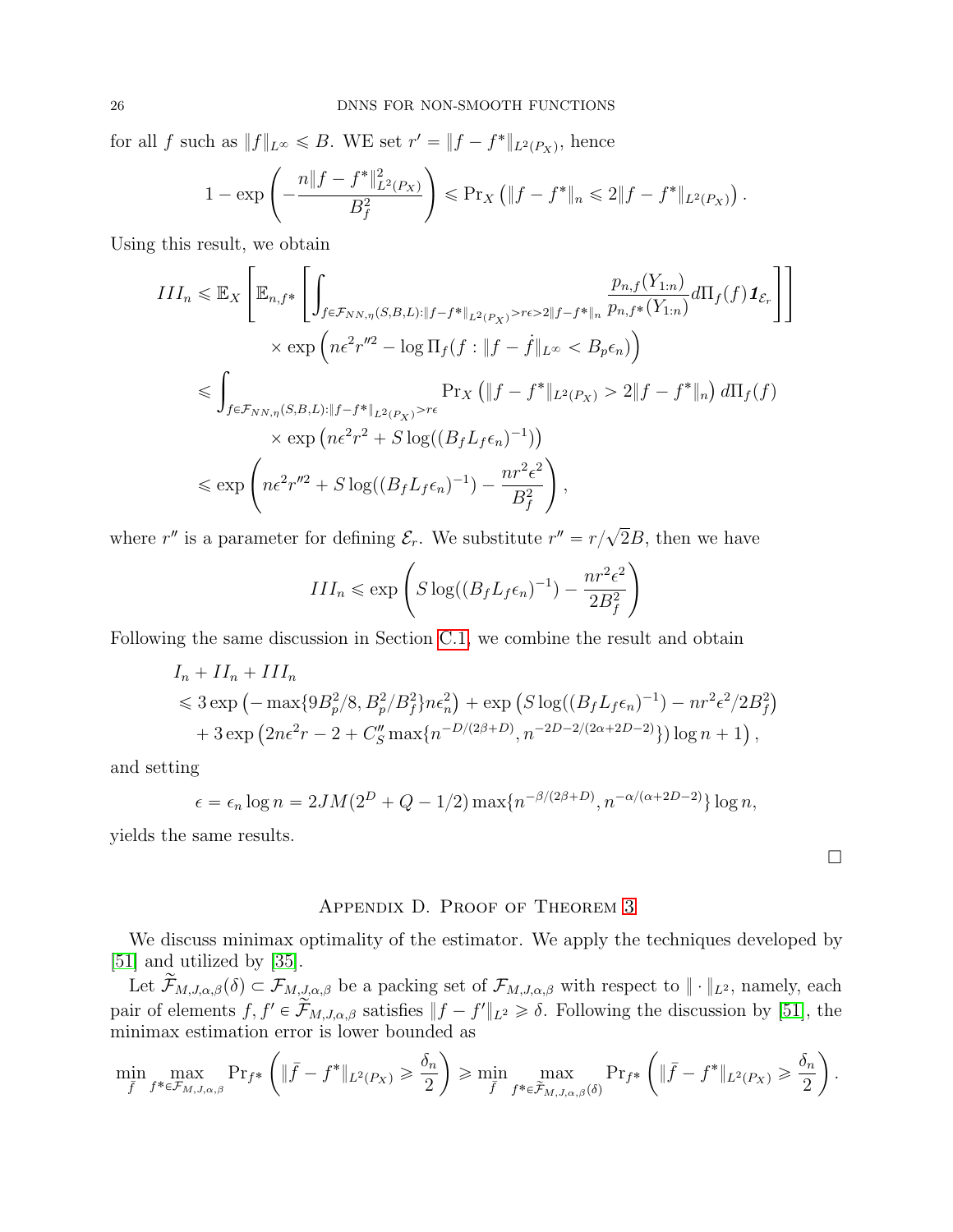Let  $\tilde{f}' := \operatorname{argmin}_{f' \in \tilde{\mathcal{F}}_{M,J,\alpha,\beta}(\delta)} \|\tilde{f} - \bar{f}\|$  be a projected estimator  $\bar{f}$  onto  $\tilde{\mathcal{F}}_{M,J,\alpha,\beta}(\delta)$ . Then, the value is lower bounded as ˆ ˙

$$
\min_{\bar{f}} \max_{f^* \in \tilde{\mathcal{F}}_{M,J,\alpha,\beta}(\delta)} \Pr_{f^*} \left( \| \bar{f} - f^* \|_{L^2(P_X)} \geq \frac{\delta_n}{2} \right)
$$
\n
$$
\geq \min_{\bar{f}'} \max_{f \in \tilde{\mathcal{F}}_{M,J,\alpha,\beta}(\delta)} \Pr_f(f \neq \bar{f}')
$$
\n
$$
\geq \min_{\bar{f}'} \Pr_{\tilde{f} \sim U} (\bar{f}' \neq \tilde{f}),
$$

where  $\check{f}$  is uniformly generated from  $\widetilde{\mathcal{F}}_{M,J,\alpha,\beta}(\delta)$  and  $Pr_U$  denotes a probability with respect to the uniform distribution.

We apply the Fano's inequality (summarized as Theorem 2.10.1 in [\[12\]](#page-10-13)), we obtain

$$
\mathrm{Pr}_{\breve{f} \sim U}(\bar{f}' \neq \breve{f}) \geq 1 - \frac{I(F_U; D_n) + \log 2}{\log |\widetilde{\mathcal{F}}_{M,J,\alpha,\beta}(\delta)|},
$$

where  $I(F_U; Y_{1:n})$  is a mutual information between a uniform random variable  $F_U$  on  $\widetilde{\mathcal{F}}_{M,J,\alpha,\beta}(\delta)$ and  $Y_{1:n}$ . The mutual information is evaluated as

$$
I(F_U; Y_{1:n})
$$
\n
$$
= \frac{1}{|\widetilde{\mathcal{F}}_{M,J,\alpha,\beta}(\delta')|} \sum_{f \in \widetilde{\mathcal{F}}_{M,J,\alpha,\beta}(\delta')} \int \log \left( \frac{p_{n,f}(Y_{1:n})}{E_{F_U}[p_{n,F_U}(Y_{1:n})]} \right) dP_{n,f}(Y_{1:n})
$$
\n
$$
\leq \max_{f \in \widetilde{\mathcal{F}}_{M,J,\alpha,\beta}(\delta')} \int \log \left( \frac{p_{n,f}(Y_{1:n})}{E_{F_U}[p_{n,F_U}(Y_{1:n})]} \right) dP_{n,f}(Y_{1:n})
$$
\n
$$
\leq \max_{f \in \widetilde{\mathcal{F}}_{M,J,\alpha,\beta}(\delta')} \max_{f' \in \widetilde{\mathcal{F}}_{M,J,\alpha,\beta}(\delta')} \int \log \left( \frac{p_{n,f}(Y_{1:n})}{|\widetilde{\mathcal{F}}_{M,J,\alpha,\beta}(\delta')|^{-1}p_{n,f'}(Y_{1:n})} \right) dP_{n,f}(Y_{1:n})
$$
\n
$$
= \max_{f, f' \in \widetilde{\mathcal{F}}_{M,J,\alpha,\beta}(\delta')} \log |\widetilde{\mathcal{F}}_{M,J,\alpha,\beta}(\delta')| + \int \log \left( \frac{p_{n,f}(Y_{1:n})}{p_{n,f'}(Y_{1:n})} \right) dP_{n,f}(Y_{1:n}).
$$

Here, we know that

$$
\log|\widetilde{\mathcal{F}}_{M,J,\alpha,\beta}(\delta')| \leq \log \mathcal{N}(\delta'/2,\mathcal{F}_{M,J,\alpha,\beta},\|\cdot\|_{L^2}),
$$

and

$$
\int \log \left( \frac{p_{n,f}(Y_{1:n})}{p_{n,f'}(Y_{1:n})} \right) dP_{n,f}(Y_{1:n}) \leq \frac{n}{2} \mathbb{E}_X \left[ \|f - f'\|_n^2 \right] \leq \frac{n}{8} \delta'^2,
$$

since  $f, f' \in \widetilde{\mathcal{F}}_{M,J,\alpha,\beta}(\delta').$ 

We will provide a bound for  $\log \mathcal{N}(\delta'/2, \mathcal{F}_{M,J,\alpha,\beta}, \| \cdot \|_{L^2})$ . Since  $\mathcal{F}_{M,J,\alpha,\beta}$  is a sum of M functions in  $\mathcal{F}_{1,J,\alpha,\beta}$ , we have

$$
\log \mathcal{N}(\delta, \mathcal{F}_{M,J,\alpha,\beta}, \|\cdot\|_{L^2}) \leq M \log \mathcal{N}(\delta', \mathcal{F}_{1,J,\alpha,\beta}, \|\cdot\|_{L^2}).
$$

To bound  $\log \mathcal{N}(\delta', \mathcal{F}_{1,J,\alpha,\beta}, \| \cdot \|_{L^2})$ , we define  $\mathcal{I}_{\alpha,J} := \{ \mathbf{1}_R : I^D \to \{0,1\} | R \in \mathcal{R}_{\alpha,J} \}$ . We know that  $\mathcal{F}_{1,J,\alpha,\beta} = H^{\beta}(I^D) \otimes \mathcal{I}_{\alpha,J}$ , hence we obtain

$$
\log \mathcal{N}(\delta', \mathcal{F}_{1,J,\alpha,\beta}, \|\cdot\|_{L^2}) \leqslant \log \mathcal{N}(\delta', H^{\beta}(I^D), \|\cdot\|_{L^2}) + \log \mathcal{N}(\delta', \mathcal{I}_{\alpha,J}, \|\cdot\|_{L^2}).
$$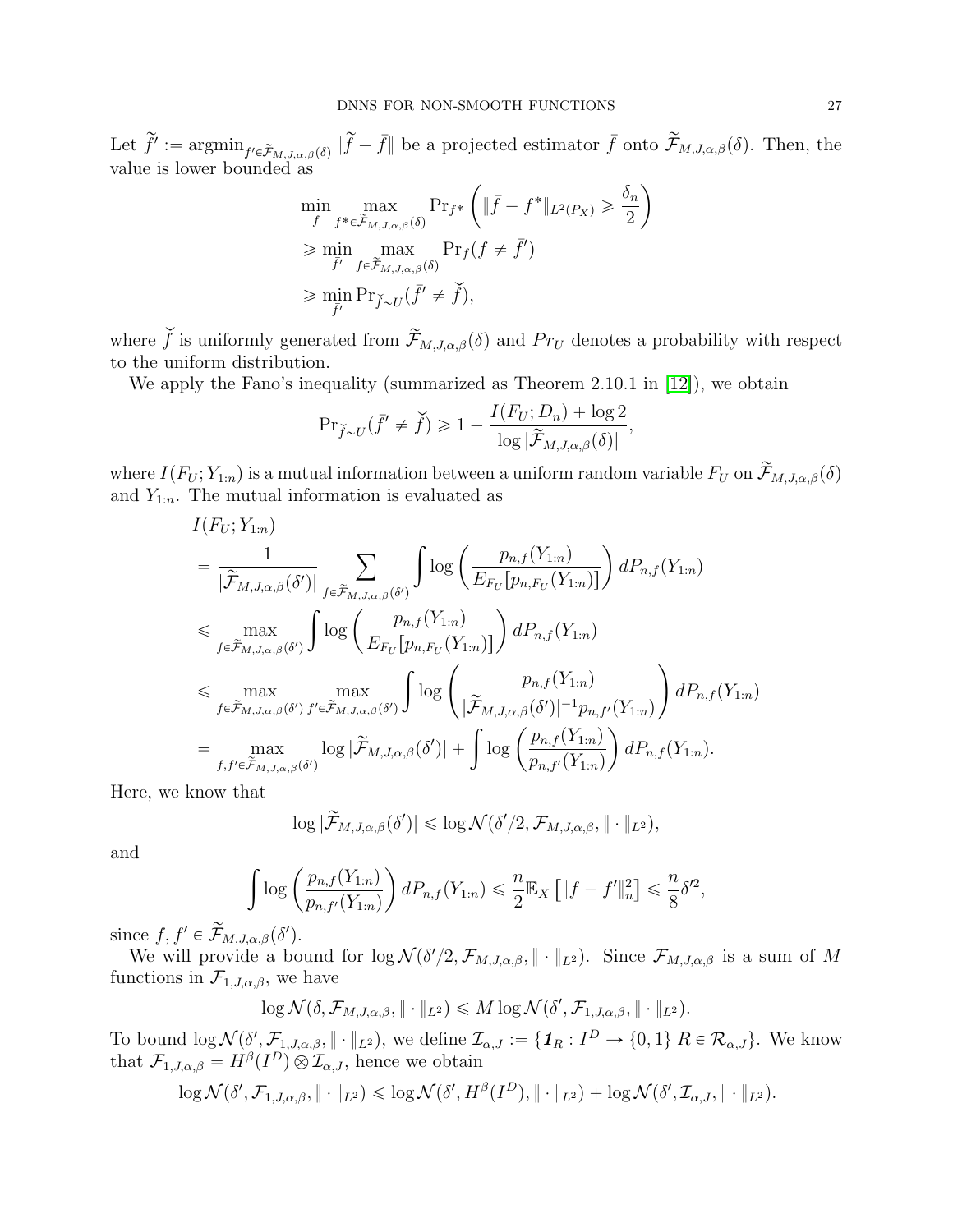By the entropy bound for smooth functions (e.g. Theorem 2.7.1 in [\[45\]](#page-12-13)), we use the bound

$$
\log \mathcal{N}(\delta', H^{\beta}(I^D), \|\cdot\|_{L^2}) \leq C_H \delta'^{-D/\beta},
$$

with a constant  $C_H > 0$ . Furthermore, about the covering number of  $\mathcal{I}_{\alpha,J}$ , we use the relation

$$
\|\mathbf{1}_R - \mathbf{1}_{R'}\|_{L^2}^2 = \int (\mathbf{1}_R(x) - \mathbf{1}_{R'}(x))^2 dx = \int (\mathbf{1}_R(x) - \mathbf{1}_{R'}(x)) dx
$$

$$
= \int_{\mathbf{x} \in I^D} \mathbf{1}_R(\mathbf{x})(1 - \mathbf{1}_{R'}(\mathbf{x})) d\mathbf{x} =: d_1(R, R'),
$$

where  $R, R' \in \mathcal{R}_{\alpha,J}$  and  $d_1$  is a difference distance with a Lebesgue measure for sets by [\[15\]](#page-11-16). By Theorem 3.1 in [\[15\]](#page-11-16), we have

<span id="page-27-1"></span>
$$
\log \mathcal{N}(\delta', \mathcal{R}_{\alpha,J}, d_1) \leq C_{\lambda} \delta'^{-(D-1)/\alpha},
$$

with a constant  $C_{\lambda} > 0$ . Then, we bound the entropy of  $\mathcal{I}_{\alpha,J}$  as

$$
\log \mathcal{N}(\delta', \mathcal{I}_{\alpha,J}, \|\cdot\|_{L^2}) = \log \mathcal{N}(\delta'^2, \mathcal{R}_{\alpha,J}, d_1). \tag{22}
$$

To bound the term, we provide the following Lemma.

<span id="page-27-0"></span>Lemma 5. We obtain

$$
\log \mathcal{N}(\delta, \mathcal{R}_{\alpha,J}, d_1) \leqslant J \mathcal{N}(\delta/J, \mathcal{R}_{\alpha,1}, d_1).
$$

*Proof.* Fix  $\delta > 0$  arbitrary. Let  $\widetilde{\mathcal{R}} \subset \mathcal{R}_{\alpha,1}$  be a centers of the  $\delta$ -covering balls, and  $|\widetilde{\mathcal{R}}| = \overline{R}$ . Also define that  $\widetilde{\mathcal{R}}^J := \{ \cap_{j \in [J]} R_j \mid R_j \in \widetilde{\mathcal{R}} \}$ . Obviously, we have  $\widetilde{\mathcal{R}}^J \subset \widetilde{\mathcal{R}}_{\alpha,J}$  and  $|\widetilde{\mathcal{R}}^J| = \overline{R}^J$ .

Consider  $R \in \mathcal{R}_{\alpha,J}$ . By its definition, there exist  $\widetilde{R}_1, ..., \widetilde{R}_J \in \mathcal{R}_{\alpha,1}$  and satisfy  $R = \bigcap_{j\in [J]} \widetilde{R}_j$ . Since  $\widetilde{\mathcal{R}}$  is a set of centers of the covering balls, there exist  $R_1, ..., R_J \in \widetilde{\mathcal{R}}$  and  $d_1(R_j, \widetilde{R}_j) \leq \delta$ holds.

Here, we define  $\dot{R} \in \tilde{\mathcal{R}}^J$  as  $\dot{R} = \bigcap_{j \in [J]} \dot{R}_j$ . Now, we have

$$
d_1(\dot{R}, R) \leqslant \sum_{j \in [J]} d_1(\dot{R}_j, \tilde{R}_j) \leqslant J\delta.
$$

Hence, for arbitrary  $R \in \mathcal{R}_{\alpha,J}$ , there exists  $\dot{R}$  in  $\tilde{\mathcal{R}}^J$  and their distance is bounded by  $J\delta$ . Now, we can say that  $\widetilde{\mathcal{R}}^J$  is a set of centers for covering balls for  $\mathcal{R}_{\alpha,J}$  with radius  $J\delta$ . Since  $|\tilde{\mathcal{R}}^{J}| = \bar{R}^{J}$ , the statement holds.

Applying Lemma [5,](#page-27-0) we obtain

$$
\log \mathcal{N}(\delta^{\prime 2}, \mathcal{R}_{\alpha,J}, d_1) \leq C_{\lambda} J^{(\alpha+D-1)/\alpha} \delta^{\prime - 2(D-1)/\alpha}.
$$

Substituting the results yields

$$
\log \mathcal{N}(\delta'/2, \mathcal{F}_{M,J,\alpha,\beta}, \|\cdot\|_{L^2}) \leqslant M C_H \delta'^{-D/\beta} + M C_{\lambda} \delta'^{-2(D-1)/\alpha}.
$$

We provide a lower bound for  $\log |\widetilde{\mathcal{F}}_{M,J,\alpha,\beta}(\delta)|$ . Let  $D(\delta, \mathcal{F}_{M,J,\alpha,\beta}, || \cdot ||_{L^2})$  be a notation for a packing number  $|\widetilde{\mathcal{F}}_{M,J,\alpha,\beta}(\delta)|$ . Now, we have

$$
\log D(\delta, \mathcal{F}_{M,J,\alpha,\beta}, \|\cdot\|_{L^2}) \geq \log D(\delta, \mathcal{F}_{1,J,\alpha,\beta}, \|\cdot\|_{L^2})
$$
  

$$
\geq \max\{\log D(\delta, H^{\beta}(I^D), \|\cdot\|_{L^2}), \log D(\delta, \mathcal{I}_{\alpha,J}, \|\cdot\|_{L^2})\}.
$$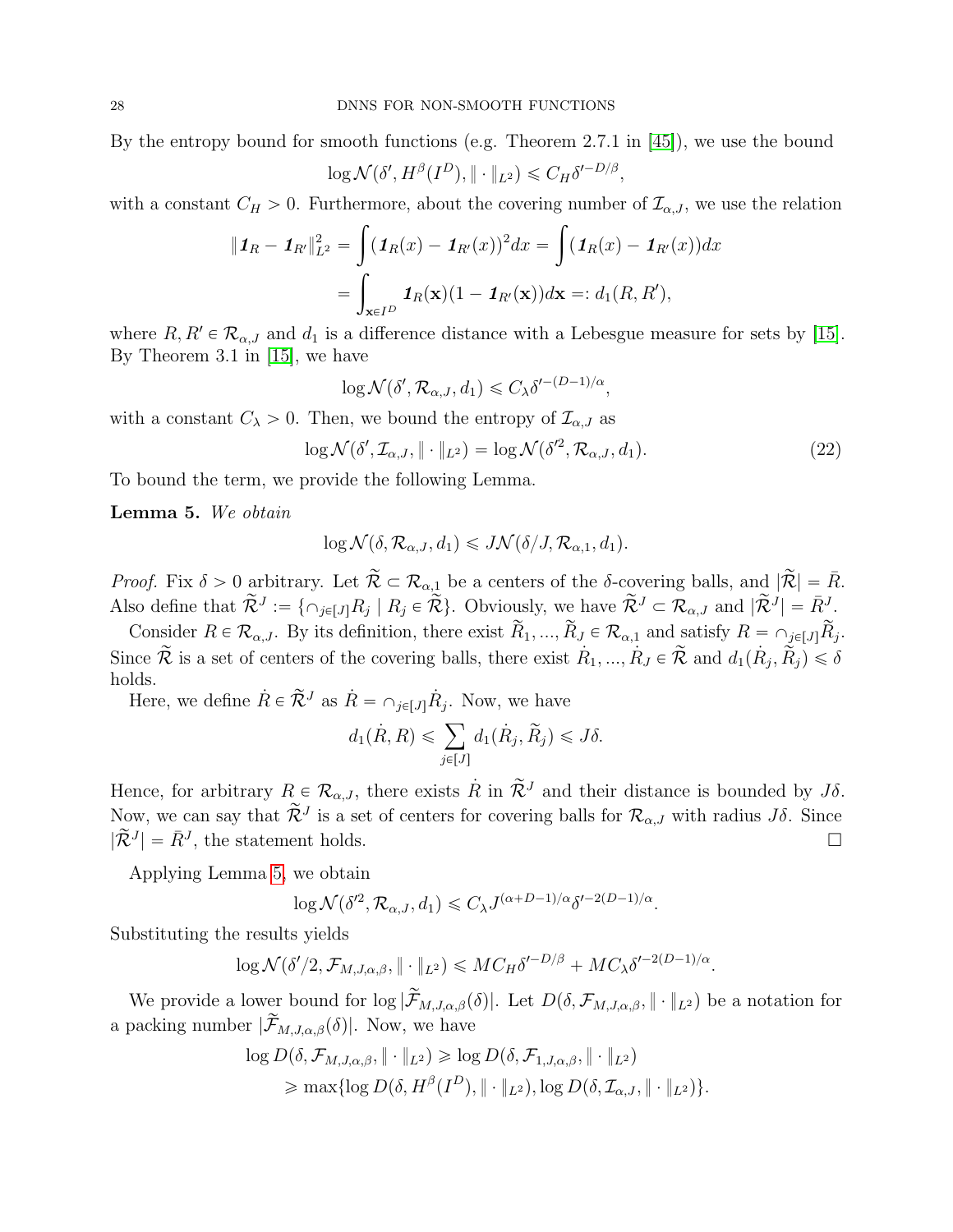Similar to [\(22\)](#page-27-1),

$$
\log D(\delta, \mathcal{I}_{\alpha,J}, \|\cdot\|_{L^2}) = \log D(\delta^2, \mathcal{R}_{\alpha,J}, d_1) \geq \log D(\delta^2, \mathcal{R}_{\alpha,1}, d_1).
$$

About  $\log D(\delta, H^{\beta}(I^D), \|\cdot\|_{L^2})$ , we apply Lemma 3.5 in [\[15\]](#page-11-16) then

$$
\log D(\delta, H^{\beta}(I^D), \|\cdot\|_{L^2}) \geq \log \mathcal{N}(\delta, H^{\beta}(I^D), \|\cdot\|_{L^2}) \geq c_{lh} \delta^{-D/\beta},
$$

with some constant  $c_{lh} > 0$ . About  $\log D(\delta^2, \mathcal{R}_{\alpha,1}, d_1)$ , since the definition of  $\mathcal{R}_{\alpha,1}$  follows the boundary fragmented class by restricting sets as a image of smooth embeddings, we apply Theorem 3.1 in [\[15\]](#page-11-16) and obtain

$$
\log D(\delta^2, \mathcal{R}_{\alpha,1}, d_1) \geq \log \mathcal{N}(\delta^2, \mathcal{R}_{\alpha,1}, d_1) \geq c_{lr} \delta^{-2(D-1)/\alpha},
$$

with some constant  $c_{lr} > 0$ .

Then, we provide a lower bound of  $Pr_{\check{f}\sim U}(\bar{f}' \neq \check{f})$  as

$$
\Pr_{\check{f}\sim U}(\bar{f}' \neq \check{f}) \geq 1 - \frac{C_H M \delta'^{-D/\beta} + C_\lambda M \delta'^{-2(D-1)/\alpha} + \frac{n}{2} \delta^2 + \log 2}{\max\{c_{lh} \delta^{-D/\beta}, c_{lr} \delta^{-2(D-1)/\alpha}\}}.
$$

By selecting  $\delta$  and  $\delta'$  as having an order  $\max\{n^{-2\beta/(2\beta+D)}, n^{-\alpha/(\alpha+2D-2)}\}\$  and satisfying

$$
1 - \frac{C_H M \delta^{\prime - D/\beta} + C_\lambda M \delta^{\prime - 2(D-1)/\alpha} + \frac{n}{2} \delta^2 + \log 2}{\max\{c_{lh} \delta^{-D/\beta}, c_{lr} \delta^{-2(D-1)/\alpha}\}} \ge \frac{1}{2}
$$

.

Then, we finally obtain the statement of Theorem [3.](#page-7-0)

#### Appendix E. Specific Examples of Other Inefficient Methods

Orthogonal series methods estimate functions using an orthonormal basis. It is one of the most fundamental methods for nonparametric regression (For an introduction, see Section 1.7 in [\[42\]](#page-12-4)). Let  $\phi_j(x)$  for  $j \in \mathbb{N}$  be an orthonormal basis function in  $L^2(P_X)$ . An estimator for f ˚ by the orthogonal series method is defined as  $\ddot{\phantom{1}}$ 

$$
\widehat{f}^S(x) := \sum_{j \in [J]} \widehat{\gamma}_j \phi_j(x),
$$

where  $J \in \mathbb{N}$  is a hyper-parameter and  $\hat{\gamma}_j$  is a coefficient calculated as  $\hat{\gamma}_j := \frac{1}{n}$ n  $_{i\in[n]}Y_i\phi_j(X_i).$ When the true function is smooth, i.e.  $f^* \in H^{\beta}$ ,  $\hat{f}^S$  is known to be optimal in the minimax sense [\[42\]](#page-12-4). About estimation for  $f^* \in \mathcal{F}_{M,J,\alpha,\beta}$ , we can obtain the following proposition.

<span id="page-28-0"></span>**Proposition 1.** Fix  $D \in \mathbb{N} \setminus \{1\}$ ,  $M, J \in \mathbb{N}$ ,  $\alpha > 2$  and  $\beta > 1$  arbitrary. Let  $\widehat{f}^S$  be the estimator by the orthogonal series method. Suppose  $\phi_j, j \in \mathbb{N}$  are the trigonometric basis or the Fourier basis. Then, with sufficient large n, there exist  $f^* \in \mathcal{F}_{M,J,\alpha,\beta}$ ,  $P_X$ , a constant  $C_F > 0$ , and a parameter

$$
-\kappa > \max\{-2\beta/(2\beta+D), -\alpha/(\alpha+D-1)\},\
$$

such that

$$
\mathbb{E}_{f^*}\left[\|\hat{f}^F - f^*\|_{L^2(P_X)}^2\right] > C_F n^{-\kappa}.
$$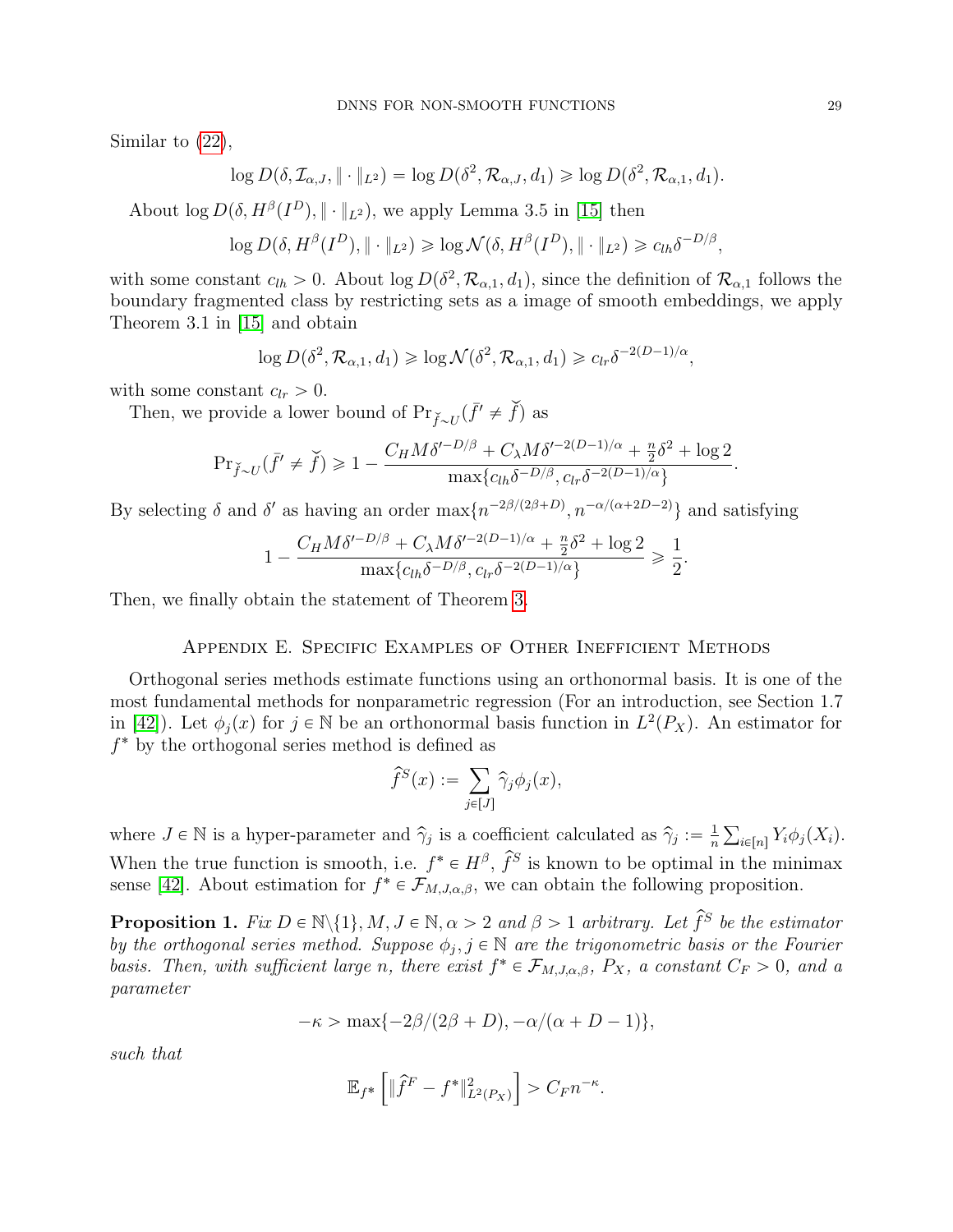*Proof.* We will specify  $f^* \in \mathcal{F}_{M,J,\alpha,\beta}$  and distribution of X, and derive an rate of convergence by the estimator by the Fourier method.

For preparation, we consider  $D = 1$  case. Let X be generated by a distribution which realize a specific case  $X_i = i/n$ . Also, we specify  $f^* \in \mathcal{F}_{M,J,\alpha,\beta}$  as

$$
f^*(x) = \mathbf{1}_{\{x_1 \ge 0.5\}},
$$

with  $x = (x_1, x_2) \in I^2$ . We consider a decomposition of  $f^*$  by the trigonometric basis such as

$$
\phi_j(x) = \begin{cases}\n1 & \text{if } j = 0, \\
\sqrt{2}\cos(2\pi kx) & \text{if } j = 2k, \\
\sqrt{2}\sin(2\pi kx) & \text{if } j = 2k + 1,\n\end{cases}
$$

for  $k \in \mathbb{N}$ . Then, we obtain

$$
f^* = \sum_{j \in \mathbb{N} \cup \{0\}} \theta_j^* \phi_j.
$$

Here,  $\theta_j^*$  is a true coefficient.

For the estimator, we review its definition as follows. The estimator is written as

$$
\widehat{f}^F = \sum_{j \in [J] \cup \{0\}} \widehat{\theta}_j \phi_j,
$$

where  $\widehat{\theta}_{j_1, j_2}$  is a coefficient which is defined as

$$
\widehat{\theta}_j = \frac{1}{n} \sum_{i \in [n]} Y_i \phi_j(X_i).
$$

Also,  $J \in \mathbb{N}$  are hyper-parameters. Since  $\phi_j$  is an orthogonal basis in  $L^2$  and the Parseval's identity, an expected loss by the estimator is decomposed as film and the state of the state of the state of the state of the state of the state of the state of the state

$$
\mathbb{E}_{f^*} \left[ \| \hat{f}^F - f^* \|^2_{L^2(P_X)} \right] = \mathbb{E}_{f^*} \left[ \sum_{j \in \mathbb{N} \cup \{0\}} (\hat{\theta}_j - \theta_j^*)^2 \right]
$$
  
\n
$$
= \mathbb{E}_{f^*} \left[ \sum_{j \in [J] \cup \{0\}} (\hat{\theta}_j - \theta_j^*)^2 + \sum_{j > J} (\theta_j^*)^2 \right]
$$
  
\n
$$
= \sum_{j \in [J] \cup \{0\}} \mathbb{E}_{f^*} \left[ (\hat{\theta}_j - \theta_j^*)^2 \right] + \sum_{j > J} (\theta_j^*)^2.
$$

Here, we apply Proposition 1.16 in [\[42\]](#page-12-4) and obtain

$$
\mathbb{E}_{f^*} \left[ \| \hat{f}^F - f^* \|_{L^2(P_X)}^2 \right] = \sum_{j \in [J] \cup \{0\}} \left( \frac{\sigma^2}{n} + \rho_j^2 \right) + \sum_{j > J} (\theta_j^*)^2
$$
\n
$$
\geq \sum_{j \in [J] \cup \{0\}} \frac{\sigma^2}{n} + \sum_{j > J} (\theta_j^*)^2
$$
\n
$$
= \frac{\sigma^2 (J+1)}{n} + \sum_{j > J} (\theta_j^*)^2,
$$